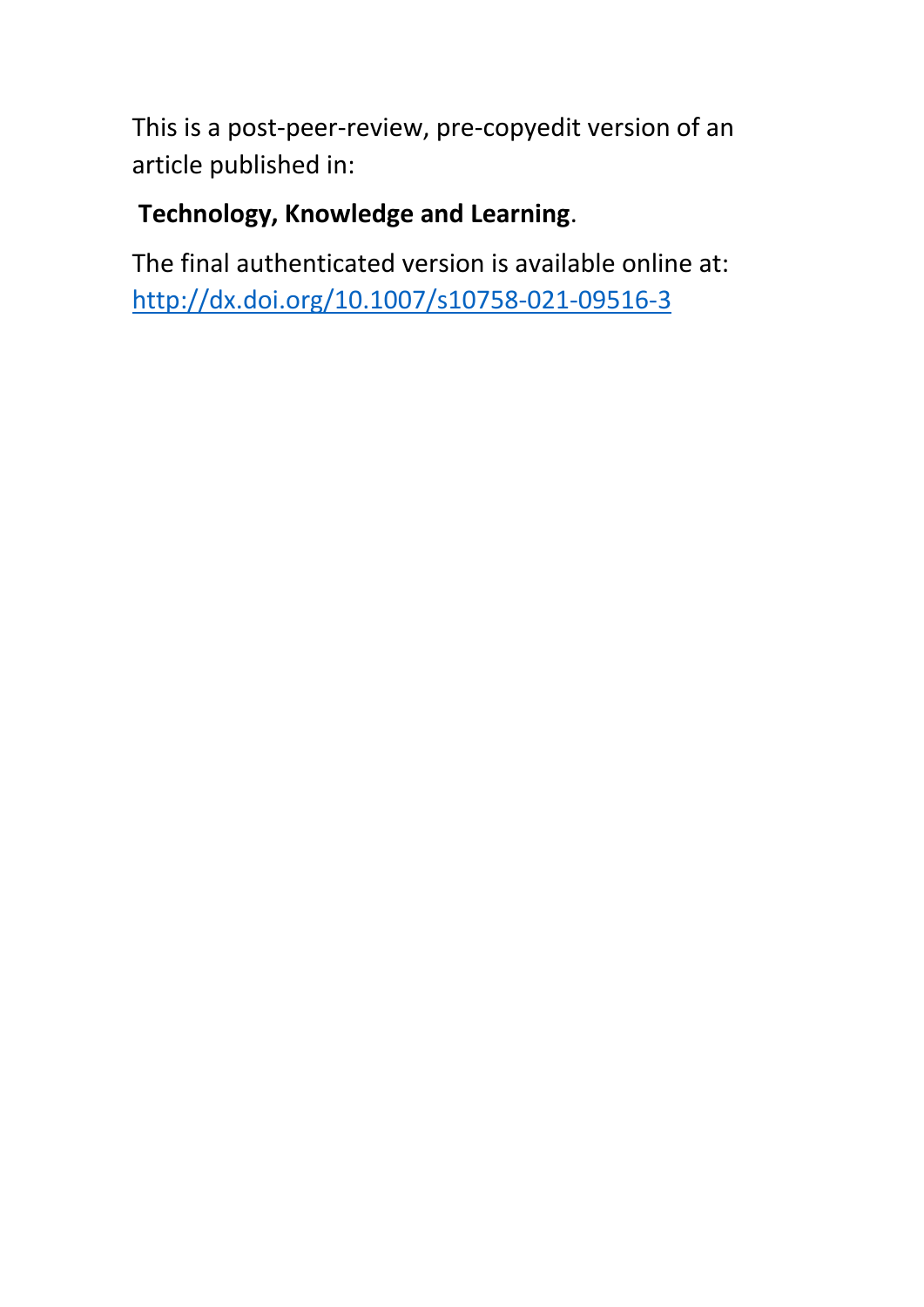# **A pragmatic approach for evaluating and accrediting digital competence of digital profiles: A case study of entrepreneurs and teleworkers**

Juan Bartolomé\* , Pablo Garaizar# , Xabier Larrucea\*

*\* TECNALIA, Basque Research and Technology Alliance (BRTA), Derio, Bizkaia (SPAIN)*

*#University of Deusto/Faculty of Engineering, (SPAIN)*

Corresponding Author: Juan Bartolomé, e-mail: [juan.bartolome@tecnalia.com](mailto:juan.bartolome@tecnalia.com) tel: +34664101155 ORCID: 0000-0003-2186-9939

Pablo Garaizar, e-mail: [garaizar@deusto.es](mailto:garaizar@deusto.es) tel: +34944139000 ORCID: 0000-0001-8160-9130

Xabier Larrucea, e-mail: [xabier.larrucea@tecnalia.com](mailto:xabier.larrucea@tecnalia.com) tel: +34664104903 ORCID: 0000-0002-6402-922X

On behalf of all authors, the corresponding author states that there is no conflict of interest.

The total number of words of the manuscript, including entire text from title page to figure legends: **13657**

The number of words of the abstract: **192**

The number of figures: **4**

The number of tables: **10**

#### **ACKNOWLEDGEMENTS**

This study has been partially funded by the European Commission (ERASMUS+ 2016-1-ES01- KA204-024983). We also would like to thank the P4E project consortium (Tecnalia Research & Innovation (SP), The Institute of Entrepreneurship Development (GR), All Digital (BE), FIT-The ICT Pipeline (IE), KZ Gunea (SP), Consorcio Fernando de Los Ríos (SP) and SIA Data Media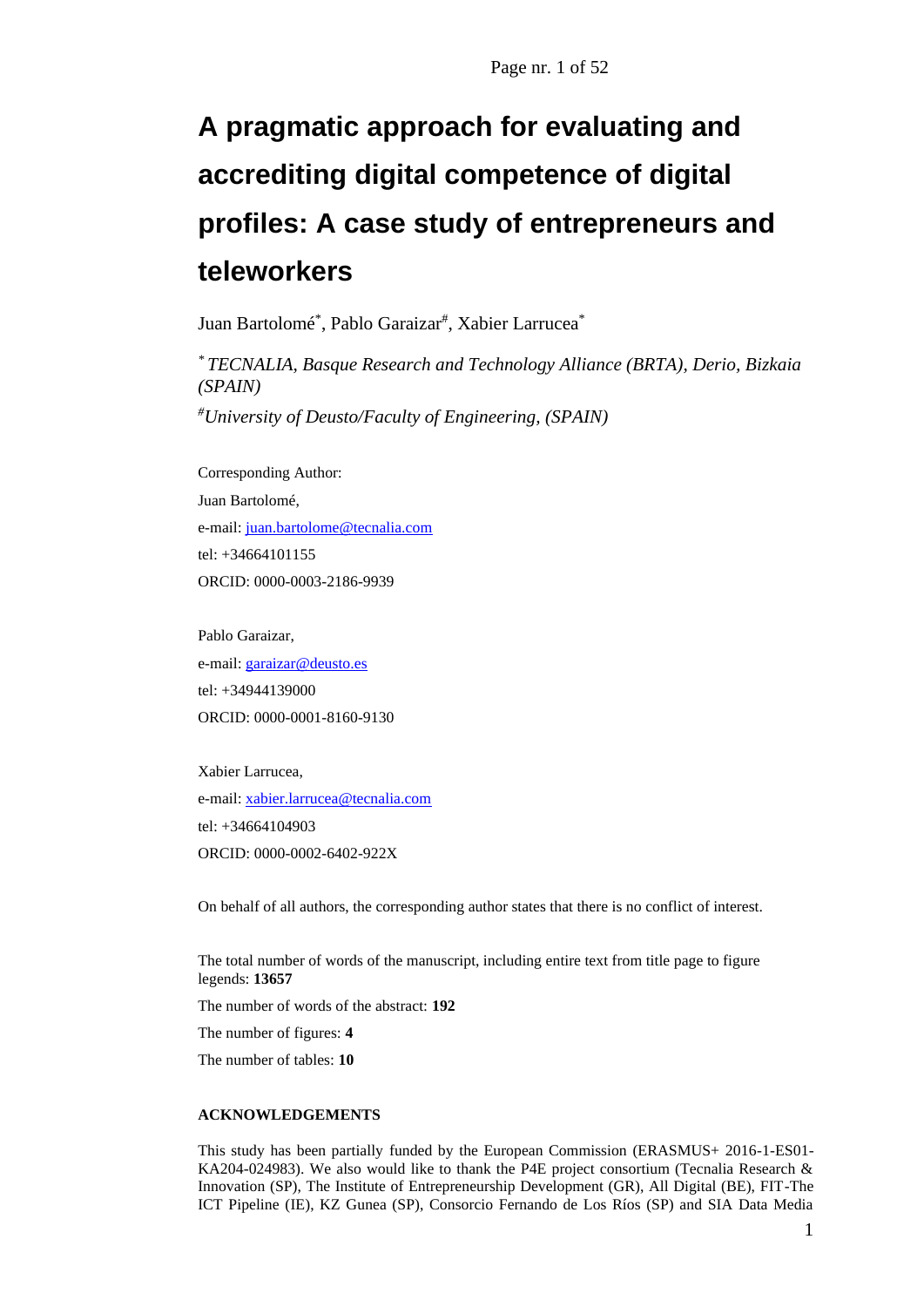Group (LV)) and our collaborators and experts who participated during the piloting phase in the assessments, for their work and support.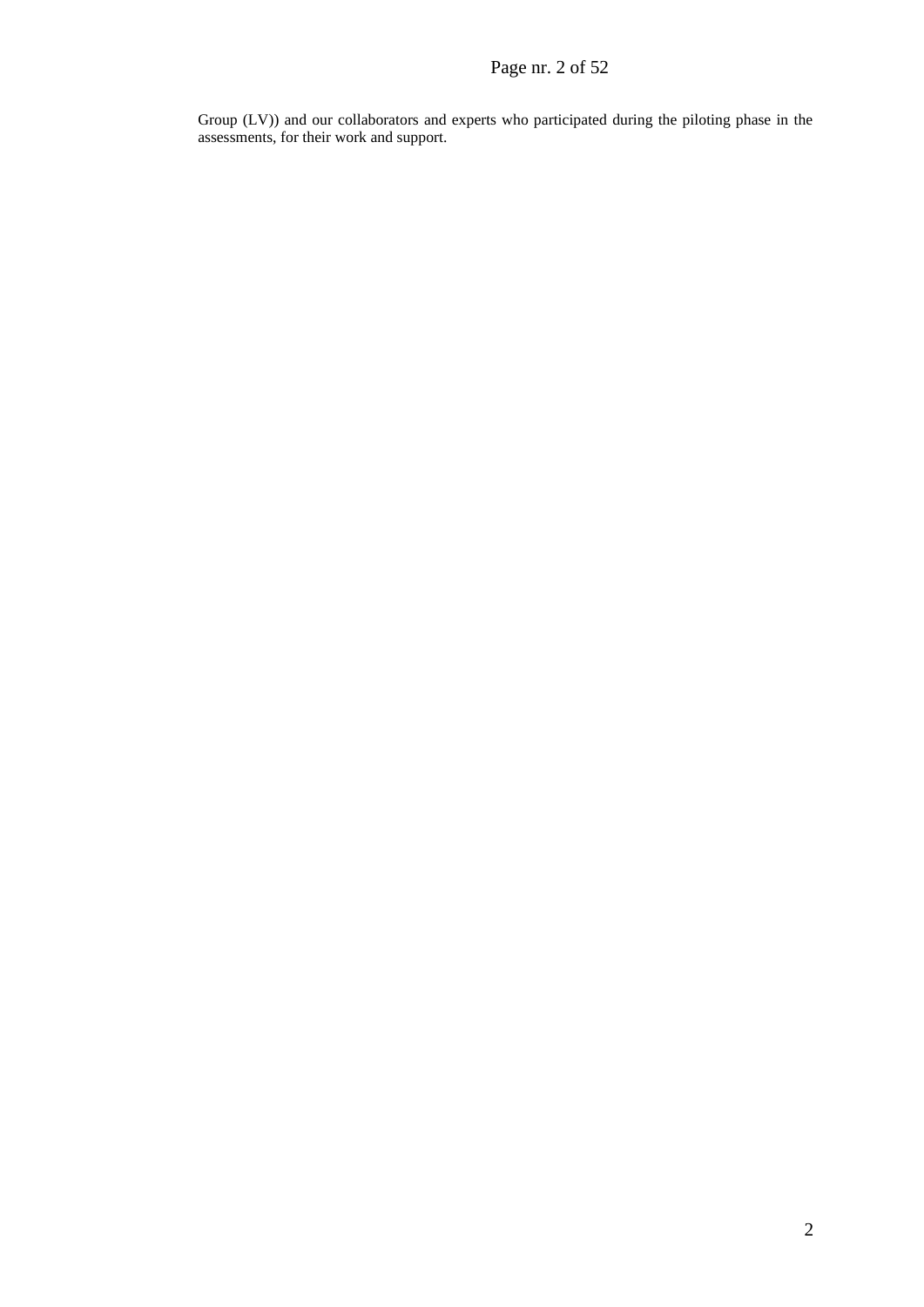#### **Abstract**

During the last decades, digital competence has become essential at workplace. Nowadays, it is difficult to find a job where no ICT skills are required. At the same time, there is a lack of ecosystems for adult reskilling in digital competence. Moreover, most of them do not use of a common language and terminology, decreasing the possibilities of being used by a wider public. In addition, the assessment of digital competence cannot be done using simple self-assessment tests, but more complex tools such as simulations or other activities based on real scenarios. Considering this, we designed a performance-based evaluation system following a pragmatic approach based on DigComp framework.

We carried out a needs analysis based on expert consultation (63 teleworkers and 82 entrepreneurs) to create an assessment syllabus and implement the assessment modules. Then, we conducted an analysis by experts (n=21) of the relationship between the content of the tests and the construct it was intended to measure. After refinement, the system was piloted by end-users all over Europe (n=525).

Results confirmed that DigComp was the most appropriate reference when considering the transversality of digital competence, providing researchers with well-defined clear criteria.

*Keywords: digital competence, assessment, DigComp, digital profiles, entrepreneur, teleworker*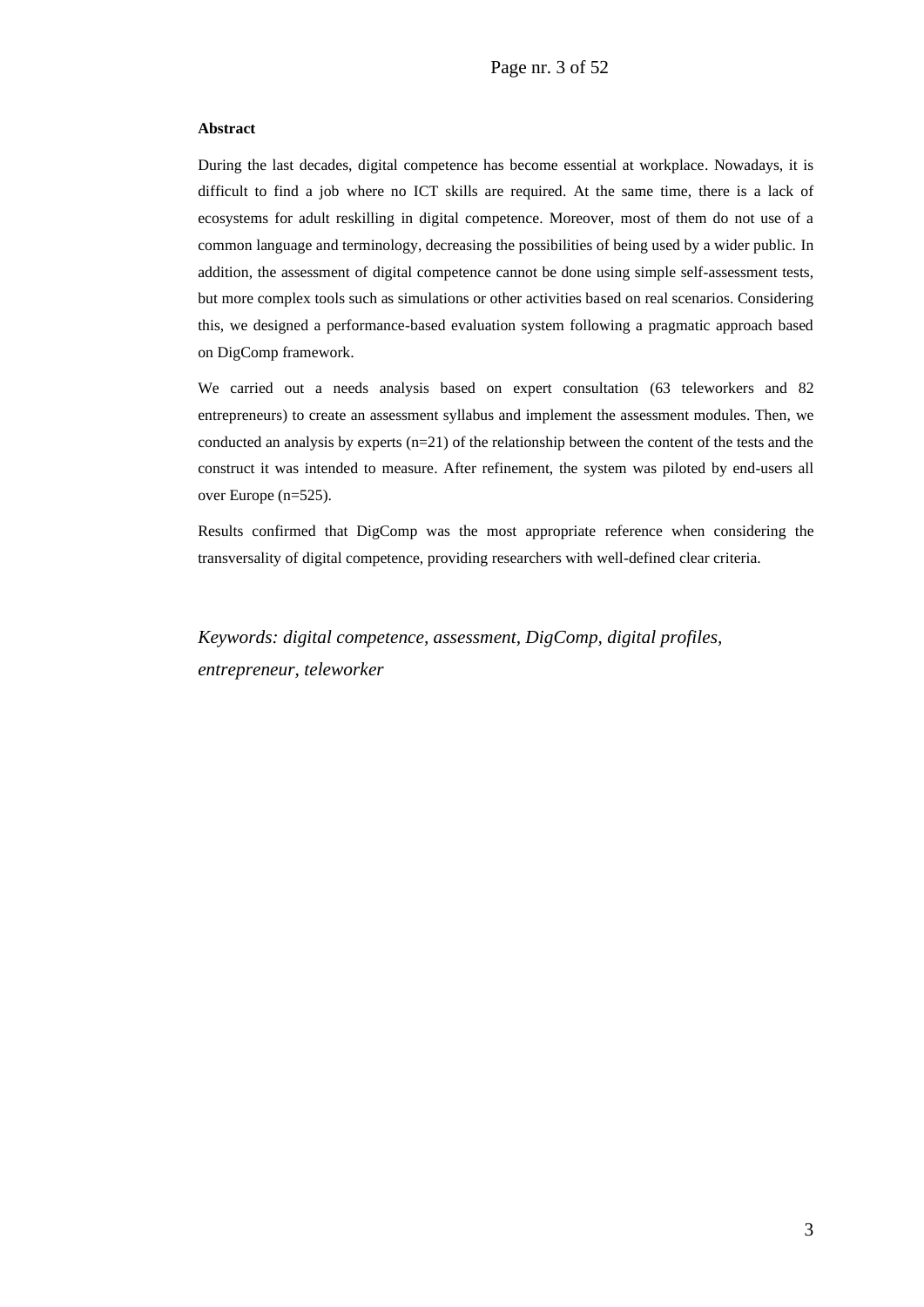### **1. Introduction**

Digital technologies such as online collaboration platforms, office suites and mobile devices, are integrated not only in most workplaces but also in everyday life (Cascio and Montealegre 2016). This digital shift is generating an enormous impact on the skills needed for most jobs due to the automation of regular tasks, the creation of new and different types of jobs, or the need for more skilled ICT professionals in all sectors. Digital technologies are the main drivers of innovation, growth and job creation in the global economy. However, incorporating such technologies is not enough to assure success (Schallenmueller 2016). Previously, the focus was on facilitating the availability and access of technology; but during the last years, special efforts have been made to avoid citizens' exclusion from basic services in society and to ensure universal access to information (Van Deursen and Helsper 2015). Digital literacy (also known as digital fluency) reflects an employee's proficiency and comfort in achieving desired outcomes using technology and it is one of the key abilities, especially relevant in today's work environment (Colbert et al. 2016). However, knowing how to use some programs or applications is not enough. Problem solving skills in technology-rich environments are highly relevant, especially since ICT has permeated all kinds of activities. They are a key factor to avoid social and labor exclusion, where the educational level, non-formal education, and the use of different skills (reading, numerical, related to ICT) are decisively related (Iñiguez-Berrozpe and Boeren 2019). The digital competence of the workforce plays a relevant role in the determinants of technology adoption (Marsh 2018), but it is considered as a skill that evolves (Mohammadyari and Singh 2015). Thus, employees' digital skills are important to be updated to enable both individuals and organizations to take advantage of the digital workplace and progress in their professional careers. At the same time, most jobs are undergoing a fundamental transformation in the skill sets required to do them and by 2022, 54% of existing workforce will need upskilling or reskilling (Schwab 2018; Voogt et al. 2013). Mobile, personalized and ubiquitous everyday interactions brought by smart phones should be urgently addressed by training initiatives for developing digital literacy (Baruch and Erstad 2018).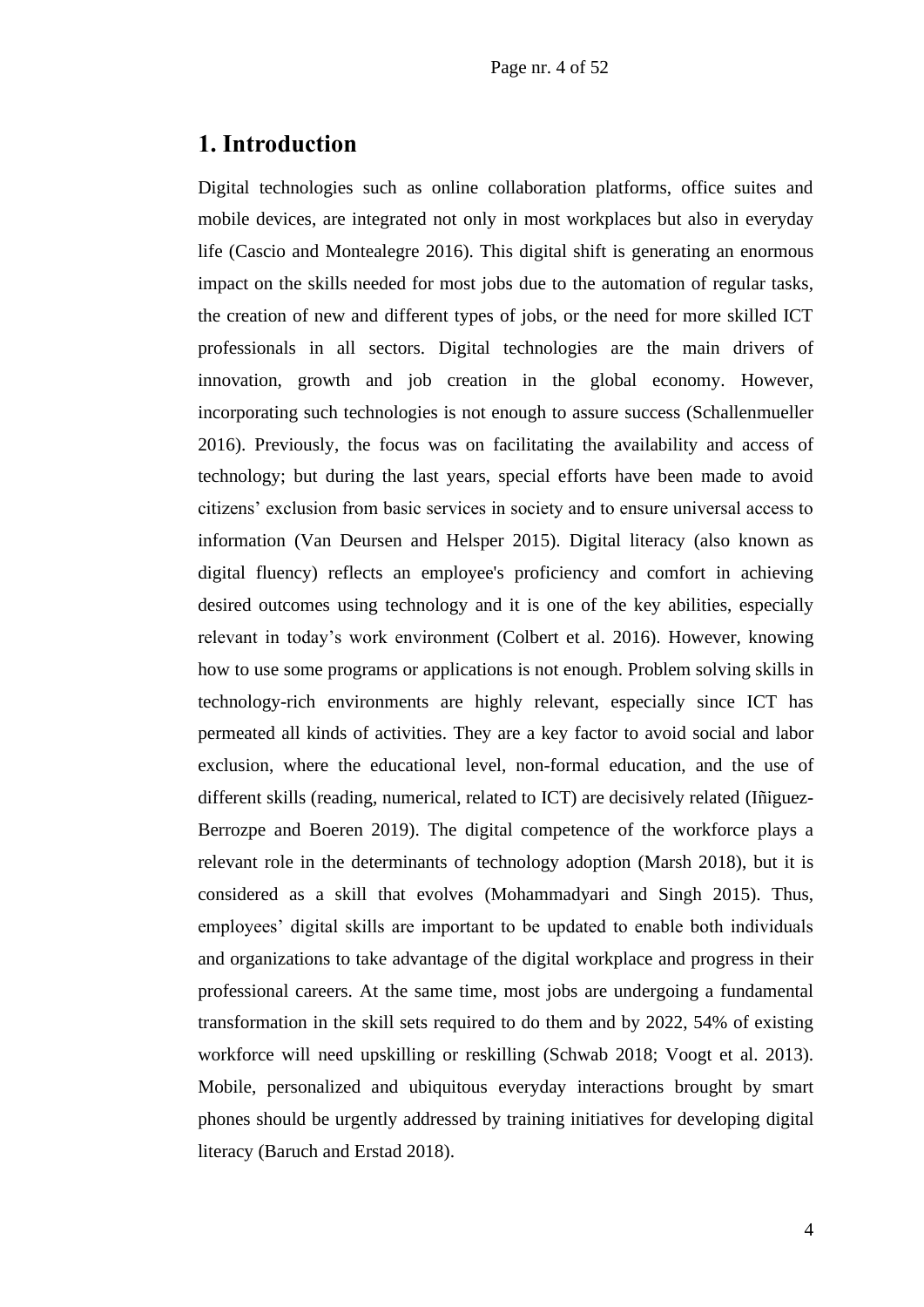The digital sector –and, especially, e-skills- have been at the top of the European agenda since 2014 with the Digital Single Market (DSM) as one of its priorities (EC, 2015). The New Skills Agenda for Europe is one of the most important tools to make the right training, skills and support available to people in the EU (European Commission 2016). Digital Skills and Jobs Coalition is one of these initiatives with the goal of improving the digital skills of the wider population, not just IT professionals (European Commission 2017b). Nevertheless, 44% of the European population does not have any basic digital skills, although 9 out of 10 jobs will require digital competences soon (The Digital Skills Gap in Europe, 2017). According to the Digital Economy and Society Index (DESI), there was a lack of 500.000 experts in 2020 in the ICT (Information and Communication Technology) sector (EC 2016b). Despite progress in this problem, Europe is still lacking the digitally skilled workforce needed.

The Occupational Information Network (O\*NET) database provides detailed descriptions of occupations, displaying each profile with the importance of the skills required for that job (Handel 2016; Peterson et al. 2001). This tool also indicates the level of proficiency required for each skill, but it does not use a reference framework for the digital competences identified. At European level, the European multilingual classification of Skills, Competences, Qualifications and Occupations (ESCO) provides the necessary common vocabulary to facilitate the exchange of information related to skills and qualifications, and has directly implemented DigComp: the Digital Competence Framework for citizens (Ferrari 2013) in the definition of essential knowledge and skills for the list of occupations provided (European Commission n.d.). However, ESCO does not indicate the level of skills required. Finally, entrepreneur and teleworker profiles are not available in O\*NET or ESCO, probably because such transversal profiles can be found as part of more specific occupations.

From a practical perspective, the definition of a system to measure workers' level of digital competence based on their roles and functions (i.e. different digital profiles) could be a useful tool to increase the digital competence of different professions. However, the definition of which digital competences are essential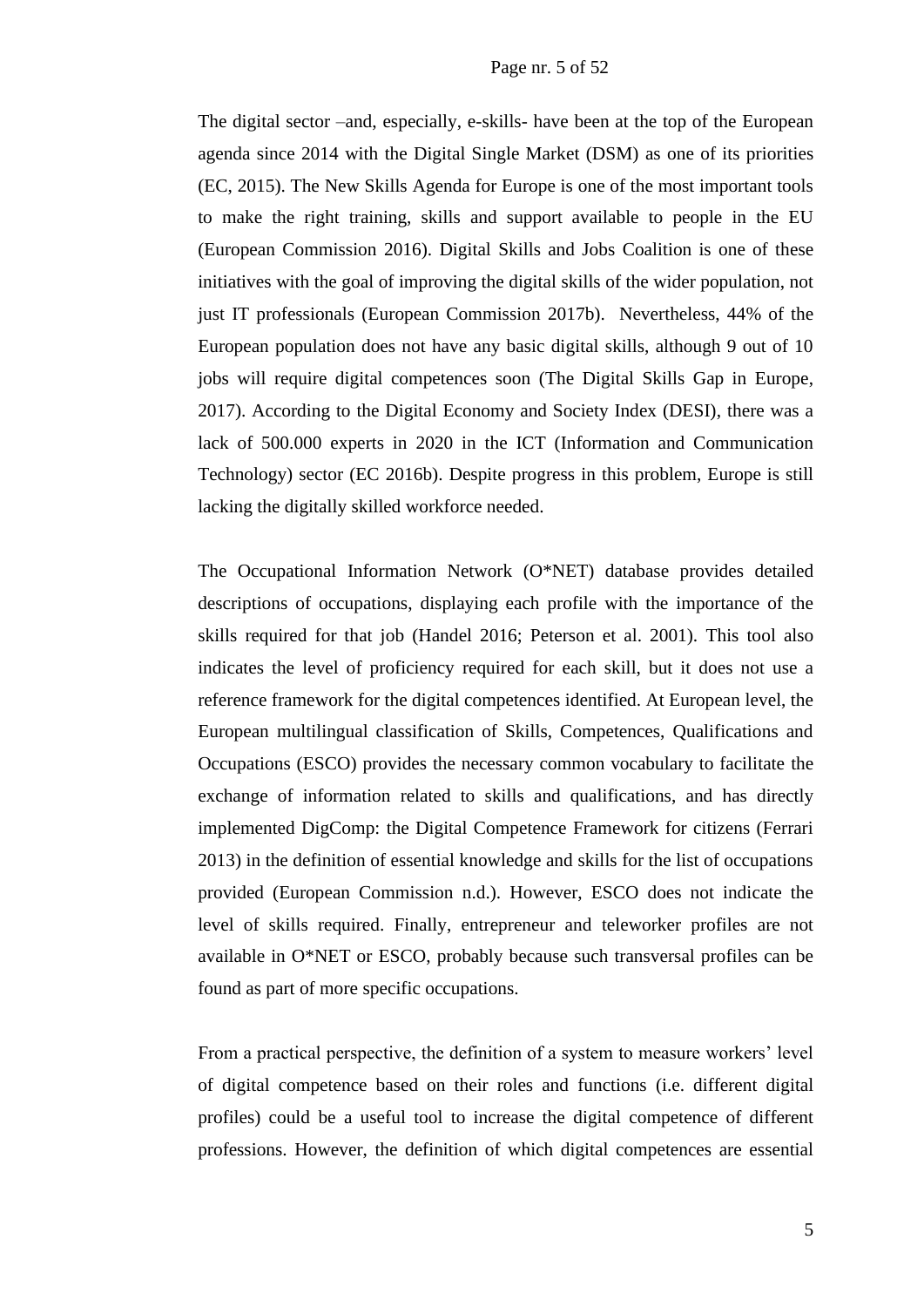for teleworkers or entrepreneurs to meet future needs has not been directly tackled.

This paper is organized as follows. First, we introduce the background of the accreditation and assessment of digital competence. Then, we present the entrepreneur and teleworker digital profiles plotting the development of the digital competence for both profiles. Section 3 describes the methodology followed in this study, while section 4 summarizes the results. Finally, we discuss results and future directions.

### **2. Accreditation and assessment of digital competence**

### *2.1 Digital competence*

Until recently, there was no common understanding of what digital competences are and which of them should be necessary for every citizen (Ala-Mutka 2011). DigComp (Ferrari 2013) and its updates (Carretero et al. 2017; Vuorikari et al. 2016) were launched by the Institute for Prospective Technological Studies (JRC-IPTS) of the European Commission with the aim to contribute to the better understanding and development of Digital Competence in Europe (Janssen et al. 2013) and the following objectives: 1) Identify the key components of digital competence in terms of the knowledge, skills and attitudes needed to be digitally competent; 2) develop the descriptors of digital competence in order to feed a conceptual framework and / or guidelines that can be validated at European level, taking into account the relevant frameworks currently available (Ferrari 2012); and 3) propose a roadmap for the possible use and revision of the Digital Competency framework and descriptors of digital competences for all levels of learning. Later, version 2.0 of the framework defined 8 proficiency levels for each digital competence instead of 3 (Vuorikari et al. 2016), providing a more detailed description of the characteristics of each level (in terms of knowledge, skills and attitudes) and requirements for progressing to the next level. Indeed, this contribution can be of special interest for the definition of accreditation pathways for digital profiles which require specific digital competences and levels. All in all, DigComp was proposed to create a European consensus on the components of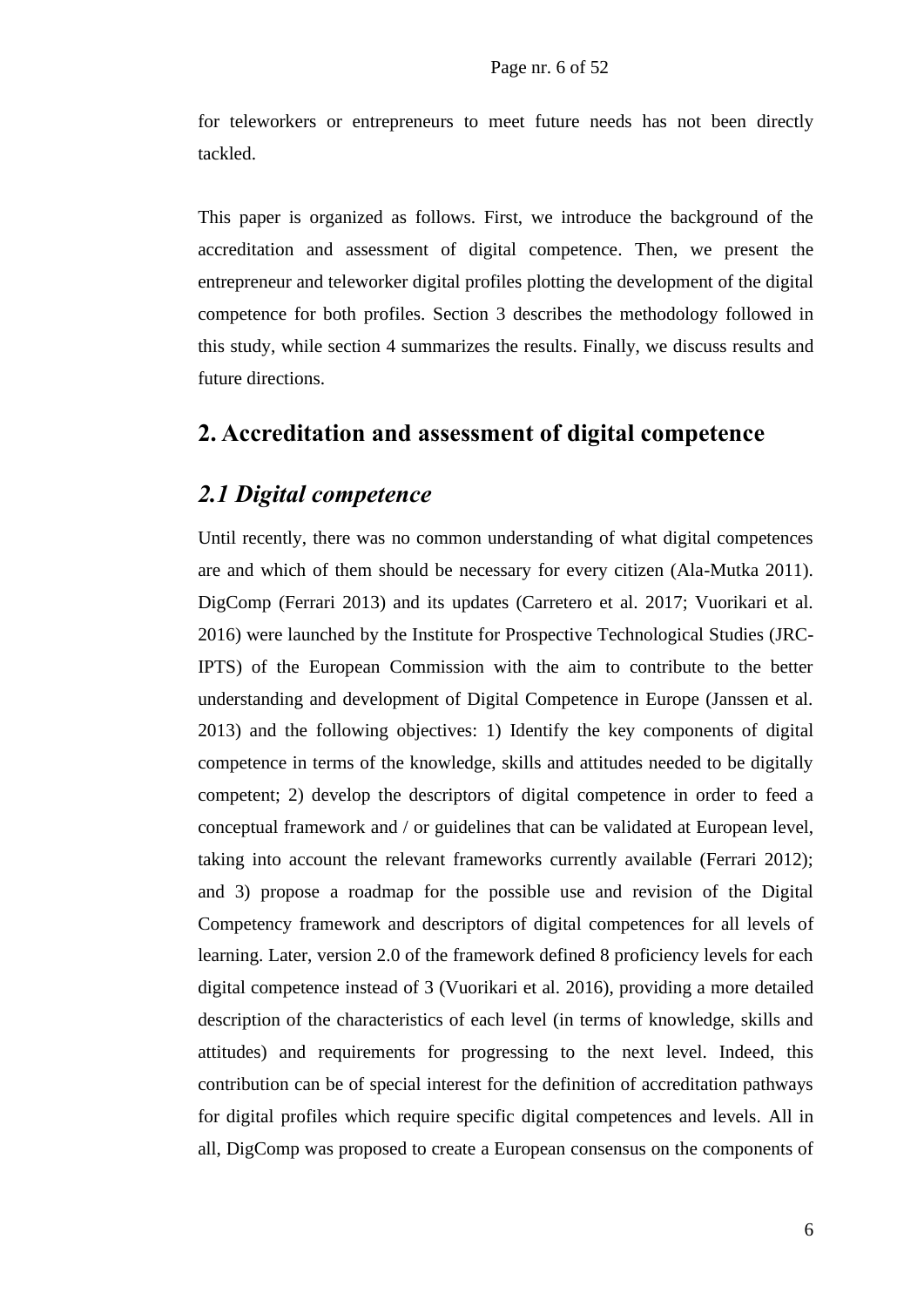digital competence by developing a conceptual framework that could serve as a reference for current initiatives, curricula and certifications.

There are several concepts closely related to digital competence addressed from different perspectives (e.g., European Parliament, European Council, European Commission, etc., see Ala-Mutka 2011). The term digital literacy is defined as "*the skills required to achieve digital competence […] is underpinned by basic technical use of computers and the Internet.*" (European Parliament and the Council 2008b). Digital literacy is a wide term that covers not only the skills but also the knowledge and attitudes towards technology. Similarly, the term e-Skills covers the different levels of ICT skills: ICT user skills, ICT practitioner skills, and e-Business skills. It is the concept used by DG Enterprise and Industry and ICT industry. Other close term is "media literacy", defined as the ability to access the media, to understand and to critically evaluate different aspects of the media contents, and to create communications in a variety of contexts. This concept is used by European Commission to underline tool-related skills, critical attitude and understanding of safe usage. In this context, "digital competence" involves "the confident and critical use of Information Society Technology (IST) for work, leisure and communication. It is underpinned by basic skills in ICT: the use of computers to retrieve, assess, store, produce, present and exchange information, and to communicate and participate in collaborative networks via the Internet." (European Parliament and the Council 2006). Finally, there are also other concepts related to digital competence such as "Computer literacy", "Internet literacy", "Information literacy", "ICT literacy", and "Digital fluency". Considering that the definitions for digital competence diverge with a complex scenery of definitions and concepts, Ala-Mutka (2011) defined digital competence for DigComp as an emergent literacy from other literacies, which include the concepts listed previously. The DigComp framework defines the scope and the components of digital competence for citizens providing an overall, complete and shared understanding of what digital competence is. It classifies digital competence in 5 competence areas: 1) information and data literacy, 2) communication and collaboration, 3) digital content creation, 4) safety and 5) problem solving. The DigComp framework provides competence descriptions in general terms and is technologically neutral. Stakeholders should carry out their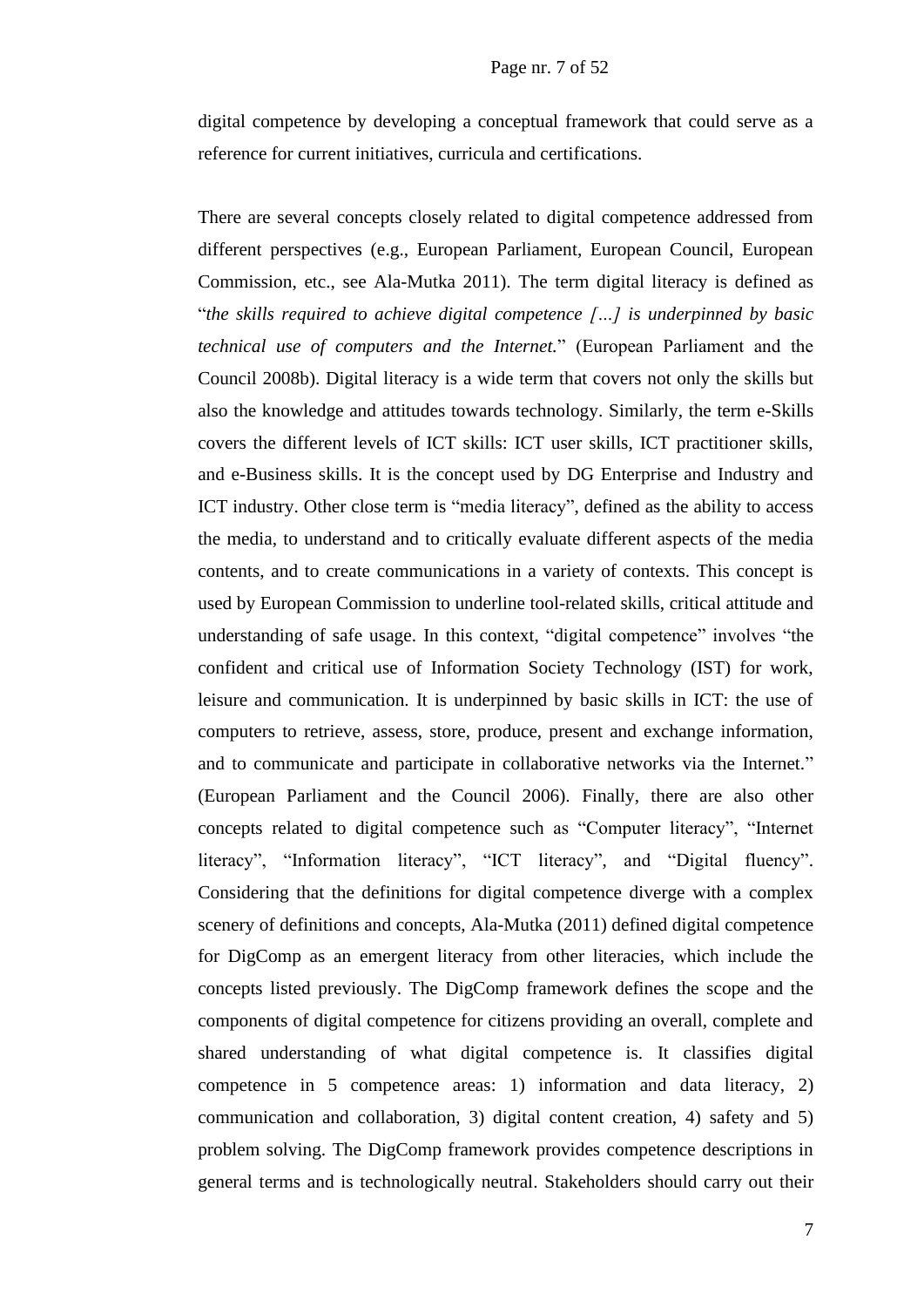own implementations according to their requirements, identifying which specific digital devices or software applications are relevant for them. We decided to use DigComp because it fits our study, providing a common vocabulary and being flexible enough to adapt it to different digital profiles. Moreover, it also prevents the rapid obsolescence of the framework and consequently the digital profiles defined in our study.

### *2.2 Accreditation and assessment*

The recognition of digital competence as a transversal component that supports other key competences is one of the key points in connection with the adoption of a single reference framework of digital competences, the creation of guidelines and competency profiles, the promotion of the recognition of competences acquired in non-formal and informal environments and the development of evaluation tools as illustrated by CEDEFOP (2015) or in the Erasmus+ Programme (European Commission 2019). Consequently, many systems of the so-called 'high-stakes' assessment are currently used for the evaluation and certification, using different approaches and most of them based on selfassessments, not covering all the digital competences, and focused on low-order cognitive skills (Kluzer and Priego 2018; Siddiq et al. 2016; Stödberg 2012).

Despite the growing need for adult reskilling, opportunities for broad-based and inclusive reskilling are currently not available at the appropriate levels of access, quality and scale of supply in most countries. Low-cost digital training across many countries does not suffice to provide an integrated system which addresses the diverse needs of learners, dedicates enough resources, and brings together the right stakeholders in providing applied learning opportunities. In addition, different stakeholders might contribute to building an ecosystem for adult reskilling, including key pathways such as to take stock of and recognize existing skills, or to understand skills demand (World Economic Forum, 2017). Skills demand is evolving rapidly at an aggregate industry level then the degree of changing skills requirements within job categories and occupations is even more pronounced. However, the there is no specifications for designing systems for adult reskilling based on a common language and terminology. Most of the digital literacy frameworks adopted are based on training courses and assessment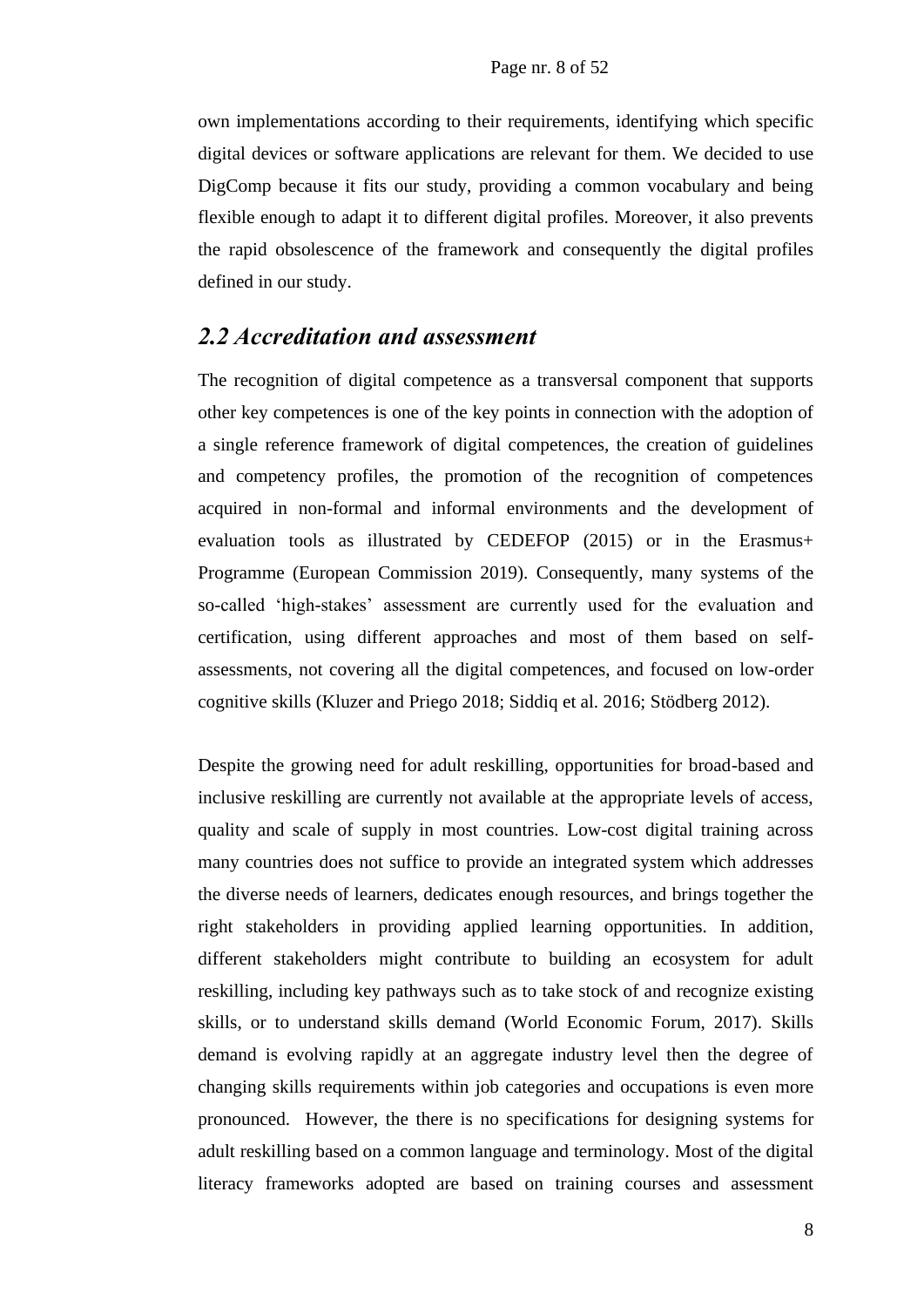frameworks used by commercial enterprises. Law et al. (2018) identified that 36 out 47 countries adopted enterprise frameworks: ICDL  $(n=31)$ , IC<sup>3</sup>  $(n=13)$ , and Microsoft Digital Literacy Standard Curriculum (n=11). Consequently, the digital competences training and assessment tools are strongly influenced by the framework chosen.

These commercial frameworks are focused on professional certifications, not free and mainly based on commercial software such as Microsoft Office and Microsoft Windows. Regarding their scope, they are mainly focused on employability and workplace functional skills. However, they do not implement cognitively complex activities, mainly putting in practice descriptors from the basic and intermediate levels. ICDL is the most relevant amongst the enterprise frameworks and the most complete solution. It provides a technical solution based on a commercial software which interacts with the operating system and the applications installed on your computer. Users are asked to perform real tasks, but the assessing environment has serious limitations; It only works on Microsoft Windows and Microsoft Office which could not be the case of many organizations where other office suites coexist such as G Suite by Google (Gilbert 2019). Furthermore, their certifications are tool oriented and specially focused on workstations (computers and laptops). According to Eurostat (2017), in 2017 65% of individuals aged 16 to 74 within the EU-28 used a mobile device to connect to the Internet. Therefore, excluding mobile devices from this framework could be a significant limitation. Fortunately, the arrival of DigComp facilitated the development of custom implementations by different types of organizations (Kluzer and Priego 2018). Considering that descriptive rather than prescriptive nature of the framework, stakeholders must adapt it to the requirements of their implementations. The DigComp framework has been used for a variety of pragmatic purposes. These models suit well the purpose of professional accreditation, which is one of the objectives of our study. However, it is quite challenging to come up with a scientifically reliable and valid performance-based test that measures the 21 competences of DigComp on 3 proficiency levels. As an alternative to a pragmatic approach, could be a psychometric approach such the recent implementations guided by Multidimensional Item Response Theory (MIRT) that understands digital literacy as a single latent trait that should be inferred indirectly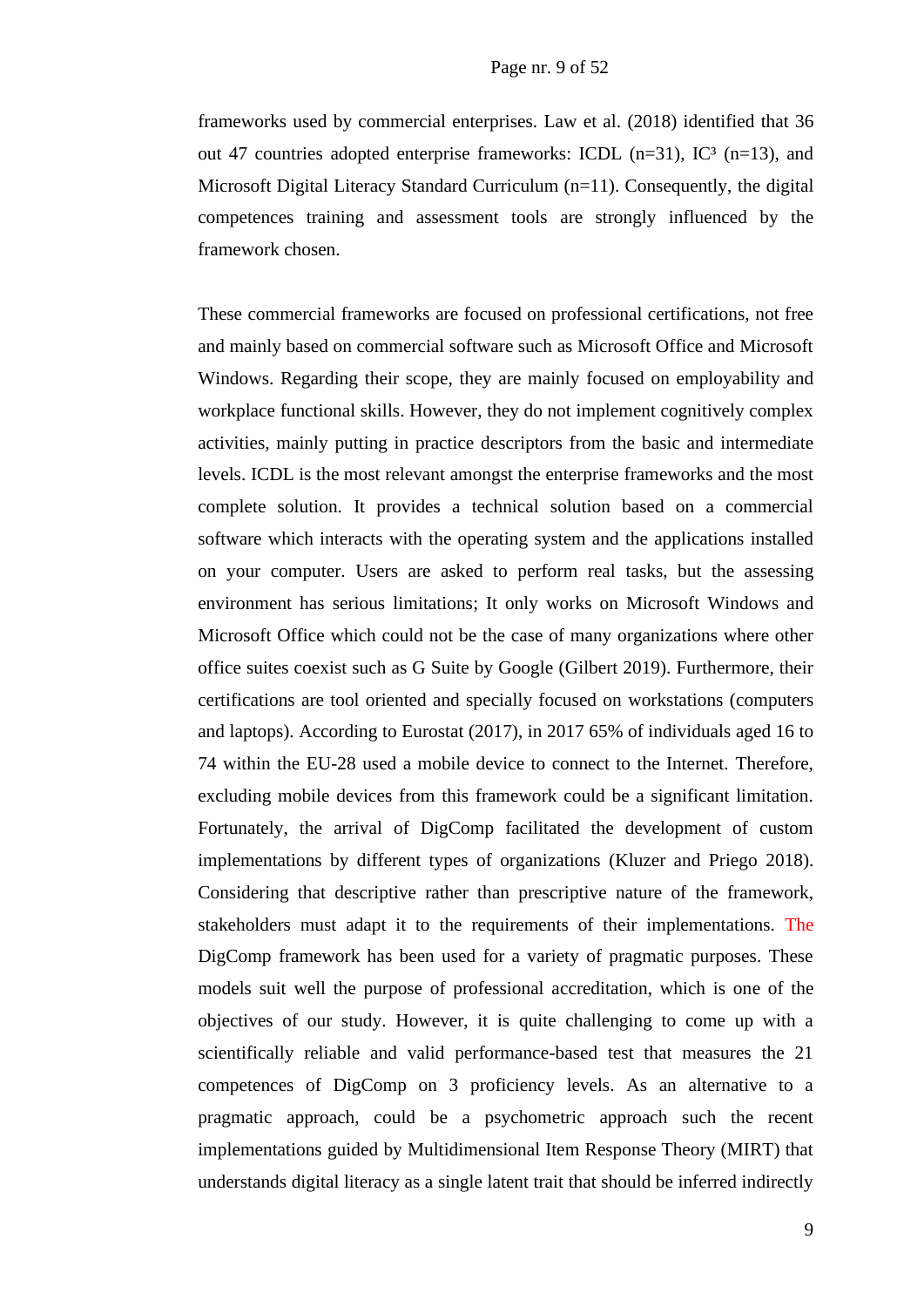through the statistical analysis of the test results. Unfortunately, the assumption of local independence might be quite difficult in case of authentic performancebased assessment. The pragmatic approach tends to result in weaker internal validity, but better external validity of the assessment instrument, as it is better understood, accepted and adopted by various stakeholders. Consequently, we had to address the challenge of balancing internal and external validity, both through methodological considerations and the design of the assessment instrument. We did not aim for high reliability and internal validity; instead, we prioritized external validity and the perceived usefulness of assessment to the participants. Considering the aim of our study and the requirements, we decided to follow a similar approach like the one suggested for DLGF by Laanpere, M. (2019).

Regarding the frameworks developed based on DigComp identified and analyzed by Kluzer and Priego (2018), only a few of them address competence assessment, recognition and certification, including the development of computer-based assessments (CBA). CBA have an enormous potential providing innovative and authentic item formats, and the possibilities to obtain information on test-takers' behavior (Greiff et al. 2015; Osborne et al. 2013; Timmis et al. 2016). According to Binkley et al. (2012), computers are needed for evaluating the people in true-tolife settings, such as those offered by simulated environments, necessary for measuring skills such as problem solving, information literacy and collaboration. Bennett and Bejar (1998) proposed a model where computer-based assessments can be considered as an integrated system compounded by interrelated components. Kuo and Wu (2013) applied and elaborated that model, exploring the patterns of technology applications, targeting the categories where technology applications bring advantages and new opportunities. Considering this, we used this framework to guide our analysis to identify potential applications of technology, particularly in the development of new types of assessment items measuring higher order skills beyond multiple choice questions. We also examined the design adopted for the implementation of the tests based on DigComp, and finally how the definition of digital profiles was addressed. Most of the assessment tools analyzed are online tests based on self-reporting, comprised by multiple choice questions and Likert scales, where only the knowledge and attitudinal component of the digital competence are considered.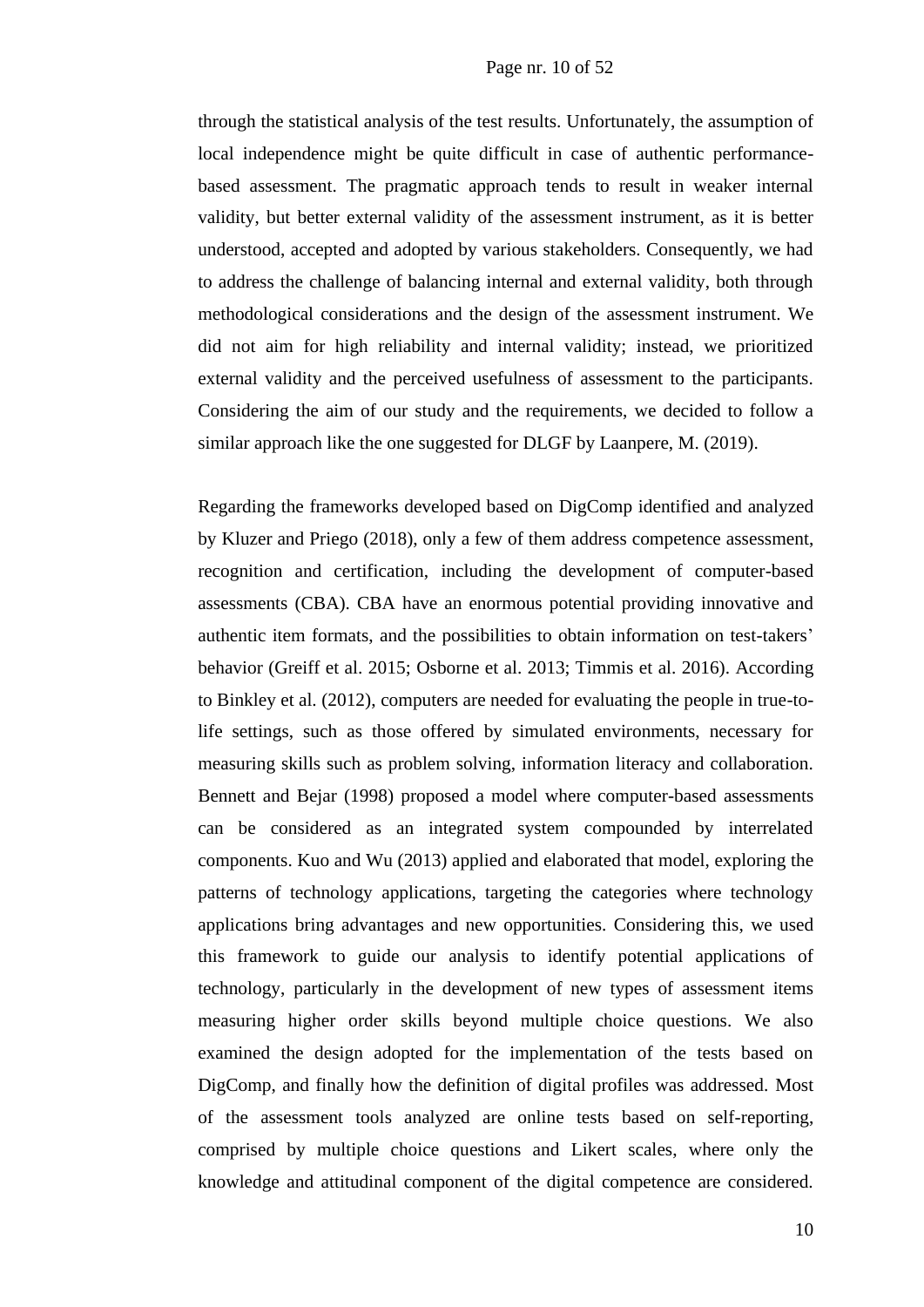Only a few of them include simulations or task-based assessments where participants must interact with the workstations (BAIT n.d.; IKANOSTEST n.d.; PIX n.d.; TUCERTICYL n.d.). We analyzed these cases more thoroughly since they are totally aligned with the aim of our study. The main objective of these assessment tools is not to evaluate the skills related to specialized computer tools, but to provide the elements to understand any digital environment in an effective way. Their approach provides the most accurate view of users' competence because they must put their knowledge in action. IKANOSTEST (n.d.) provides a self-diagnosis test too, structured in 3 thematic blocks which include a series of aspects relating to ICT: a) developing potential, b) studies and certifications, and c) digital competences. Its aim is to identify users' strengths and areas for improvement and to create a formative experience by interpreting the results. In addition, BAIT (n.d.) and TUCERTICYL (n.d.) include a demo test with instructions before taking a test, where participants can practice with questions similar to those included in the certification test. PIX (n.d.) offers a self-diagnostic test per competence area implemented using an adaptive algorithm, which aims to identify users' levels per competence area before taking a certification test. Users can select the competences to include in the test and the algorithm adapts the level of the tests according to their answers. All these tools considered different non-PC devices when implementing the evaluation items. Moreover, they implemented the skills items mainly using two compatible alternatives: simulations and real tasks to be carried out in the workstations. Simulations were implemented using Articulate Storyline software, an application to create technology-based learning media (Siegel 2017). Participants must evaluate a given situation and interact with interactive images simulating screens and actions with different applications to reach to the final solution. Real tasks were implemented creating custom developments where participants interact with their workstations to carry out the instructions given in a statement, e.g. download a template, implement a list of instructions, or upload the final document to the platform to be automatically evaluated. Most of these items were integrated in the platform using libraries and Application Programming Interfaces (APIs) in order to be expanded and consumed by other platforms.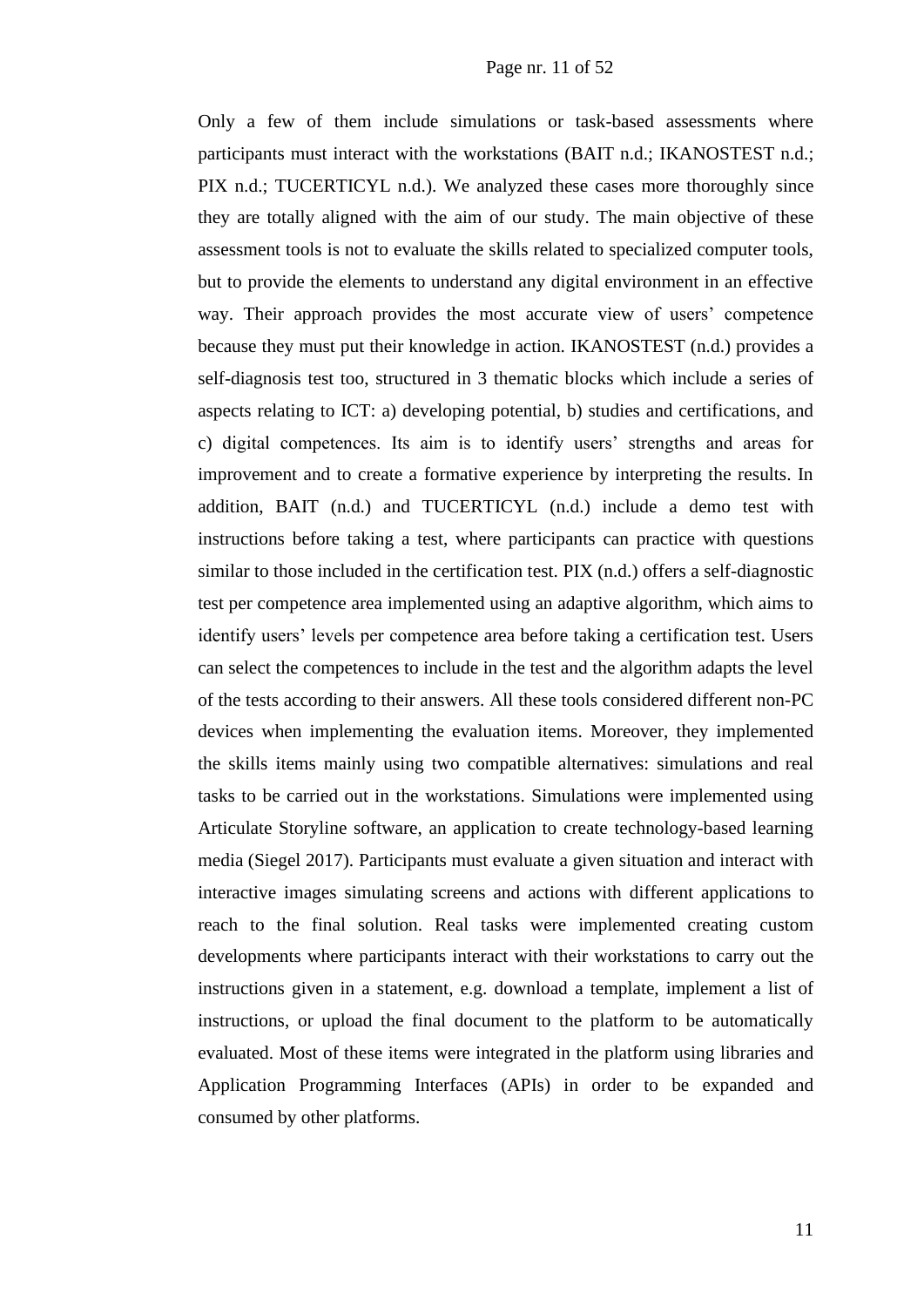There are different approaches for the implementation of the tests. TUCERTICYL (n.d.) offers two certifications: foundation and medium citizens. In each certification, all the competence areas are included (about 63 questions per test). PIX (n.d.) only evaluates 16 competences. These tests only include the skills assessed as level 1 or more in the pre-test task. BAIT (n.d.) is currently providing the certifications per digital competence to the public workers of the Basque Government, but also has implemented certifications based on competence areas. The decision of which approach should be chosen is based on the depth of knowledge and skills which it is needed to be measured. Tests based on competence areas does not asses all the learning outcomes due to the number of items involved. If BAIT tests are based on digital competences, the requirements of the certifications can be increased, including more items and covering more learning outcomes.

Regarding the definition of digital profiles, only BAIT (n.d.) pays attention to this issue defining profiles where users can assess their digital competences and then compare their results with the levels required in the digital profile. This approach is totally aligned with the aims of our study and was taken as inspiration. Apart from BAIT (n.d.), only a few focused on specific profiles, with self-assessments for university students in the first year of nursing (Evangelinos and Holley 2014), citizenship and employees of both private and public organizations (Digital Competence Wheel n.d.), employees and companies (SMARTIVEMAP n.d.), and employees and managers of the Dutch region (Digitale interaktive Didaktik n.d.).

In order to implement an effective assessment of users' skills, they must be able to practice them in real environments and then assessed through relevant and authentic evaluations (Litchfield and Dempsey 2015). Most of the assessments found in the literature, have a technology literacy focus with multiple-choice and constructed response items (Sparks et al. 2016). They provide a technologically simple solution, but most of them tend to misjudge the abilities of participants due to the intrinsic positive bias partly caused by users' over-confidence (Kruger and Dunning 1999; Pajares and Graham 1999). Although the strength of participants' ICT self-efficacy and motivation to use ICT are important for good performance in ICT related tasks (Guillén-Gámez et al. 2018), the bias and accuracy of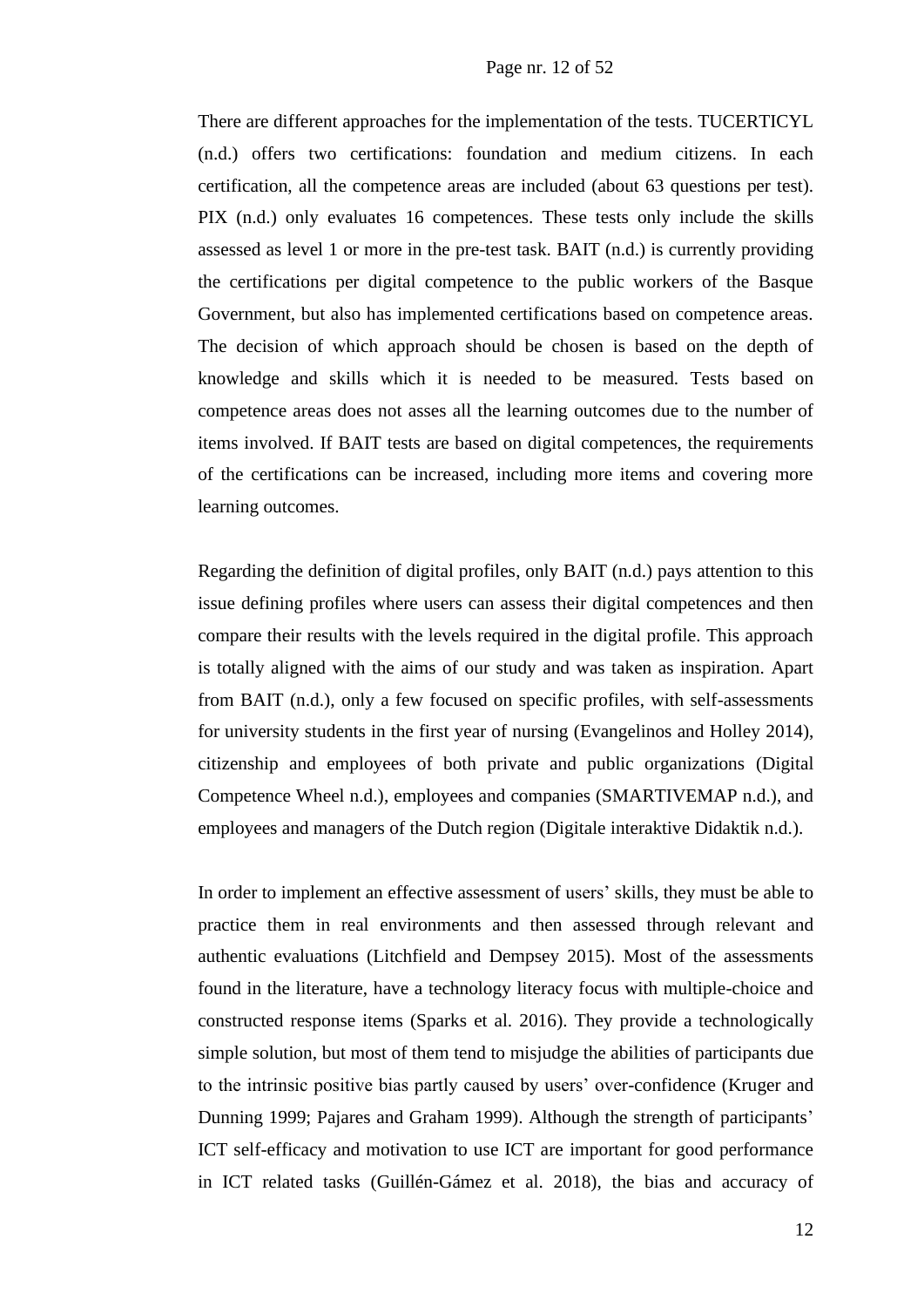participants' ICT self-efficacy are evenly relevant. Therefore, these biases should be taken into account to improve the validity of these solutions and their predictive capability (Aesaert et al. 2017). However, there is a conceptual ambiguity in the definitions and the operations of the assessment methods, and a tendency to measuring only low components of the ICT skills according to the Bloom's Taxonomy (Siddiq et al. 2016). Besides, these tools do not completely cover the 5 DigComp competence areas.

Digital competence is an observable expression of knowledge, skills and attitudes deployed by people in an integrated way. In order to accurately evaluate their level of competence, people should be observed while performing tasks with different levels of difficulty. Previous studies have emphasized that competence in digital literacy requires attitudes, knowledge and skills. We decided to leave the assessment of the attitudinal component of the digital competence out of the scope of this study due to the complexity and the lack of consensus evaluating it.

Assessment instruments can be used in a wide range of contexts (individuals or groups, accreditations, certifications, etc.). According to Carretero et al. (2017), assessment tools comprise: a) self-assessment, subjective evaluations which may not really reflect an individual's competence; b) knowledge-based assessment, which measures the knowledge of an individual in a certain subject or field; c) performance-based assessment, where an individual has to demonstrate their ability performing certain tasks; and d) secondary data-gathering and analysis, which provides information related to a group but not at the individual level.

Most of the accreditation and certification systems have followed a performancebased approach (Law et al. 2018). Our main goal was to measure if participants were able to put their knowledge into action performing certain tasks. However, we decided to design these tasks not focused on specialized computer tools (e.g., Microsoft Word/Google Chrome), but on a wider set of digital environments. Therefore, we followed a performance-based approach through real or simulated tasks. Performance-based assessments represent a set of strategies for evaluating knowledge, skills and work habits through the performance of tasks that are meaningful and attractive to users. Users have to access to materials, interact with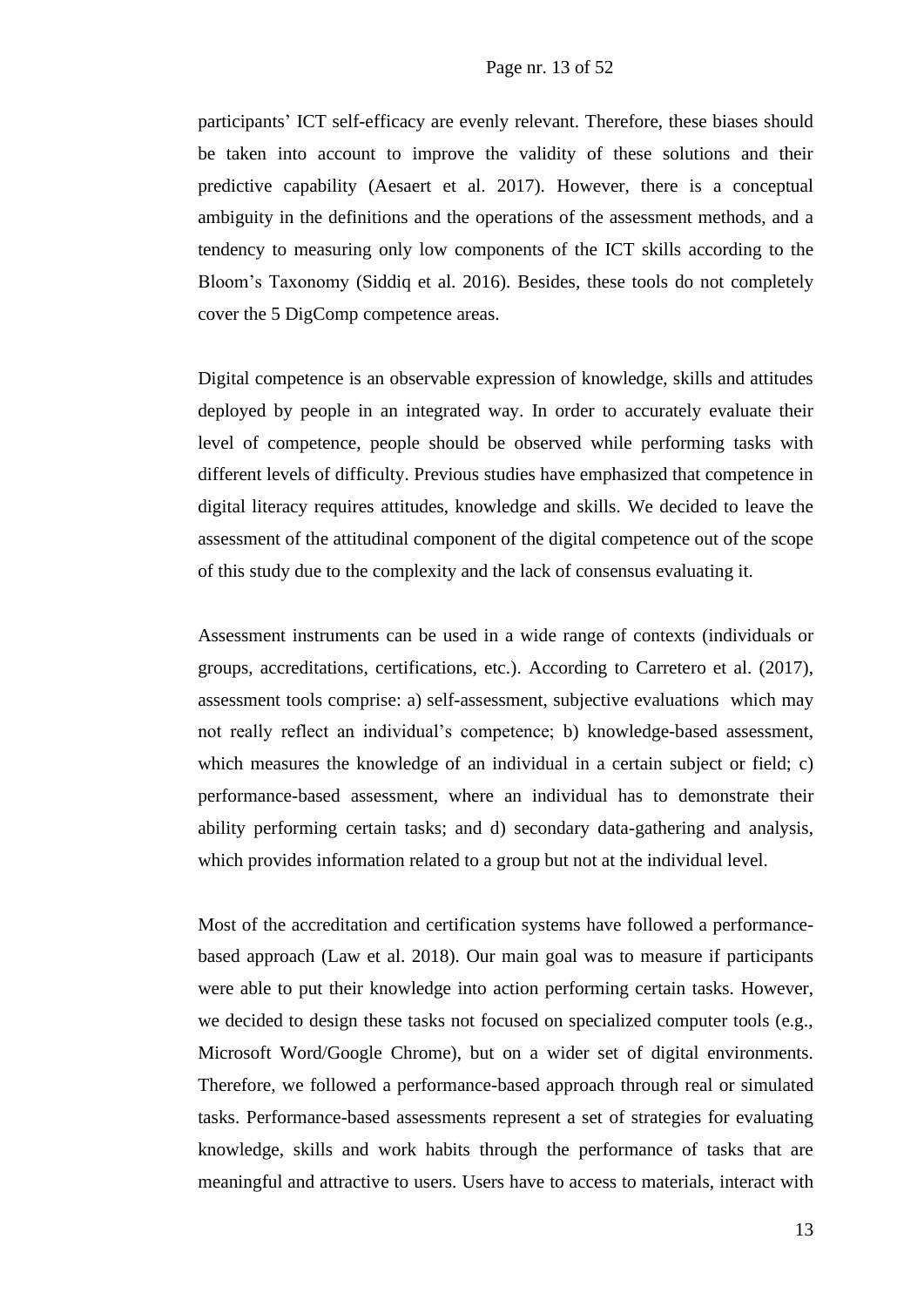programs and services, create new contents, search and evaluate the information found, and communicate and share information (Kruger and Dunning 1999). Although the core competencies formulated in DigComp can remain stable over time, in the current context of technological evolution, the construction of digital competence cannot be represented as a fixed entity (Siddiq et al. 2016; Aesaert et al. 2014). Therefore, the descriptors of the digital competences require a constant revision and the same happens with its evaluation systems. Furthermore, Litchfield and Dempsey (2015) suggested that the concepts and constructs for the assessment of ICT skills should be carried out from a domain perspective (ICT, 21st century, etc.) or a knowledge perspective (literacy, competence, etc.).

Finally, validity represents how test results can be interpreted and used according to the objectives pursued in the evaluation (American Educational Research Association, American Psychological Association, and the National Council on Measurement in Education 1999). In the context of the test, internal validity represents how an evidence supports a claim about cause and effect, while external validity can be understood as its potential to apply the conclusions obtained to outside the other contexts outside the study. The pragmatic approach based on DigComp used in our study may affect the internal validity, but on the other hand should favor the external validity. We believe the instrument will be better adopted by different stakeholders, understanding the decisions taken without having a psychometric background. In the development of the platform, we prioritized the concerns and expectations of the users by providing them support in the availability of career pathways or helping them to detect their skill gaps. Our goal was to achieve a balance with the validity of the test through the design of the assessment instrument.

### *2.3 Digital competence for Entrepreneurs*

Information and communication technology (ICT) have transformed the nature of a great variety of entrepreneurial processes and outcomes, e.g. making the operations of start-ups easier, mediating for new ventures' and entrepreneurial operations, and enabling new digital business models (Nambisan et al. 2018; Steininger 2019). As a result, new competences emerge to harmonize the digital transition of entrepreneurship. The skill requirements can vary depending on the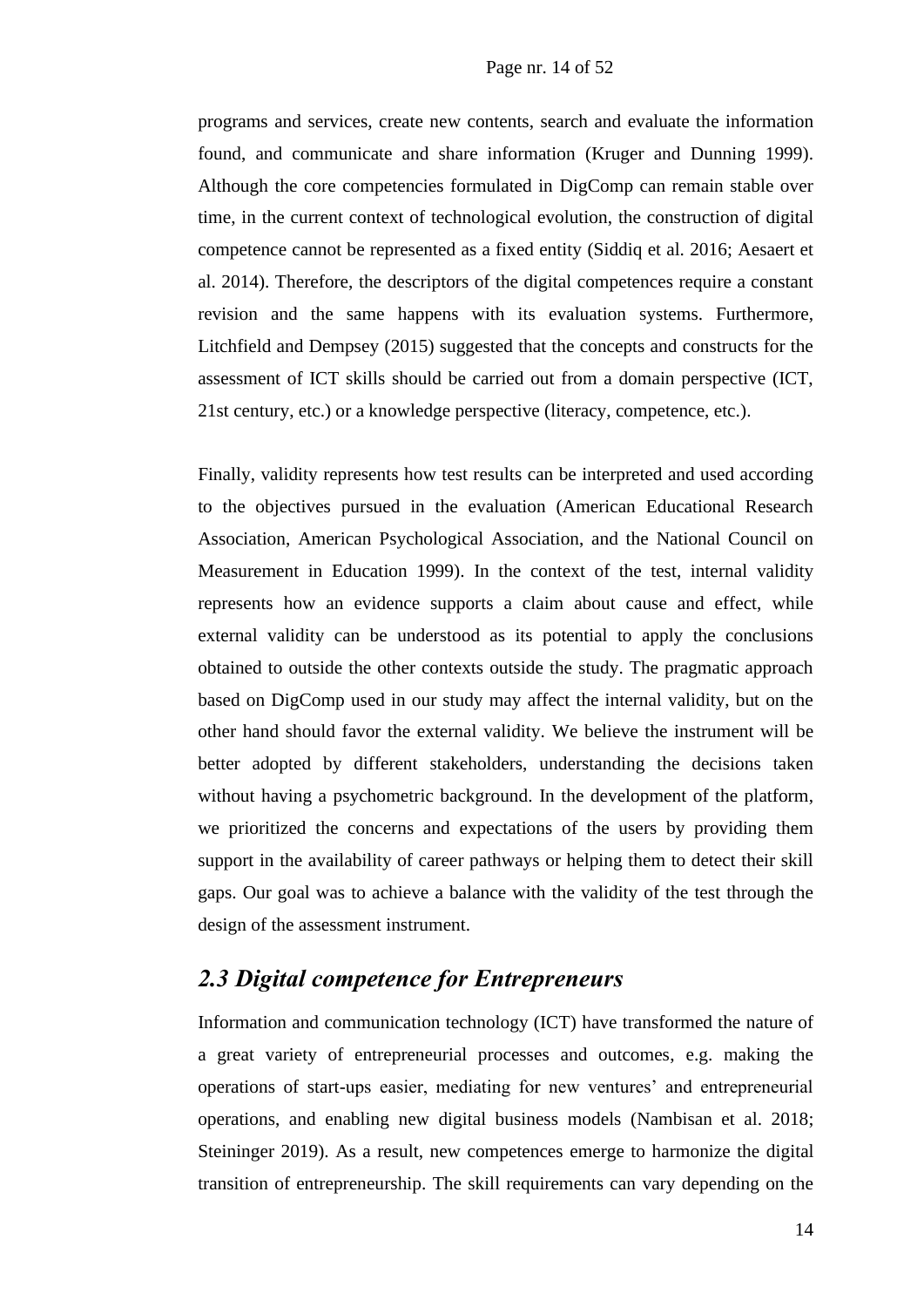context in which it is carried out (Autor 2015). In addition, according to the data provided by Global Entrepreneurship Monitor (2018) 43% of the global population see good opportunities for starting a business within the next six months. Digital entrepreneur has been defined as an entrepreneur in which some or all the entrepreneurial business activities occur digitally instead of in more traditional formats. Digital entrepreneurs must deal with singular challenges, such as instantaneous responses from contenders and the ability to telework and pursue unique opportunities (Hull et al., 2007). Hair et al. (2012) stated that market orientation is more challenging to achieve for new digital businesses but on the other hand, they also have more information about their competitors and customers, which can be used to enter the market efficiently by providing a clear competitive advantage. The ability to efficiently use the latest technology is relevant in developing entrepreneurship attitude and intensifies the importance of developing digital competences instead of only training technical skills (Scuotto and Morellato 2013). Sahut et al. (2019) identified four major research streams in digital entrepreneurship: 1) Digital business model contributions to strategy literature, 2) digitalization of entrepreneurial processes, 3) digital platform contributions to strategy literature, and 4) digital entrepreneurial ecosystem literature. The factors and motivational aspects of successful entrepreneurs have been identified and categorized as personal characteristics, knowledge, technical skills, roles and attitudes (Bi et al. 2017; Dhaliwal and Sahay 2020; Millán et al. 2019; Sussan and Acs 2017; Yunis et al. 2018). Oggero et al. (2019) found that individuals with digital skills are more likely to be entrepreneurs, and the effect is bigger for men. Despite this, insufficient effort has been made on analyzing the importance of digital technologies in shaping entrepreneurial opportunities, decisions, actions, and outcomes (Nambisan 2017). Other contributions to the digital entrepreneur research have been focused on investigating the adoption, utilization and implications of the great advances in digital technology, such as mobile applications or digital technology platforms (Beliaeva et al. 2019; Durkin et al. 2013; Evans and Schmalensee 2016; Hayter et al. 2017; McIntyre and Srinivasan 2017; Nambisan et al. 2018; Olsson and Bernhard 2020; Srinivasan and Venkatraman 2018).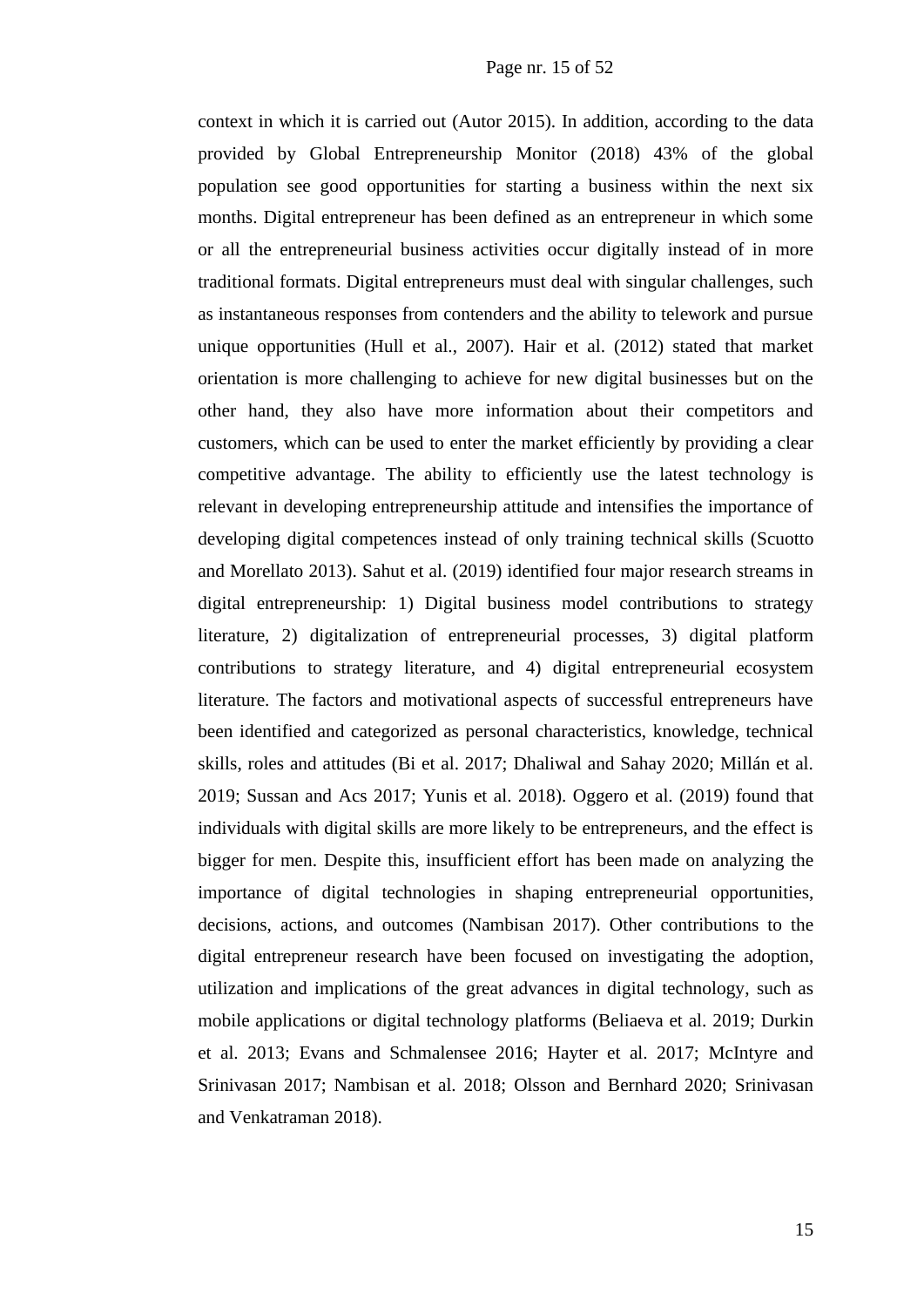Even more, the literature on digital entrepreneurship lacks studies focused on the development of the entrepreneurial capacity. Specifically, studies focused on analyzing in depth which digital competences are essential for anyone interesting in becoming an entrepreneur regardless of the activity field. Sussan and Acs (2017) contextualized entrepreneurship in the digital age by integrating two well established concepts: The digital ecosystem and the entrepreneurial ecosystem. They provided a theoretical framework comprised of four concepts: 1) Digital infrastructure governance, 2) digital user citizenship, 3) digital entrepreneurship, and 4) digital marketplace. The digital user citizenship concept is important to stimulate policy makers in education to re-think what digital skillsets need to be promoted in order to link skills to entrepreneurship in the digital economy. Unfortunately, they did not discuss in-depth the digital skills that are necessary. The development of the entrepreneurial capacity of European citizens and organizations is one of the key policy objectives for the EU. The European Commission identified the sense of initiative and entrepreneurship as one of the 8 key competences necessary for a knowledge-based society. and develperd EntreComp: The Entrepreneurship Competence Framework. This framework identifies which elements are required to become an entrepreneur and establishes a common reference (Bacigalupo et al. 2016). According to the literature review and the examples identified by McCallum et al. (2018), there are not any examples of cases directly dealing with the definition and assessment of digital competences needed by entrepreneurs regardless of the activity field. The same happens in the 'Pathways for Employ' project, where only 3 out of the 70 cases included links between EntreComp and DigComp in some way. ENTRECOM4ALL (n.d.) linked entrepreneurial skills with relevant digital skills, although the self-assessment tool only identifies and assess the level of their entrepreneurial skills. REACT (n.d.) developed a practice mapping tool allowing to explore how each practice addresses the EntreComp and DigComp frameworks. Nevertheless, the definition and assessment of the digital competences needed to become an entrepreneur are not taken into consideration. WOW (n.d.) integrated entrepreneurial skills with the digital skills framework DigComp to demonstrate how the frameworks complement each other and how a digital conceptual reference model could be implemented in the field of entrepreneurship. Particularly, it was focused on a specific type of business (a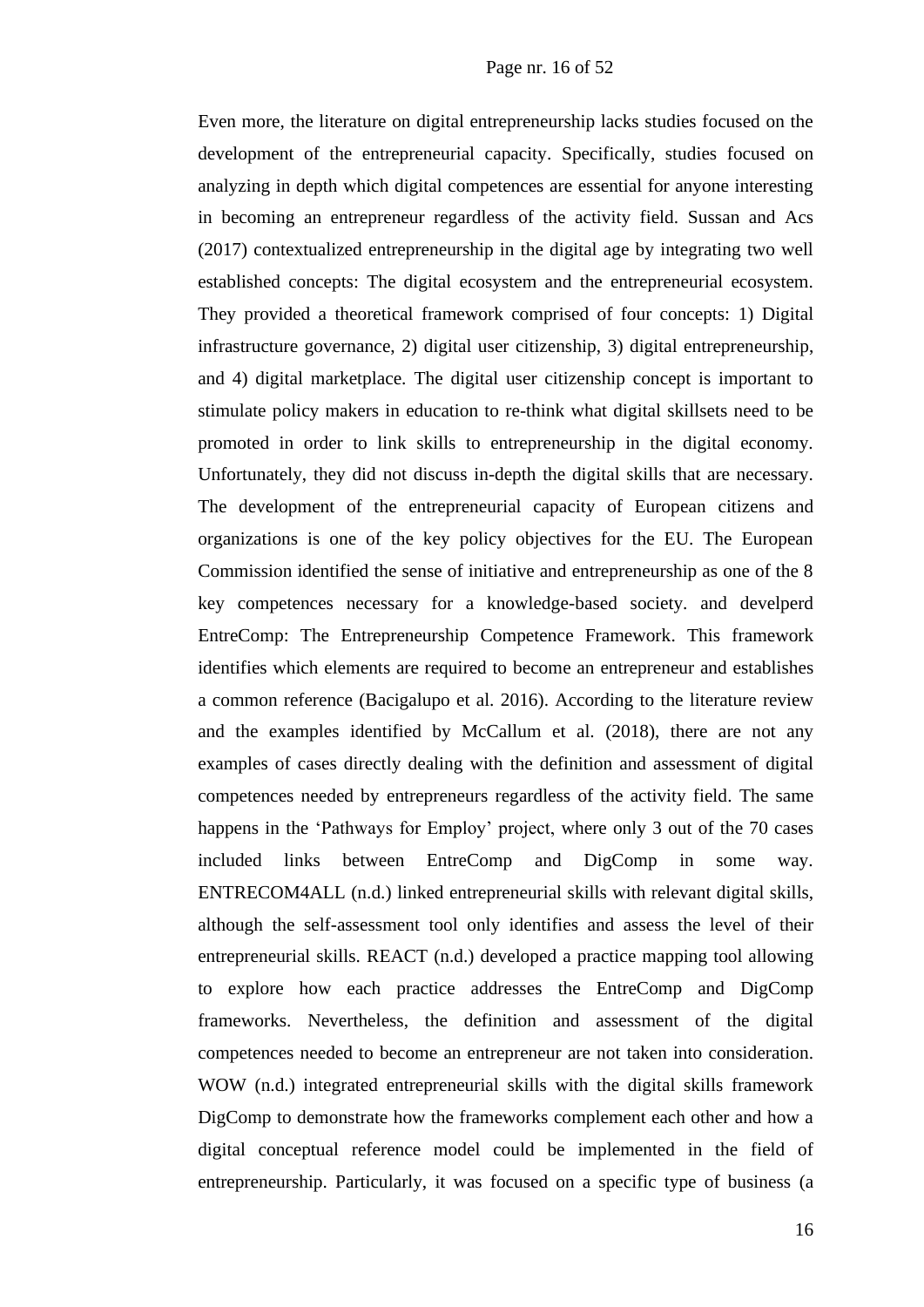crowdfunded business) and collective (disadvantaged women). Besides, the assessment of the digital competence was not addressed. Interestingly, this study is the only one that focused on the definition of the digital competence that people should need to become an entrepreneur and developed an assessment tool for evaluating the digital competence. It is aimed to citizenship interested in measuring their digital competence to develop into an entrepreneur.

### *2.4 Digital competence for Teleworkers*

Today's knowledge work is supported by the Internet and can be carried out from almost any location and at any time. The independence of place has transformed the role of technology in the work environment, presenting new opportunities and challenges. Due to the displacement in labor market from manufacturing and construction to service-based business, teleworking has globally been accepted by companies. These 'teleworkers' (also known as 'remote workers') can work independently or as part of a team in a variety of virtual arrangements. 'Remote work' is a broad concept that describes the situations where the work is fully or partly carried out at an alternative worksite than the default place of work. 'Telework' is considered as a subcategory of remote work, where the work carried out remotely involves the use of personal electronic devices, such as computers, tablets or smartphones (Eurofound and the International Labour Office 2017). Furthermore, teleworkers apply: a) new skill sets such as technical skills to operate in a fully remote workplace, b) problem-solving skills in an ICT-enabled working environment, and c) social skills required for non-face-to-face interaction. In our study, we considered teleworkers as remote workers, i.e., workers who use ICT (e.g. smartphones, tablets, laptops and desktop computers) and tools (e.g. meeting tools, messaging, collaborative tools, and VPNs). In 2019, around 11% of dependent employees and 35% of the self-employed workers were working from home at least some of the time. This represents a huge increase from less than 8% and 29% respectively in 2008. Moreover, telework has suffered a large expansion since the COVID-19, where closures forced many workers to telework (Sostero et al. 2020). Concerning mobility, employee mobility can improve employee productivity leading to 30% better processes, 23% more productivity, and 100% more satisfied employees (Newman 2016). Teleworking is an increasingly option among workers worldwide with positive effects such as a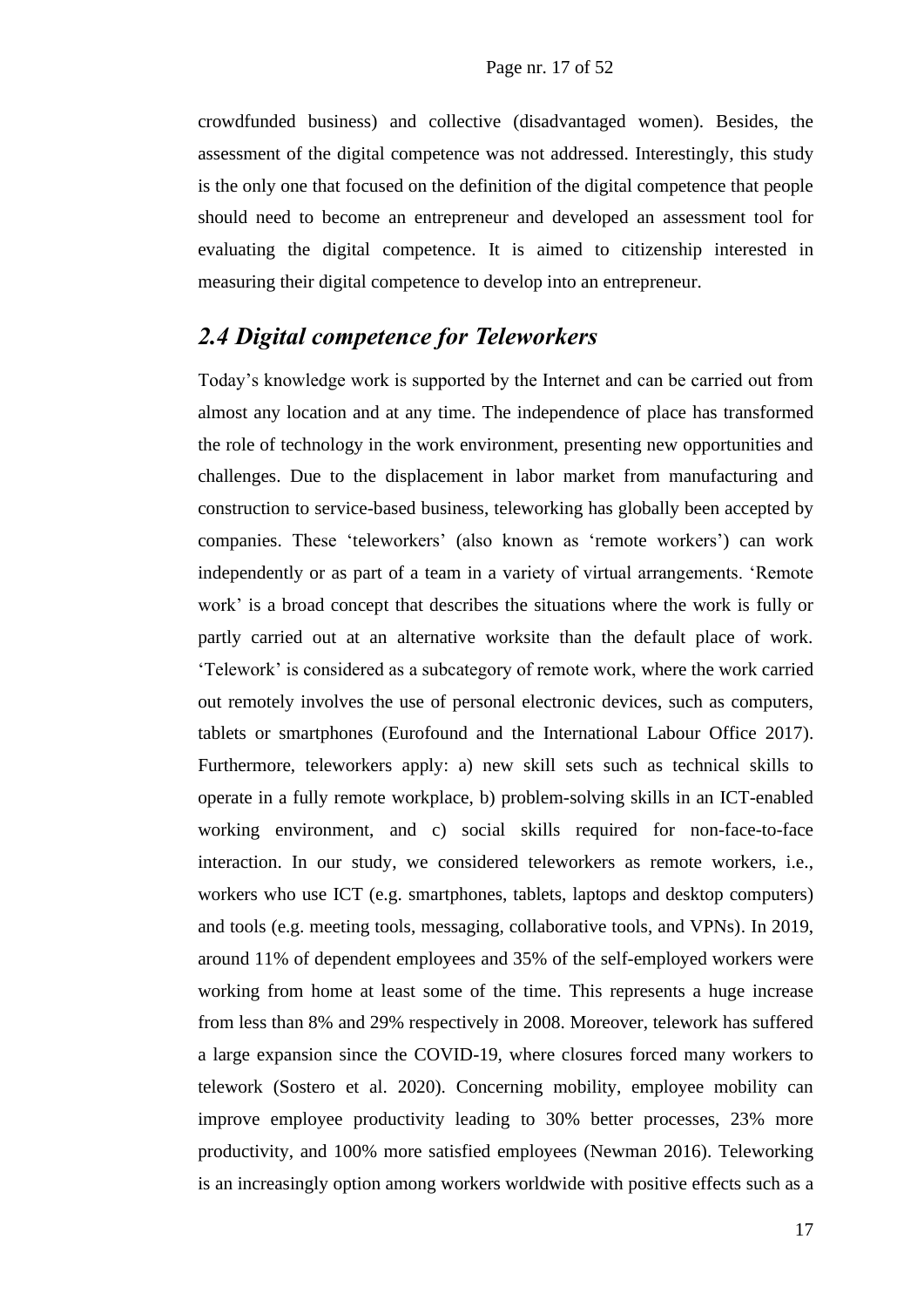reduction in commuting time, greater working time autonomy leading to more flexibility in terms of working time organization, better overall work–life balance, and higher productivity. On the other hand, companies save money while allowing workers the freedom to create their own schedules and work from wherever they please (de Macêdo et al. 2020; Eurofound and the International Labour Office 2017).

Telework is not simply a new way of working. It establishes a new organizational form with new types of tasks, more complicated problems, and different management responsibilities (Mahler 2012). Nevertheless, remote working is in general advantageous to employers and employees and the disconnection of work from place is undeniably part of the changing nature of work in the twenty-first century (Felstead and Henseke 2017). The main impediment to telework is the physical handling tasks that require a job to be carried out only at specific locations. Sostero et al. (2020) developed an index of technical teleworkability, based on an existing conceptual framework and taxonomy of tasks for occupational analysis created by Eurofound (2016) and using with data form European occupational surveys. Dingel and Neiman (2020) followed a similar approach to develop the work-from-home measure using surveys from O\*NET and found that 37 percent of jobs in the United States can be performed entirely at home. They classified the feasibility of working at home for all occupations based on the physical and social factors that influence the nature of work, and the general types of job behaviors occurring on multiple jobs.

The digitalization of work imposed by telework has underlined the importance for employees to improve their digital competence and how existing gaps can affect their performance (Zamfir and Aldea 2020). Previous studies suggested that training on equipment set-up, connectivity, use at remote locations, and troubleshooting would be essential despite training was identified as simple difficulty compared to other IT issues (Dingel and Neiman 2020; Garrett and Danziger 2007; Haddon and Brynin 2005; Harmer and Pauleen 2012; Sostero et al. 2020; Vargas-Llave et al. 2020). Vargas-Llave et al. (2020) stated that digital competences are not only crucial for accessing work, but also for self-promotion and building an online reputation to guarantee employment opportunities and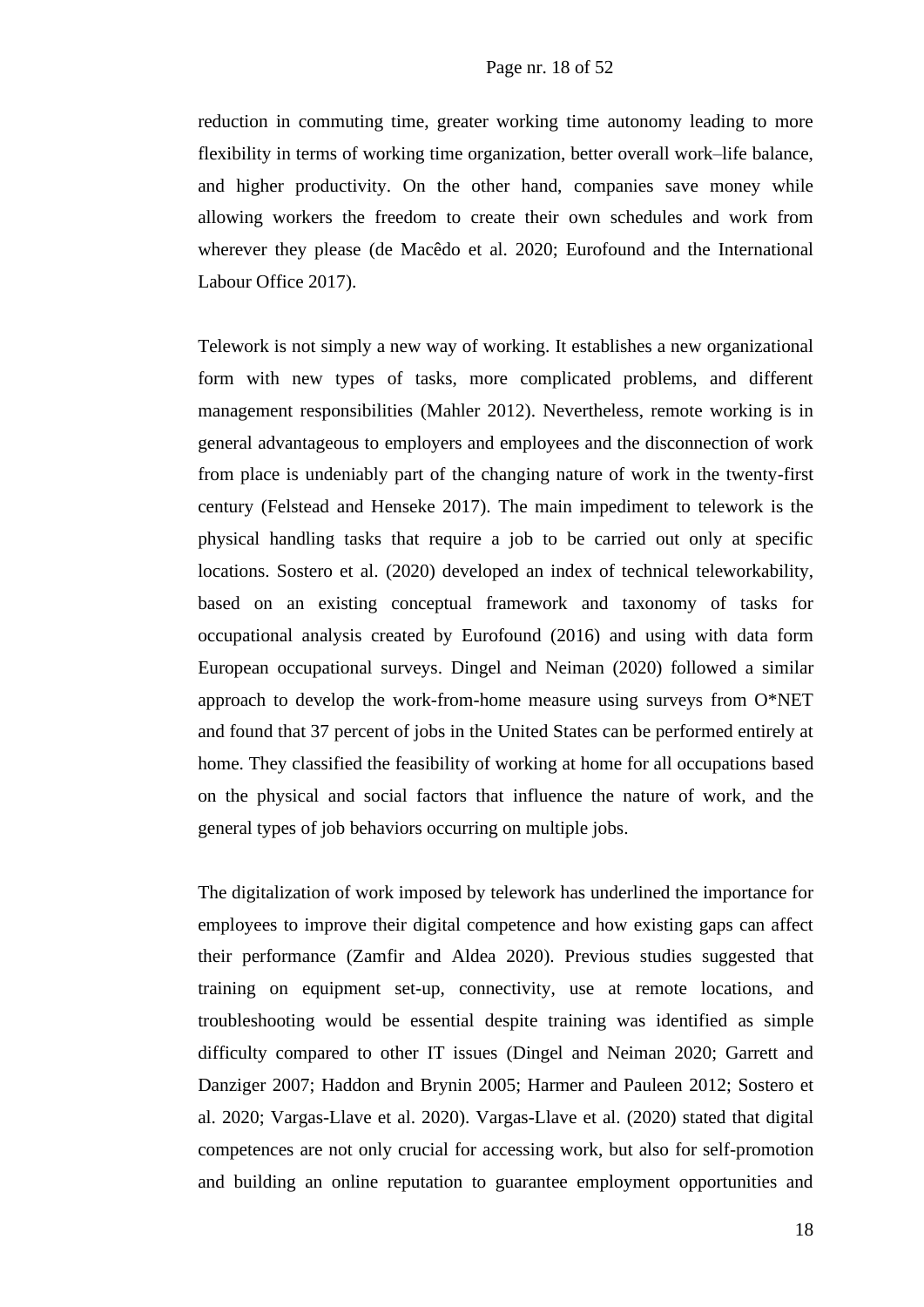expand career prospects. In the international comparison of frameworks of 21st century skills carried out by Voogt and Roblin (2012), they identified retrieving and processing digital information, and communicating through digital devices as two essential components of the ICT competence. Moreover, Aesaert et al. (2014) identified retrieving and processing digital information; and communicating in a safe, sensible and appropriate way as two present topics in the national ICT curricula. As far as we know, no previous research has addressed or discussed the in-depth digital skills that are essential for anyone interesting in working remotely. Considering the wide spectrum of telework types and the nature of their working conditions where these competences are critical, we decided to select this profile and work with competences that are essential for most of the 21st century skills frameworks and national ICT curricula.

### **3. Method**

In our study, we followed a quantitative and qualitative methodology that involved different input sources (expert consultation, questionnaires, and test results) for the design, development and validation of the assessment tool presented here. The qualitative methodology played a key role in validity checking. We gathered many valuable comments and suggestions in the exchange of feedback and online surveys that complemented the statistical analysis. The development of the assessing tool started with an initial design that was tested and refined at the same time we prepared the item bank for each test. The outcome of this process is a tool that addresses DigComp competence levels 1 to 6, which are the most widely needed digital competence levels for most European citizens and digital profiles. The features of our tool allow assessing digital competence by its 3 components, i.e. knowledge, skills and attitude, for each of the 5 DigComp areas, and that provides participants with a picture of their proficiency levels. The assessing tests were designed following a performance-based approach and we incorporated different types of items such as knowledge-based questions and practical exercises (real or simulated).

The final version of our tool provided an assessment and accreditation platform where digital profiles could be incorporated, and users could assess and validate their digital competence according to the required levels suggested by the experts.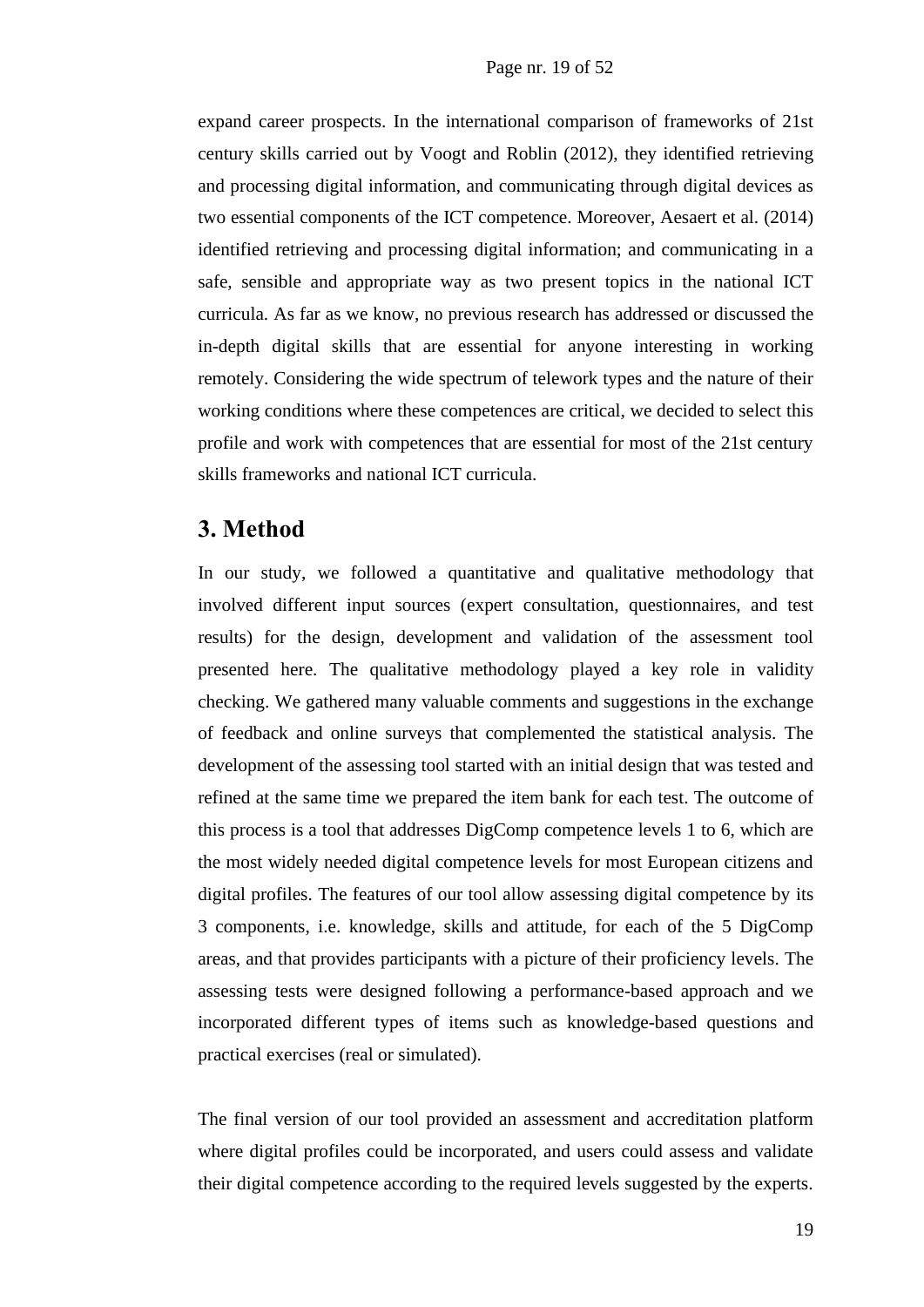The target population included 16-65-year-old individuals, with different proficiency levels of digital competence, from different EU Member States. The selected countries represented countries with different percentage of skilled population in the society.

Our pragmatic approach taking DigComp as a reference was based on an iterative process of consultations with experts and end-users. In the process of validation, we sought to obtain relevant evidence for the proposed score interpretations and their relevance to the proposed use (Aesaert et al. 2014). Regarding reliability, we considered that results from the tests might be corroborated by information from other sources or erroneous results could be easily rectified. Therefore, scores with modest reliability might be accepted considering our time and budget limitations. Finally, we examined some psychometric properties of the items. It should be noticed that this tool is not intended to measure the individuals' current digital competence with the aim of getting a certification or similar purposes. In that case, we should have followed a different approach delivering the tests in a controlled environment rather than self-administering them. Fig. 1 shows all the steps involved in the development of our assessing tool. We will describe each one in the following subsections.



Figure 1. Methodology followed in the development of the test.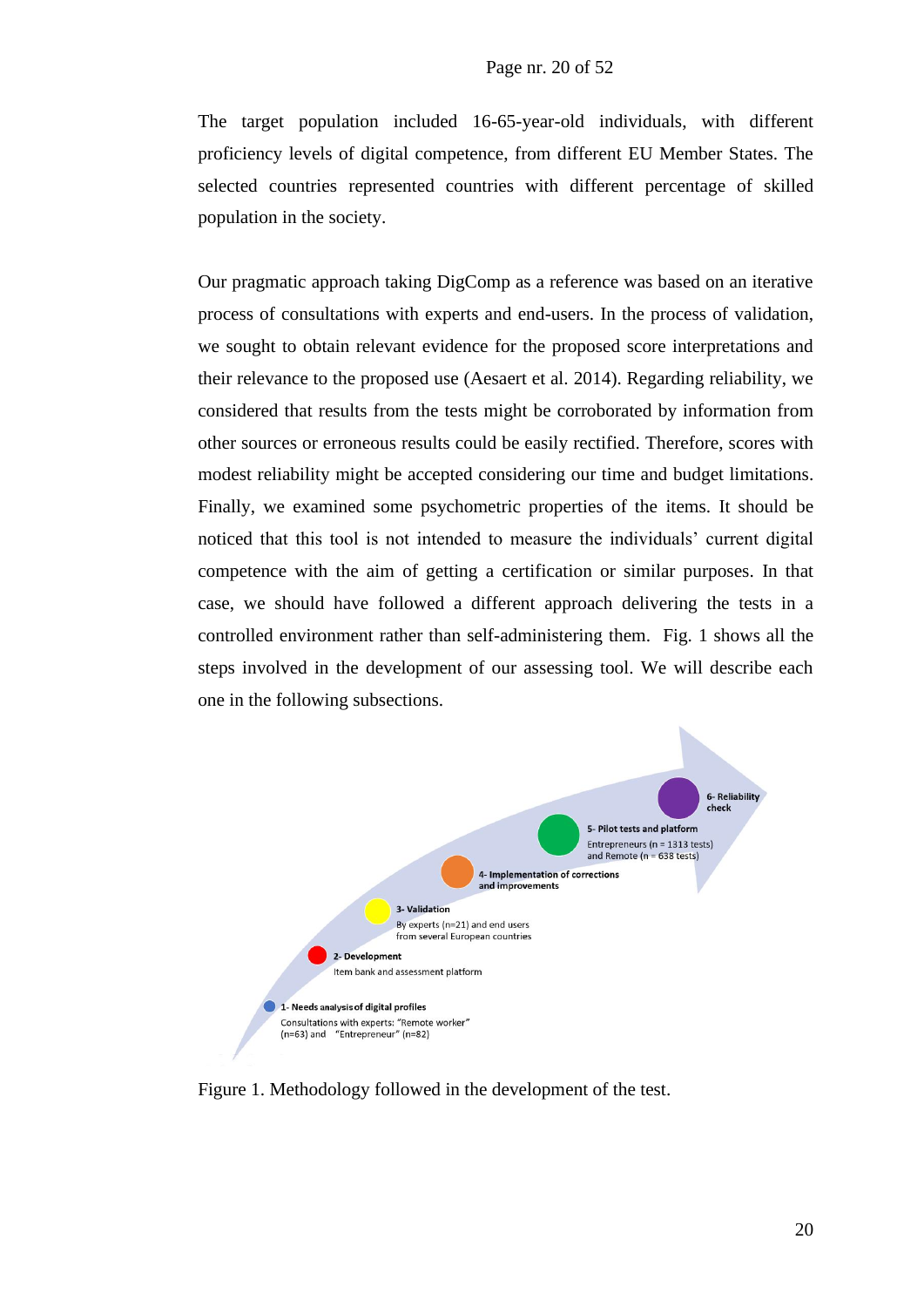### *3.1 Needs analysis of digital profiles*

#### Participants

Most of the partners had a good national network of telecentres, e-facilitators and end-users that were engaged in the surveys. They analyzed digital competences needs of young students/professionals from entrepreneurship and teleworkers sectors, with the cooperation of teachers specialized in related training. Tecnalia Research & Innovation contacted professional staff that usually are teleworkers, and Team Academy Euskadi, a learning and experimentation laboratory Studies Centre set up in 2004 created around the concept of innovating leadership and engaged with the creation of teams of entrepreneurs for young people. Additionally, The Institute of Entrepreneurship Development contacted with different actors involved in the environment that promotes entrepreneurship. Concerning the respondents' profile for the entrepreneur digital profile (n=82), 39% were trainers, teachers or e-facilitators, 19% were project managers or project coordinators, 16% were entrepreneurs or SMEs' directors or owners, and the rest included employees in SMEs, consultants and others. And for the teleworker digital profile (n=63): 26% project managers or project coordinators, 18% teleworkers, 15% IT freelance workers, 13% trainers, teachers or efacilitators, and other less frequent professions are researchers 11,3% and consultants 8,1%. Respondents were 55% male and 45% female. 59% were between 35 and 55 years old and 33% between 25 and 34 years old. Respondents were from 15 different European countries, 52% from Spain, 19% from Latvia, 13% from Greece and small shares from other countries.

#### **Materials**

For the needs analysis of both profiles we used online surveys (see Online\_resource\_1 in Appendix A). DigComp was considered for the elaboration of the survey questions, and additionally the EntreComp framework for the entrepreneur profile.

#### Design

The aim of this study was to understand which digital competences were needed by anyone who would like to work remotely or become an entrepreneur regardless of the activity field. Additionally, we asked participants to fill some information about their occupation/profile, country, gender and age. In the first part of the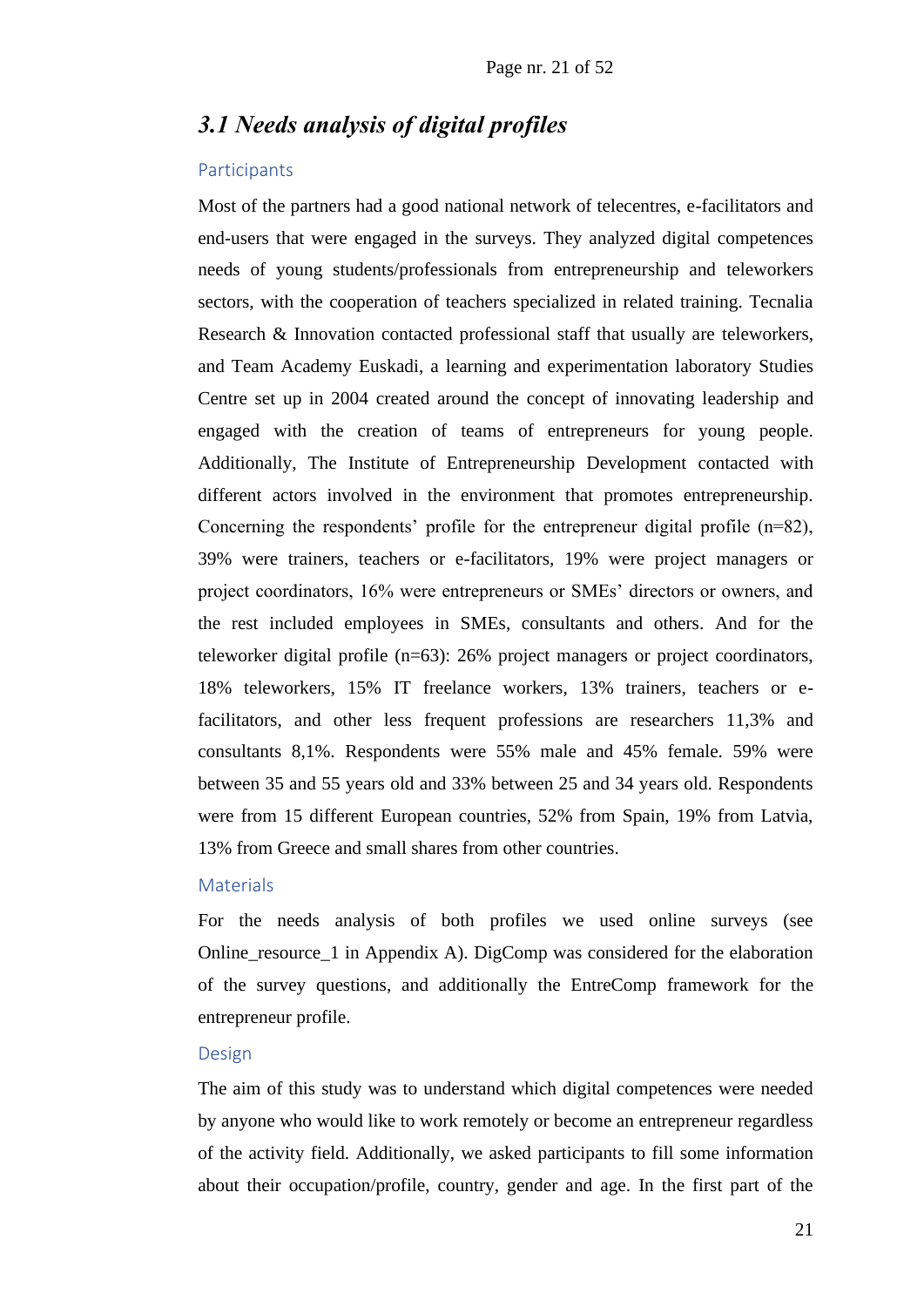questionnaire we introduced the 21 digital competences according to DigComp and asked them to evaluate how relevant they considered each digital competence was (1 was the lowest relevance and 5 the highest) and the level needed for a good performance in entrepreneurship or working remotely (1 was the lowest level and 8 the highest). In the second part of the questionnaire of the entrepreneur, we included the 15 competences defined on EntreComp, and experts were asked to indicate which of those competences might be enabled through digital competences and with which of them. In the second part of the questionnaire of the virtual office worker, we asked them for those more general skills that teleworkers should possess (such as time-management, communication, work-life balance, etc.) and which digital competences would facilitate them (at least 5). In addition, for both digital profiles we asked participants for examples of activities performed with those competences in order to design the evaluation items based on authentic tasks performed by those profiles.

#### Procedure

A needs analysis of the digital profiles was conducted both at a national level (Spain, Latvia, Greece and Ireland) and at pan-European level, by Telecentre Europe. Information was gathered based on online surveys. Then, we calculated two important indicators for Relevance and Level: Average for Relevance and Level in each Digital Competence, and Percentage of total answers for each Digital Competence in Relevance and Level. To have a global view of the competences of both profiles, we examined the competences position attending the Relevance Average and Level Average. This information showed the importance of each competence. Finally, we used the Relevance Average to categorize the competences for both profiles. These results provided as work basis to define both digital profiles, to create an assessment syllabus and to orientate the implementation of the evaluation modules.

#### Results

In the needs analysis of the digital profiles carried out by experts, for each digital profile, we obtained a table showing the Level Average and the Relevance Average for each digital competence (see Online\_resource\_2.png and Online\_resource\_3.png in Appendix A). Then, we obtained a graph showing the competences position considering the Relevance Average and Level Average (see Online\_resource\_4 and Online\_resource\_5 in Appendix A).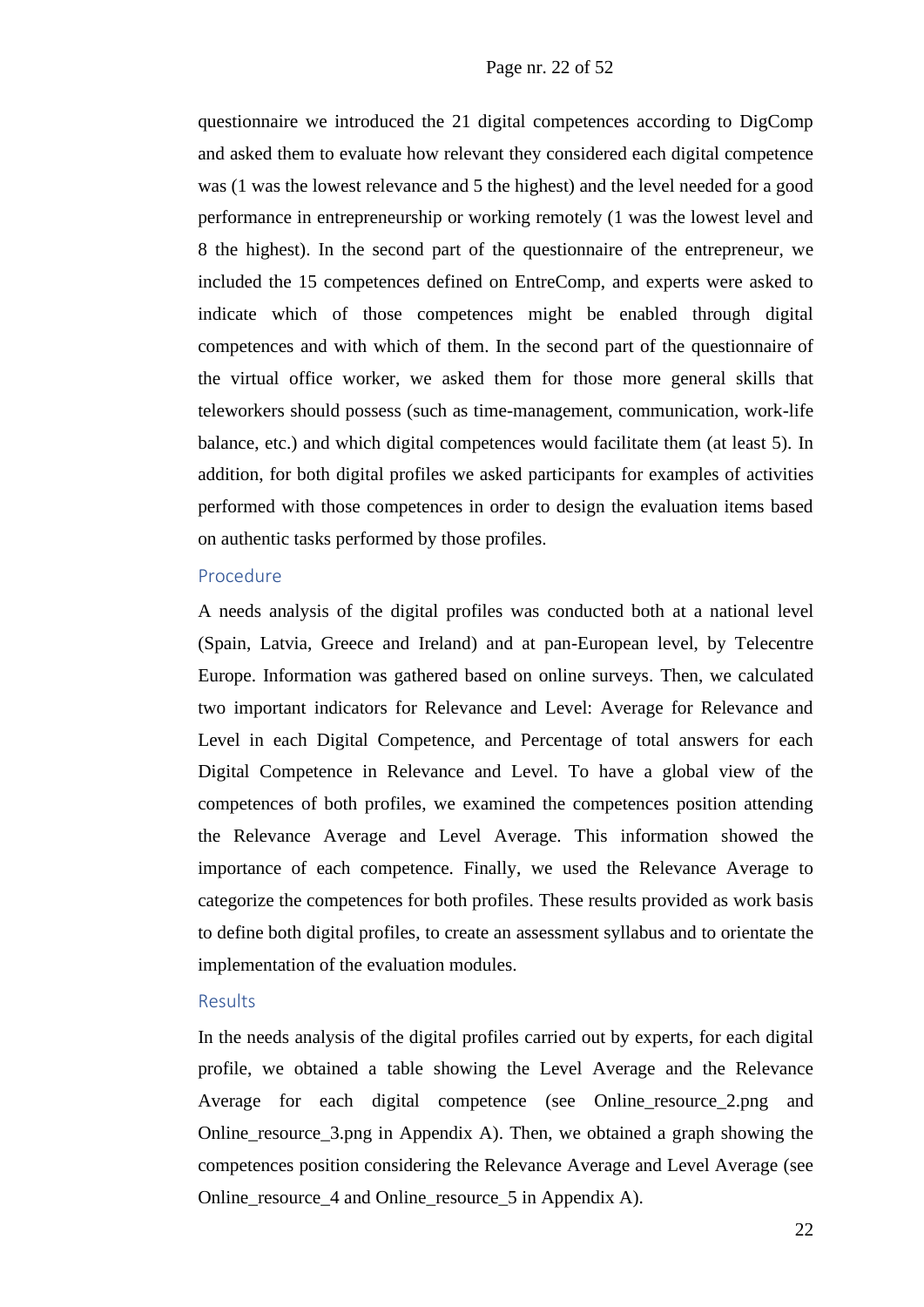Page nr. 23 of 52



*Figure 2. Example of graph representing the Relevance average and Level average (entrepreneur).*

Essential competences were the most important competences (First group), and therefore we considered a high-level competence for this group according to survey results. Consequently, essential competences also had associated a high level in the average. Transversal competences were the competences with a medium relevance in the survey and we considered necessary in any task for this profile. The level for transversal competences would be less tough than the essential group of competences. Complementary competences were other group that improved the entrepreneur profile, but they were not essential: This group of competences had medium value in Relevance and Level. Moreover, we found that the fourth group contained competences with low relevance, and we proposed to exclude them. Regarding the proficiency level, we considered the percentage of answers which appear in the resume table. We defined the following criteria: Essential competences were defined by the thirty-five percentiles. Therefore, sixty-five per cent of respondents believed that this level was the minimum required to each competence. For example, in the first competence of the entrepreneur profile at least 71% of people surveyed thought that the minimum level required was six. Transversal and Complementary competences followed the same criteria, but we chose a smaller percentile, twenty-five. Then, the final assessment syllabi were developed, presenting the content to be covered for each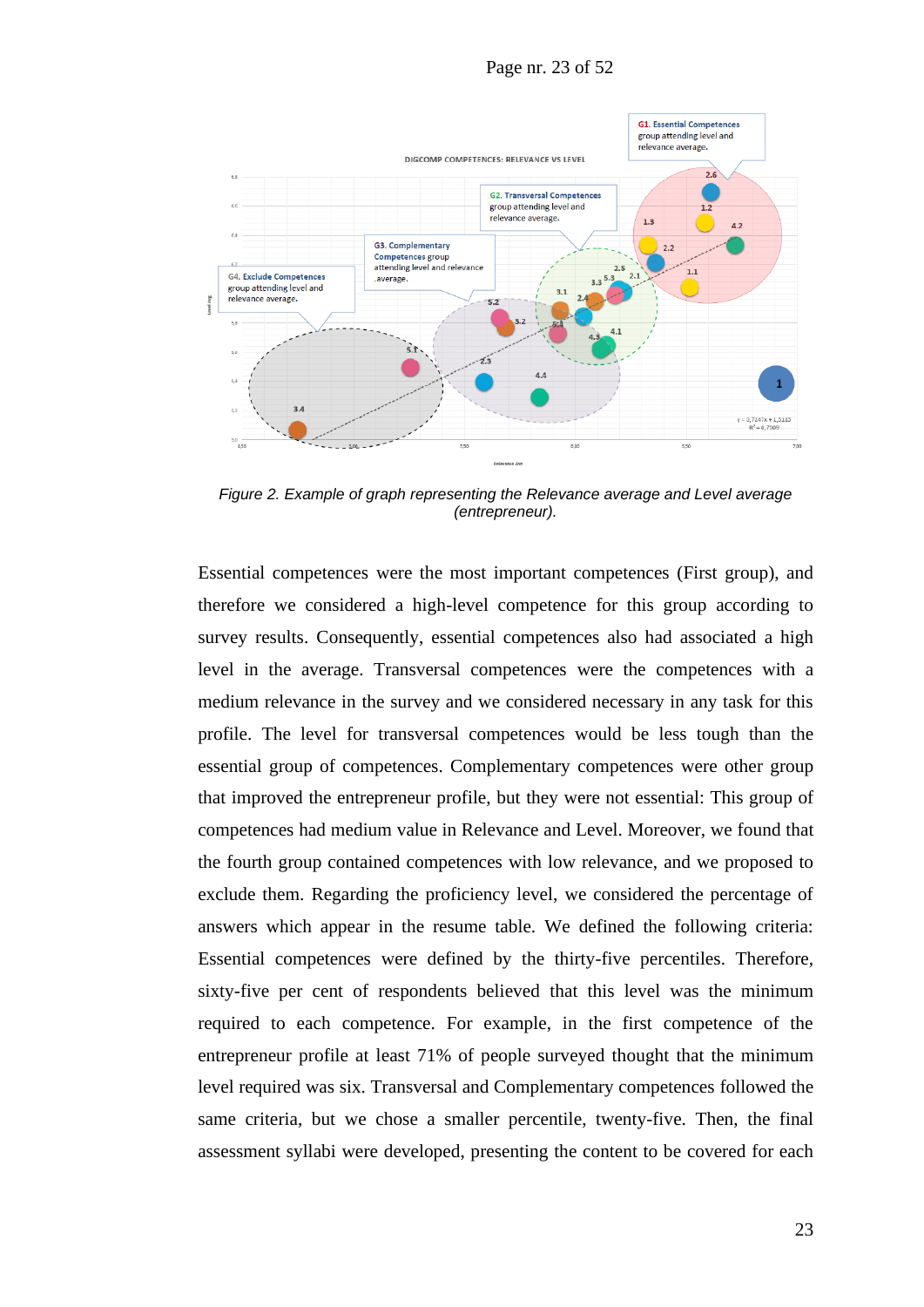competence area and the cognitive levels based on DigComp (see Online\_resource\_6.jpg and Online\_resource\_7.jpg in Appendix A).

### *3.2 Development*

#### Participants

The development was carried out by a multidisciplinary team of 21 professionals consisting of different partners of the project consortium. 33% were researchers or technicians, 43% were project managers or project coordinators, and 23% were SMEs' directors or owners. 48% were male and 52% female. Professionals were from 5 different European countries, 33% from Spain, 10% from Latvia, 19% from Greece and 14% from Belgium. Furthermore, 43% belonged to networks of digital competence centres.

#### **Materials**

The items of the tests were designed in storytelling terms and contextualized according to real situations that both profiles should face in a real context. We used a list of scenarios for each profile where digital competences were facilitators. This list was created based on the desktop research carried out in the previous step, the expertise of the partners and experts consulted. Due to the limitations of the project in terms of budget and time, we decided to choose a representative list of scenarios (see Online\_resource\_8.pdf in Appendix A).

#### Design

We designed the tests to evaluate the three components of the digital competence (knowledge, skills and attitude) based on a performance-based assessment.

#### Procedure

Our approach was based on the DigComp framework, a multidimensional framework structured in five competence areas. The first three competence areas are rather linear while the last two are more transversal, i.e. these areas apply to any type of activity that is been carried out through digital means. Although each area has its own particularities, there are several forced cross-references to other areas. In fact, these overlapping points at competence level have been indicated in the DigComp framework. Considering the complexity of the issue, we decided to develop one test for each competence area and digital profile, i.e. for each of the 5 dimensions defined in the DigComp framework. So, we decided not to consider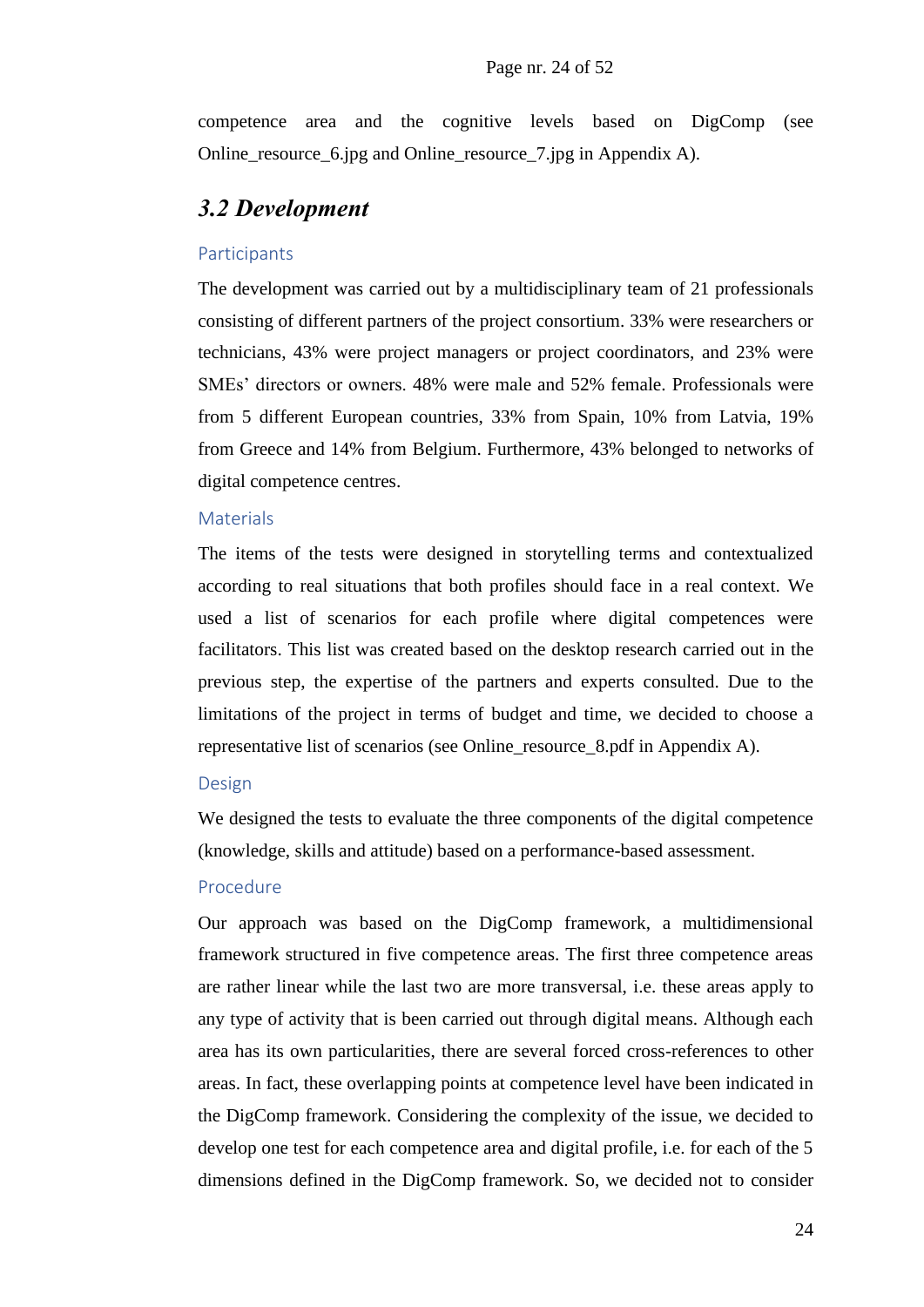that the competence areas are not self-contained or exclusive, and so they can be interrelated. Otherwise, the methodology would have become more complicated, for example, calibrating the items, calculating the correlation of sub scores within the different areas, etc.

We created the tests for each competence area (Information and data literacy, Communication and collaboration, Digital content creation, Safety and Problem solving) and digital profile (entrepreneur and teleworker), i.e. 10 tests in total. If a digital competence or proficiency level was not required for a profile, the corresponding items were not included in the test. We developed the item bank in 5 languages: English, Spanish, Basque, Greek and Latvian, since we did not want to add additional difficulty to use a language that some users did not handle well at all. Specifically, we developed 3 different assessment items: knowledge, skill and attitude. All of them were dichotomous items except the attitudinal question, that we included a Likert scale of 5 points with several statements.

For the knowledge items, we created one for each level according to the DigComp 2.1 levels: foundation (1 and 2), intermediate (3 and 4) and advanced (5 and 6). They were mainly designed using multiple choice questions. Additionally, some of them were context-dependent items, i.e. they included a scenario, table or visual material that participants had to examine for responding the item. This format is very useful for measuring complex skills such as critical thinking (Haladyna et al. 2002); Furthermore, we followed the multiple-choice itemwriting guidelines provided by Haladyna et al. (2002) to ensure enough validity evidence supporting the use of this type of items;

The skill items were focused on higher order skills, involving judgment and decision making. We developed two different types of items: 1) Simulations, based on interactive images and 2) Practical tasks, where participants must interact with the workstation. In simulations, the area of the clicks is automatically evaluated before deciding whether a new step should be shown or not. The simulations were based on the most extended and used programs. In practical tasks, participants have to carry out a task and upload the results to the platform.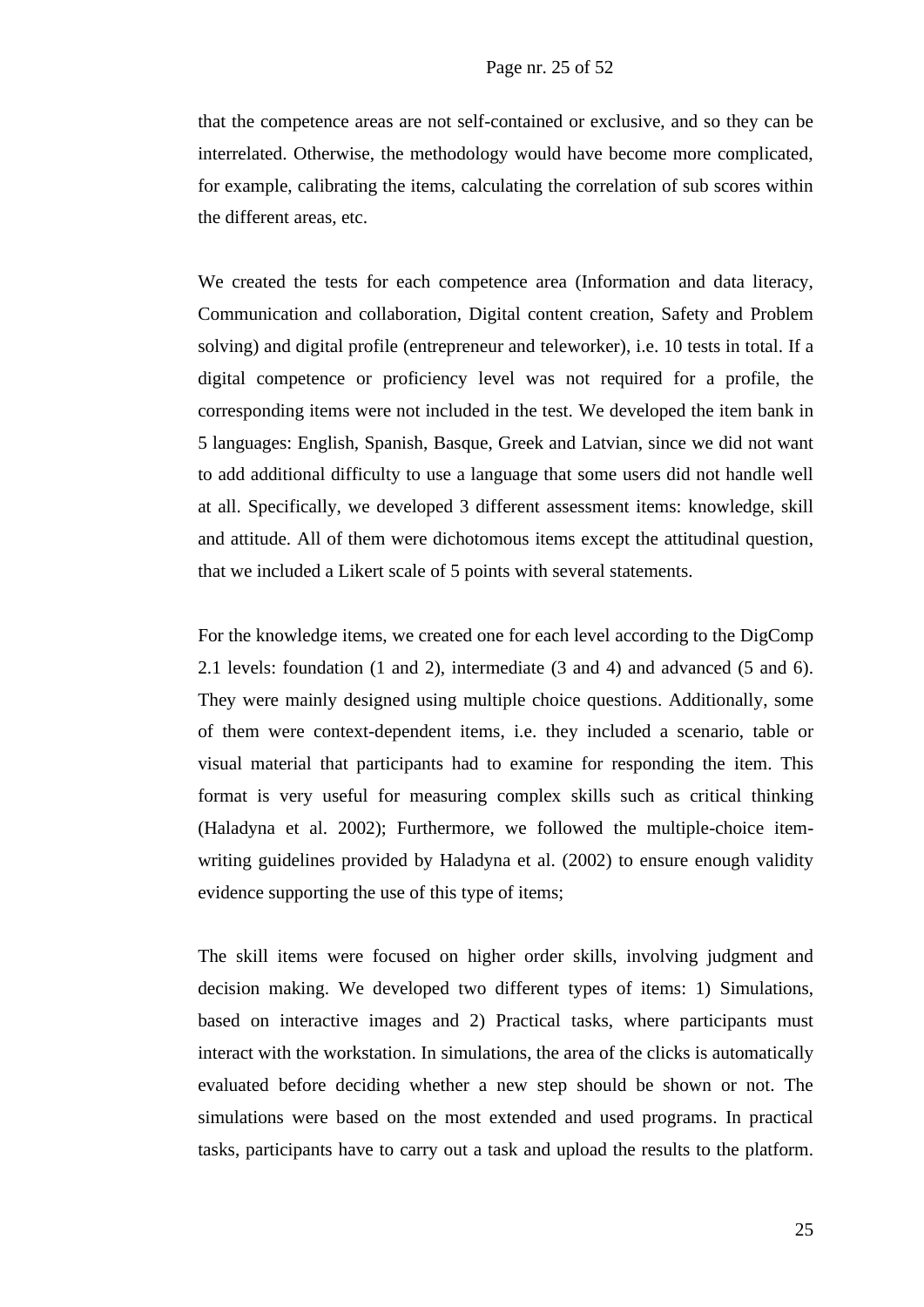We developed this type of items using libraries such as Apache POI to automatically evaluate the results by the platform.



*Figure 3. Example of an item which requires interaction with the workstation.*

Regarding the attitudinal questions, we tried to align the statements with the rest of the items in the same competence. We were aware that these scales should be validated to infer valid conclusions. Therefore, we decided to include them to make users aware that this component of the digital competence is of vital importance, but the results were not used for calculating the scores.

Finally, we developed some functionalities required for the accreditation web tool such as the registration of users, the repository of digital profiles, the personal digital profile, the history of tests taken, and finally, a functionality for comparing the levels achieved per digital competence with the levels recommended for the competence profiles. The development was based on open source software: Java Platform Enterprise Edition (J2EE), Struts framework, iBATIS and MySQL.

#### Results

We developed the item bank and designed up to 20 items for each digital competence and integrated them into the online assessment and accreditation web tool. After developing and testing 204 knowledge items, 120 were selected and remained active. The same happened with the initial 88 skills items (simulations and practical exercises) where 34 were selected and remained active. The version of the item bank used was released and ready for the next step available on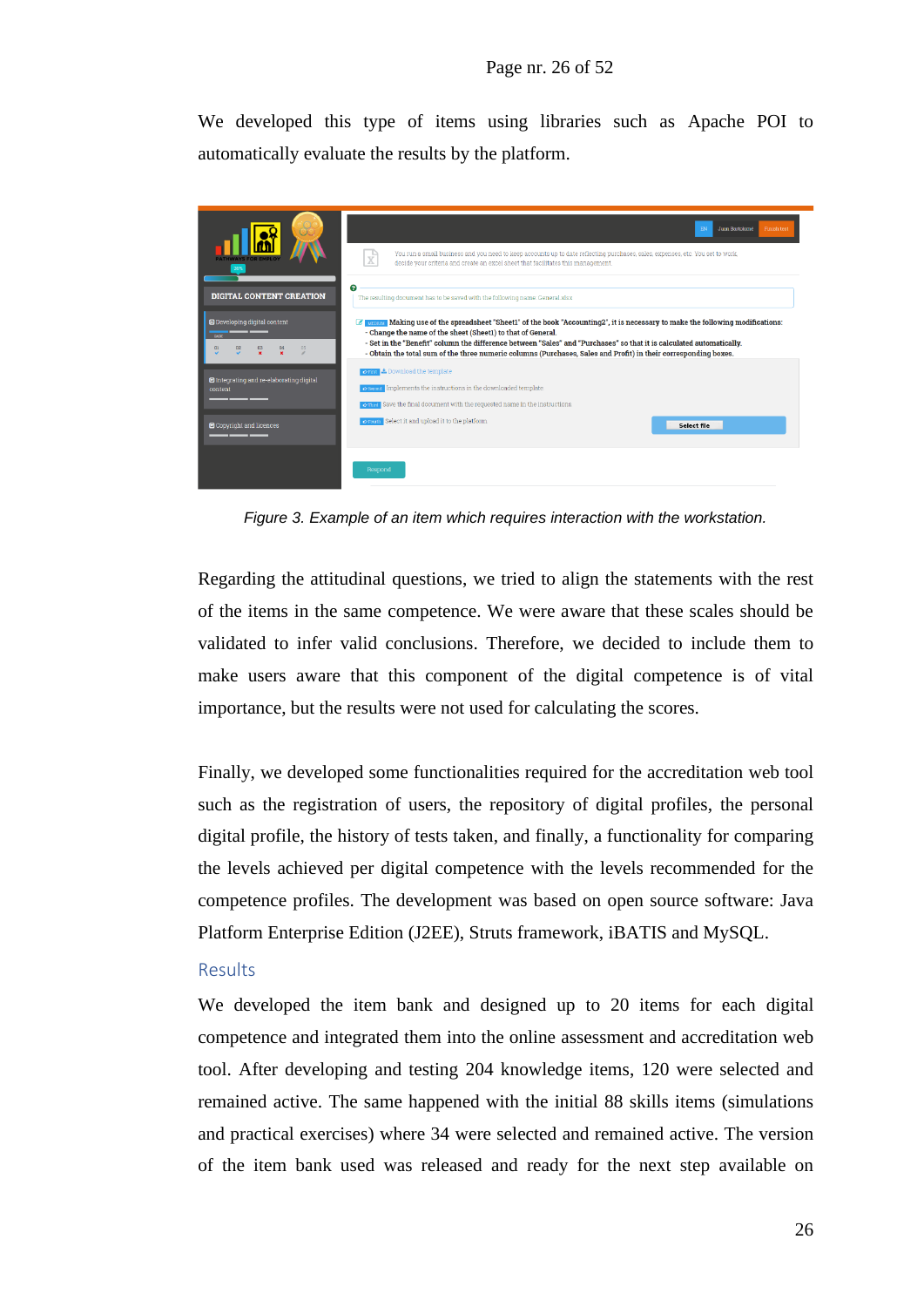[http://pathwaysforemploy.eu/.](http://pathwaysforemploy.eu/) The initial item bank can be examined in Online\_resource\_9 in Appendix A.

### *3.3 Validation and refinement*

#### Participants

In this step, we gathered information from 21 experts (9 males, 9 females and 3 other). Regarding their countries, 3 experts were from Latvia, 3 from Greece, 3 from Ireland, 9 from Spain, and 3 from the international network of All Digital. At least 3 digital skills trainers, teachers, researchers or employment experts were selected per partner, based on these criteria: Experience in digital competences; experience with assessment tools; English fluency; and general understanding about the entrepreneurs and teleworker profiles and tasks. Each partner carried out the selection and validation of its experts independently, according to the common criteria established.

#### **Materials**

The experts took the tests available on the platform and provided their feedback in 2 formats: Filling an online survey (see Online\_resource\_10 in Appendix A) and providing more detailed comments of specific issues by email. Additionally, we gathered additional recommendations and feedback made by the experts during this phase based on dialogues with respondents during test-taking or information collected through the free text entry fields of the surveys, categorizing them in five main categories: Language, Technical aspects, Content, Structure and Design.

#### Design

Experts chose one digital profile, took the 5 tests and for each test provided their degree of satisfaction with: the matching of the content of the questions, and the knowledge, skills and attitudes for that competence area; The adequacy of the evaluation criteria and the difficulty ranges; The quality of the information provided at the end of the test; the overall satisfaction with the assessment module; and finally, the overall satisfaction with the assessment platform.

#### Procedure

The expert piloting step took place from April to May (2018) in 5 countries (Latvia, Belgium, Spain, Ireland and Greece), where the online platform, the digital profiles, and the assessment tool were tested in English. A key part of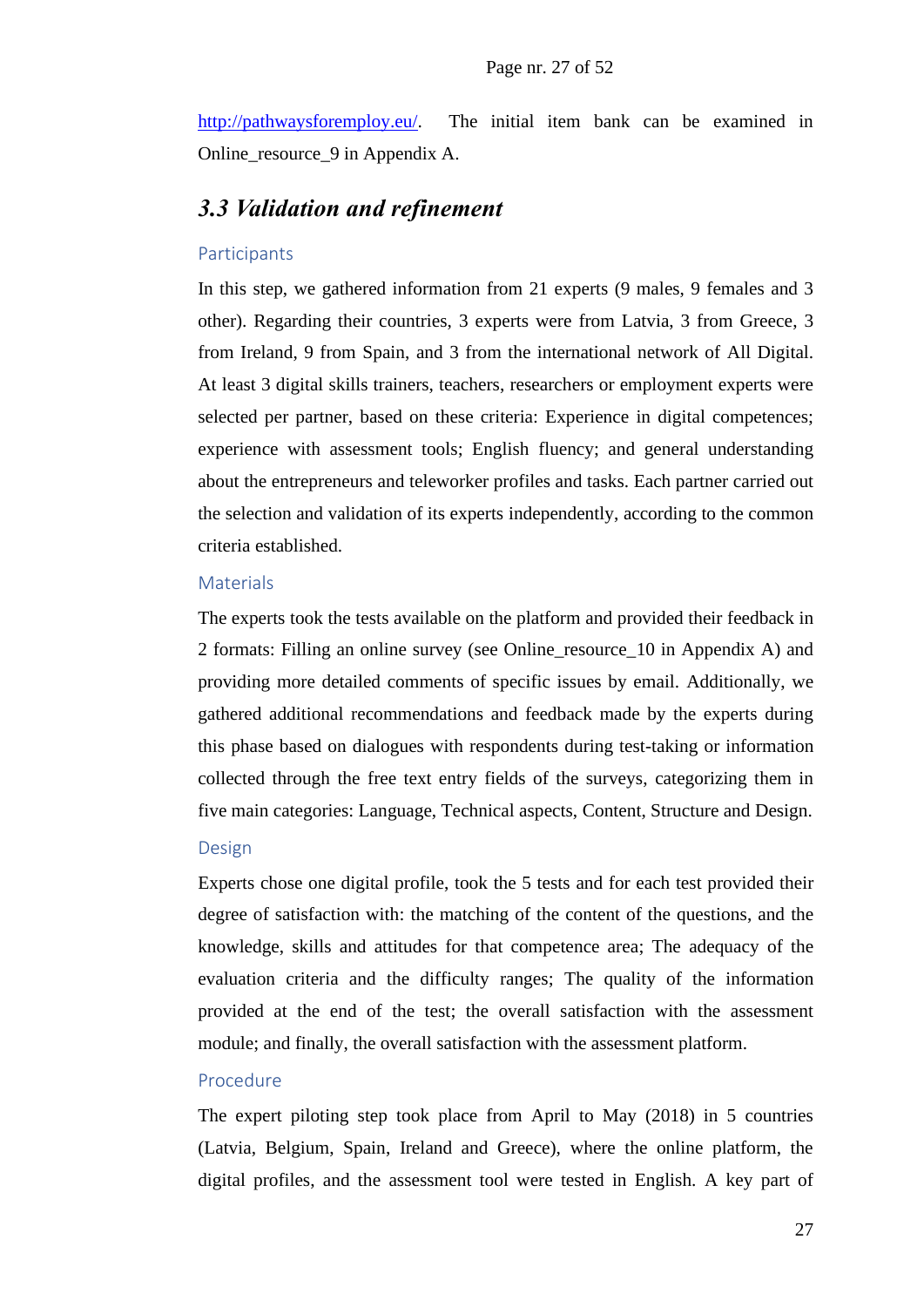gathering validity evidence was to analyze the internal test structure. For that, we relied on two fundamental pillars: 1) Carrying out our implementation based on the DigComp framework, applying its structure of competence areas and competences; and 2) carrying out a validation based on a panel of experts using a top–down design approach and exhaustively reviewing the bibliographic sources, as well as similar instruments already existing (Sireci and Faulkner-Bond 2014). We analyzed the relationship between the content of the tests and the construct it was intended to measure. We paid special attention to the wording, the format of the items, the questions, the levels and the tasks included. Each expert checked the 5 tests for one of the digital profiles selected: Teleworker (n=11) and Entrepreneur (n=10). Instructions were provided in face to face meetings explaining their role and tasks. Besides, all the items had a numerical identification that was used by the experts to reference a specific item if they had found it too difficult, hard to understand or included technical or typographical errors.

As a result, a further review of the item bank was carried out based on the comments and suggestions received by the experts. Initially there were 120 knowledge items and 44 skill items in the item bank. We adopted the following criteria for choosing the final items: belong to at least one scenario; be as short and simple as possible; and finally, address the digital competence selected, the specific competence element (knowledge, skills and attitudes) and the proficiency level (Foundation, Intermediate, Advanced); A key additional constraint considered for choosing the number of items in a test, was the time required for completing a test (10 minutes), in order to minimize the probability of users dropping out too early, leaving it incomplete. This step of improving and selecting the final items was led by Tecnalia on the basis of the information gathered in the previous step and subsequently validated by the other partners. As a result, an improved version of the platform and the tests were ready for the next step, available on [http://pathwaysforemploy.eu/.](http://pathwaysforemploy.eu/)

#### Results

In this step the validation was carried out by 21 experts. 71,4 % of the respondents evaluated their satisfaction with the platform positively as shown in Table1, and some aspects were identified to be improved for the next phase.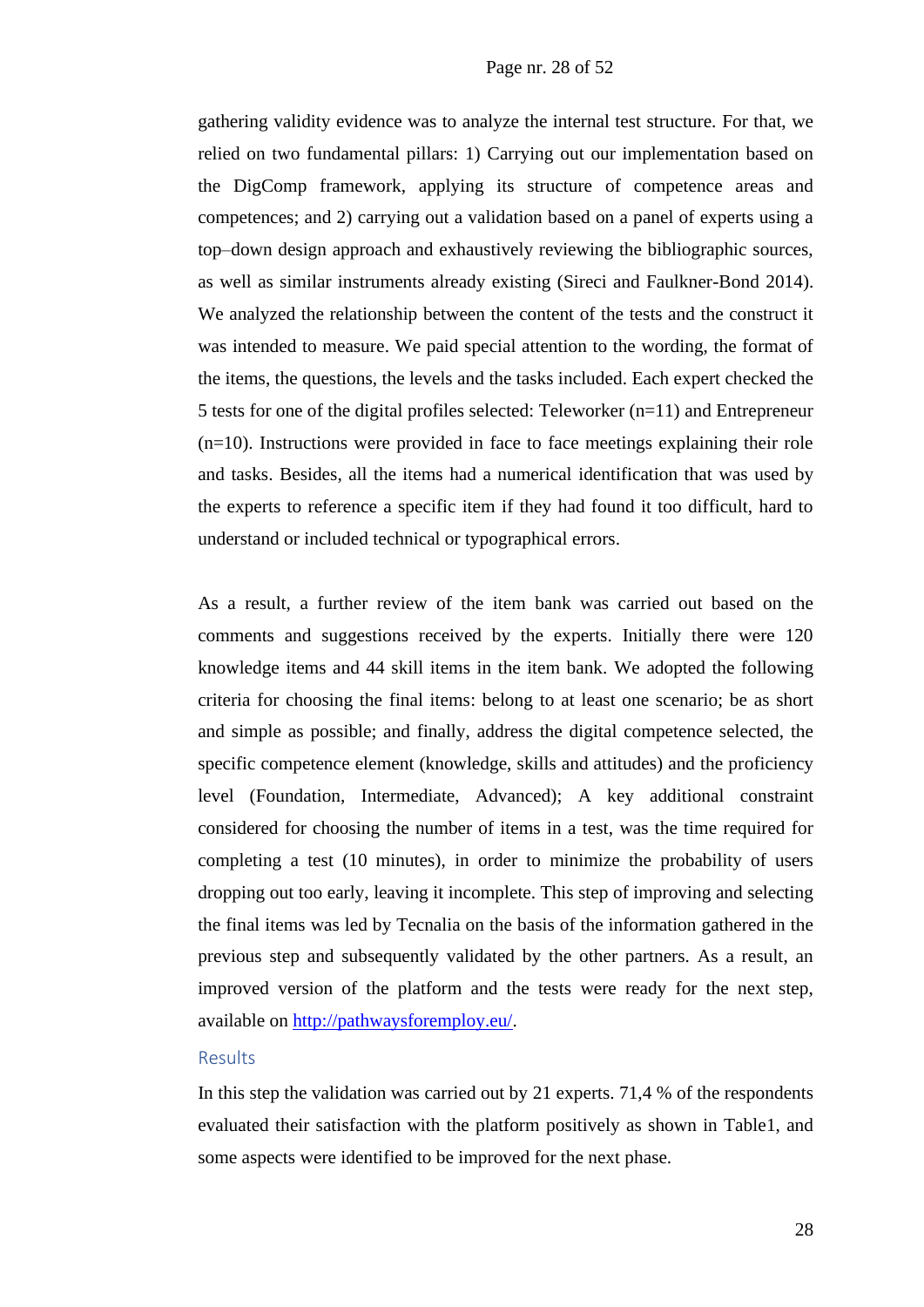| l (Not good at all) |      |       |       |       | 6 (Excellent) | Analysis         |
|---------------------|------|-------|-------|-------|---------------|------------------|
| 0.0%                | 9.5% | 19.0% | 28.6% | 33.3% | 9.5%          | M: 4.14 SD: 1.12 |

**Table 1** Overall satisfaction with the assessment platform.

Experts mostly agreed (from 66,6% in digital content creation module to 80,9% in Information and data literacy module) that the content of the questions reflected the knowledge, skills and attitudes of the competence, as shown in Tables 2-3.

| Module                                     | 1 (Not good<br>at all) | 2    | 3     | 4     | 5     | 6<br>(Excellent) | Analysis            |
|--------------------------------------------|------------------------|------|-------|-------|-------|------------------|---------------------|
| Area 1: Information and<br>data literacy   | 0.0%                   | 9.5% | 23.8% | 23.8% | 38.1% | 4.8%             | M: 4.05<br>SD: 1.09 |
| Area 2: Communication<br>and collaboration | $0.0\%$                | 9.5% | 9.5%  | 33.3% | 38.1% | 9.5%             | M: 4.29<br>SD: 1.08 |
| Area 3: Digital content<br>creation        | 9.5%                   | 9.5% | 9.5%  | 23.8% | 42.9% | 4.8%             | M: 3.95<br>SD: 1.4  |
| Area 4: Safety                             | $0.0\%$                | 9.5% | 9.5%  | 28.6% | 42.9% | 9.5%             | M: 4.33<br>SD: 1.08 |
| Area 5: Problem solving                    | $0.0\%$                | 4.8% | 9.5%  | 28.6% | 38.1% | 19.0%            | M: 4.57<br>SD: 1.05 |

**Table 2** Overall satisfaction with the assessment modules.

**Table 3** Overall satisfaction with the assessment questions content.

| Module                                     | Strongly<br>disagree | Disagree | Neither agree<br>nor disagree | Agree | Totally<br>agree | Analysis            |
|--------------------------------------------|----------------------|----------|-------------------------------|-------|------------------|---------------------|
| Area 1: Information and<br>data literacy   | 4.8%                 | 9.5%     | 4.8%                          | 61.9% | 19.0%            | M: 3.81<br>SD: 1.01 |
| Area 2: Communication<br>and collaboration | 4.8%                 | 4.8%     | 14.3%                         | 66.7% | 9.5%             | M: 3.71<br>SD: 0.88 |
| Area 3: Digital content<br>creation        | $0.0\%$              | 4.8%     | 28.6%                         | 57.1% | 9.5%             | M: 3.71<br>SD: 0.7  |
| Area 4: Safety                             | $0.0\%$              | 14.3%    | 9.5%                          | 61.9% | 14.3%            | M: 3.76<br>SD: 0.87 |
| Area 5: Problem solving                    | 4.8%                 | 9.5%     | 9.5%                          | 61.9% | 14.3%            | M: 3.71<br>SD: 0.98 |

Referring to the content of test questions, experts evaluated if the assessment items were well written, well contextualized and easy to understand. Experts' opinion highlighted to improve the questions translation and formulation. Regarding the difficulty and adequateness of the test criteria, experts' opinion differentiated from module to module while the majority thought the criteria were adequate, as shown in Table 4.

**Table 4** Test questions difficulty level and adequateness.

| Module                                   | Strongly<br>disagree | Disagree | Neither agree<br>nor disagree | Agree | Totally<br>agree | Analvsis         |
|------------------------------------------|----------------------|----------|-------------------------------|-------|------------------|------------------|
| Area 1: Information and data<br>literacv | $0.0\%$              | 28.6%    | 4.8%                          | 42.9% | 23.8%            | M: 3.62<br>SD: 1 |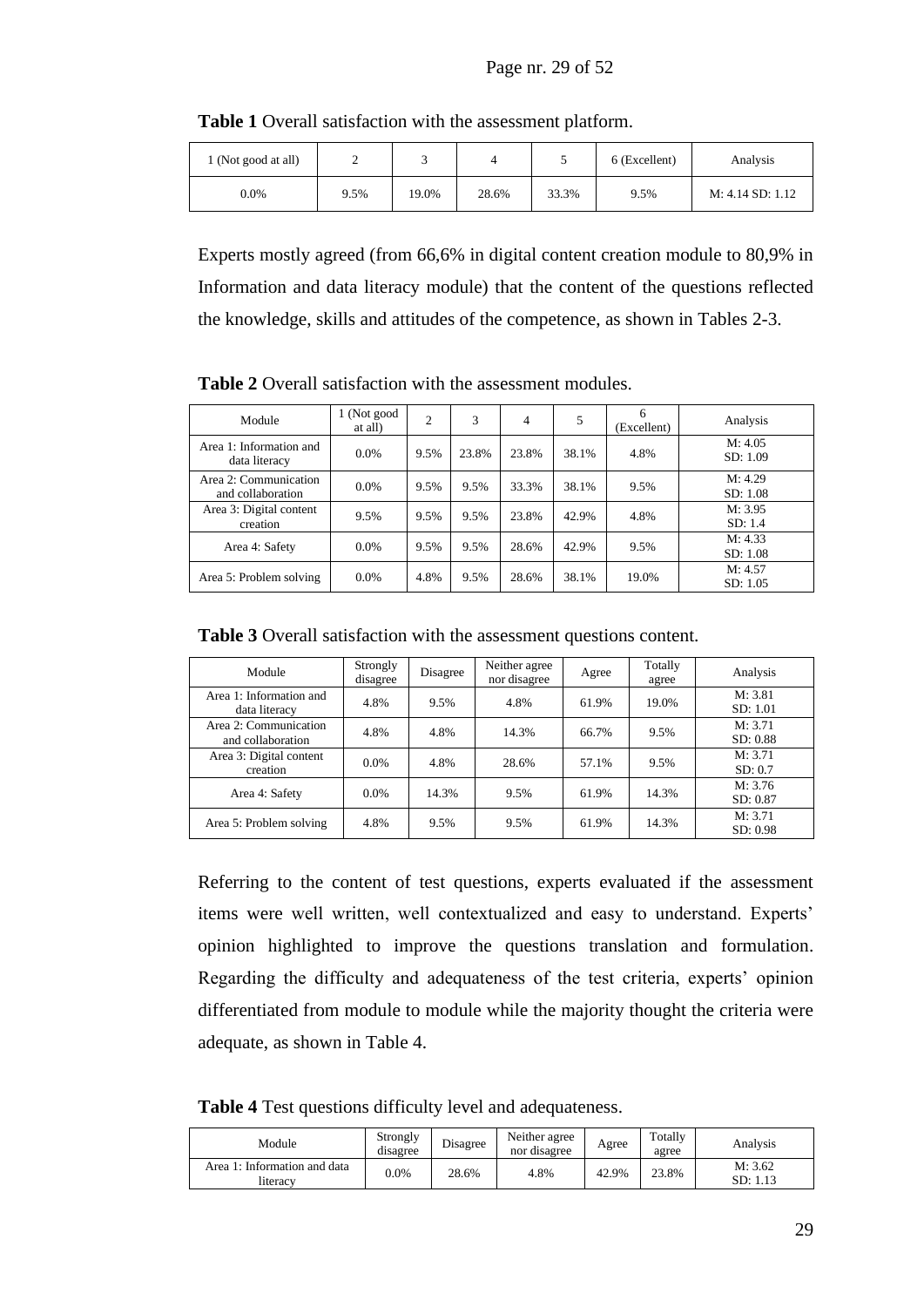| Area 2: Communication and<br>collaboration | 4.8%    | 4.8%  | 23.8% | 52.4% | 14.3%   | M: 3.67<br>SD: 0.94 |
|--------------------------------------------|---------|-------|-------|-------|---------|---------------------|
| Area 3: Digital content creation           | $0.0\%$ | 14.3% | 19.0% | 66.7% | $0.0\%$ | M: 3.52<br>SD: 0.73 |
| Area 4: Safety                             | $0.0\%$ | 9.5%  | 19.0% | 61.9% | 9.5%    | M: 3.71<br>SD: 0.76 |
| Area 5: Problem solving                    | $0.0\%$ | 14.3% | 19.0% | 52.4% | 14.3%   | M: 3.67<br>SD: 0.89 |

Even more, experts replied positively about the information provided at the end of the test, as shown in Table 5. A significant part of respondents answered neutrally which pointed out that continuity should be accented more in future deployment.

**Table 5** Information provided at the end of the test.

| Module                                     | Strongly<br>disagree | Disagree | Neither agree<br>nor disagree | Agree | Totally<br>agree | Analysis            |
|--------------------------------------------|----------------------|----------|-------------------------------|-------|------------------|---------------------|
| Area 1: Information and data<br>literacy   | $0.0\%$              | 14.3%    | 33.3%                         | 28.6% | 23.8%            | M: 3.62<br>SD: 1    |
| Area 2: Communication and<br>collaboration | 4.8%                 | $0.0\%$  | 23.8%                         | 47.6% | 23.8%            | M: 3.86<br>SD: 0.94 |
| Area 3: Digital content creation           | $0.0\%$              | 4.8%     | 23.8%                         | 57.1% | 14.3%            | M: 3.81<br>SD: 0.73 |
| Area 4: Safety                             | 4.8%                 | 14.3%    | 14.3%                         | 47.6% | 19.0%            | M: 3.62<br>SD: 1.09 |
| Area 5: Problem solving                    | $0.0\%$              | 9.5%     | 19.0%                         | 47.6% | 23.8%            | M: 3.86<br>SD: 0.89 |

Additionally, we analyzed the relationship between the overall satisfaction with the assessment platform, the satisfaction with the tests of each competence area and the digital profiles selected. For this purpose, we calculated the Pearson coefficient. Results show that there is not a significantly correlation with the digital profile selected. Furthermore, results show that overall satisfaction of the assessment platform correlate significantly with the satisfaction with the tests from the competence areas Area1: Information and data literacy  $r(21) = .677$ ,  $p <$ .01, Area2: Communication and Collaboration r  $(21) = .566$ , p  $< .01$ , and Area5: Problem solving  $r(21) = .615$ , as shown in Table 6. The Pearson coefficients for all the variables can be examined in Online\_resource\_11 in Appendix A.

**Table 6** Relationship between the satisfaction with the tests of the competence areas, overall satisfaction of the assessment modules and the digital profiles selected. Pearsons Correlations (\*  $p < 0.05$  (bilateral); \*\*  $p < 0.01$  (bilateral))

|                           |       | Digital<br>Profile | Area1<br>Sat. | Area2<br>Sat. | Area3<br>Sat. | Area4<br>Sat. | Area5<br>Sat. | Overall<br>Sat. |
|---------------------------|-------|--------------------|---------------|---------------|---------------|---------------|---------------|-----------------|
| <b>Digital</b><br>Profile | r(21) |                    | $.440*$       | ,277          | .374          | ,170          | ,127          | .008            |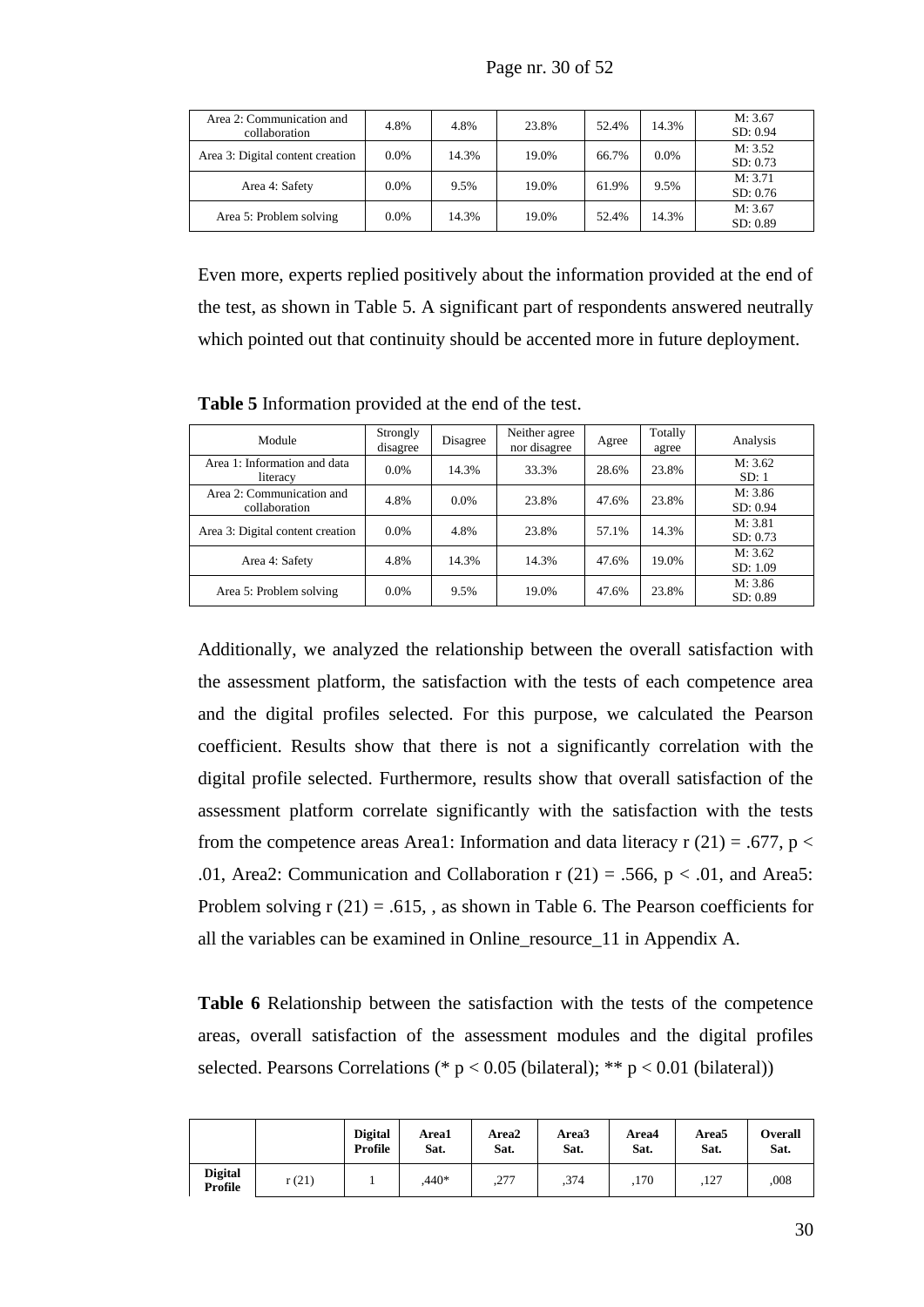|                   | Sig.  |         | .046     | ,225     | ,095         | ,461     | .582      | .972     |
|-------------------|-------|---------|----------|----------|--------------|----------|-----------|----------|
| Area1             | r(21) | $.440*$ | 1        | $,747**$ | $.625**$     | $.567**$ | $,617**$  | $,677**$ |
| Sat.              | Sig.  | ,046    |          | ,000     | ,002         | ,007     | ,003      | ,001     |
| Area2             | r(21) | ,277    | $.747**$ | 1        | $.872**$     | $.873**$ | ,902**    | ,566**   |
| Sat.              | Sig.  | ,225    | ,000     |          | ,000         | ,000     | ,000      | ,008     |
| Area3             | r(21) | ,374    | $,625**$ | $,872**$ | $\mathbf{1}$ | ,888**   | $,857**$  | $,473*$  |
| Sat.              | Sig.  | ,095    | ,002     | ,000     |              | ,000     | ,000      | ,031     |
| Area4             | r(21) | ,170    | $,567**$ | $.873**$ | .888**       | 1        | .954**    | $.537*$  |
| Sat.              | Sig.  | ,461    | ,007     | ,000     | ,000         |          | ,000      | ,012     |
| Area <sub>5</sub> | r(21) | ,127    | $.617**$ | $.902**$ | $0.857**$    | $.954**$ | 1         | $,615**$ |
| Sat.              | Sig.  | .582    | ,003     | ,000     | ,000         | ,000     |           | ,003     |
| <b>Overall</b>    | r(21) | ,008    | $.677**$ | $.566**$ | $.473*$      | $.537*$  | $0.615**$ | 1        |
| Sat.              | Sig.  | ,972    | ,001     | ,008     | ,031         | ,012     | ,003      |          |

Page nr. 31 of 52

Recommendations and feedback gathered from experts were categorized in five main categories:

- Language: proof reading was necessary, and some questions needed to be reformulated in a simpler manner, maintaining a consistent terminology;
- Technical aspects: several improvements were suggested such as the simulations usage;
- Content: assessment items needed to be made more specific, clearer and better formulated. Furthermore, experts noted that some questions are easier to respond if you were more used to the program which appears in the simulation;
- Structure: we had to formulate the questions shorted and simpler. Besides, it was also mentioned to restructure the feedback page to make it more understandable and send an e-mail with results at the end of the test;
- Design: we had to make the contextual statements with explanatory information clearer and more visual as they were often missed, also sometimes they could be weakly related to the context of question.

As a result of the refinement carried out in the previous step, weak items were removed or modified, and we decided to include the following configuration for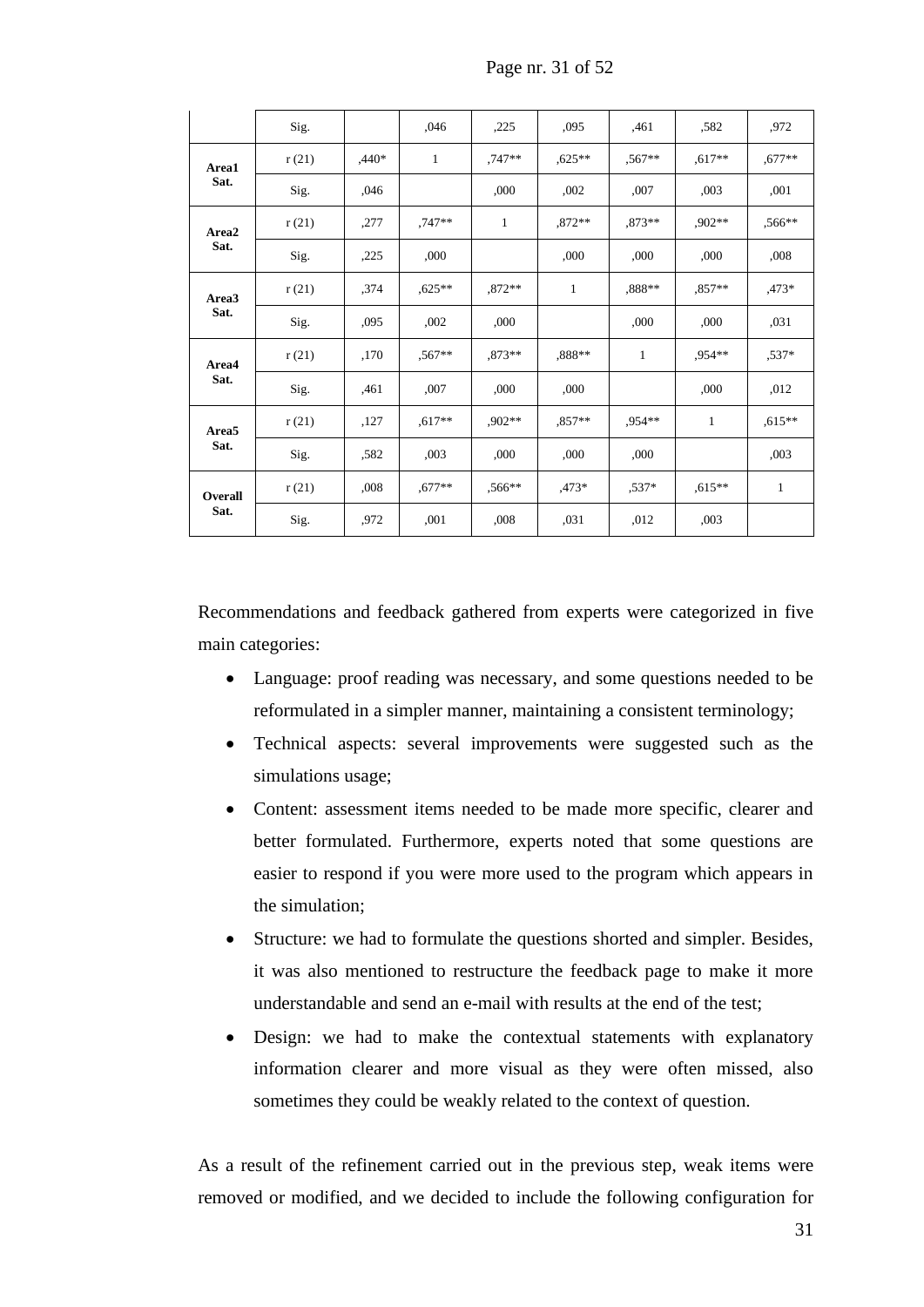each digital competence: 3 knowledge items (1 foundation, 1 intermediate and 1 advanced), 1 skills question and 1 attitudinal question with several statements. Consequently, 80 items (knowledge and skills) were available for each digital profile in addition to the attitude items (see Online\_resource\_9 in Appendix A). This decision reduced the duration of the tests according to the time constraint taken into account and enabled the implementation of the next step.

### *3.4 Pilot tests and platform*

#### Participants

525 end-users participated in this step from 23 different countries, being Spain (72,53%), Greece (13,18%) and Latvia (6,5%) the most present. Their details are shown in Table 7. We invited the participants of the pilot following 2 main strategies: 1) Controlled groups, normally taking place during digital skills of entrepreneurship related trainings; and 2) open calls for end-users. Furthermore, according to the results of the surveys, the participants were quite confident with their digital competence level: 39% advanced; 43% intermediate; 8% foundation; and 10% initial. After gathering the results from the participants, we reviewed the thresholds for each digital competence, because the proficiency levels are assigned considering competence level. For the intermediate level, we used the range within one standard deviation above and below the mean. This cluster corresponds to two thirds of the scores and represents two thirds of the participants. For the foundation and advance levels, we did something similar by subtracting or adding two standard deviations respectively. A maximum of 11 points could be scored in each competence.

|       | Gender | <b>Employment</b> status |            |                   |       | Age   |        |       | <b>Education</b> level |      |  |
|-------|--------|--------------------------|------------|-------------------|-------|-------|--------|-------|------------------------|------|--|
| F     | М      | Employee                 | Unemployed | Self-<br>employed | 16-24 | 25-54 | $>=55$ | High  | Medium                 | Low  |  |
| 55.1% | 44.9%  | 82.3%                    | 7.4%       | 6.2%              | 5.7%  | 87.8% | 6.1%   | 69.1% | 28.8%                  | 2.1% |  |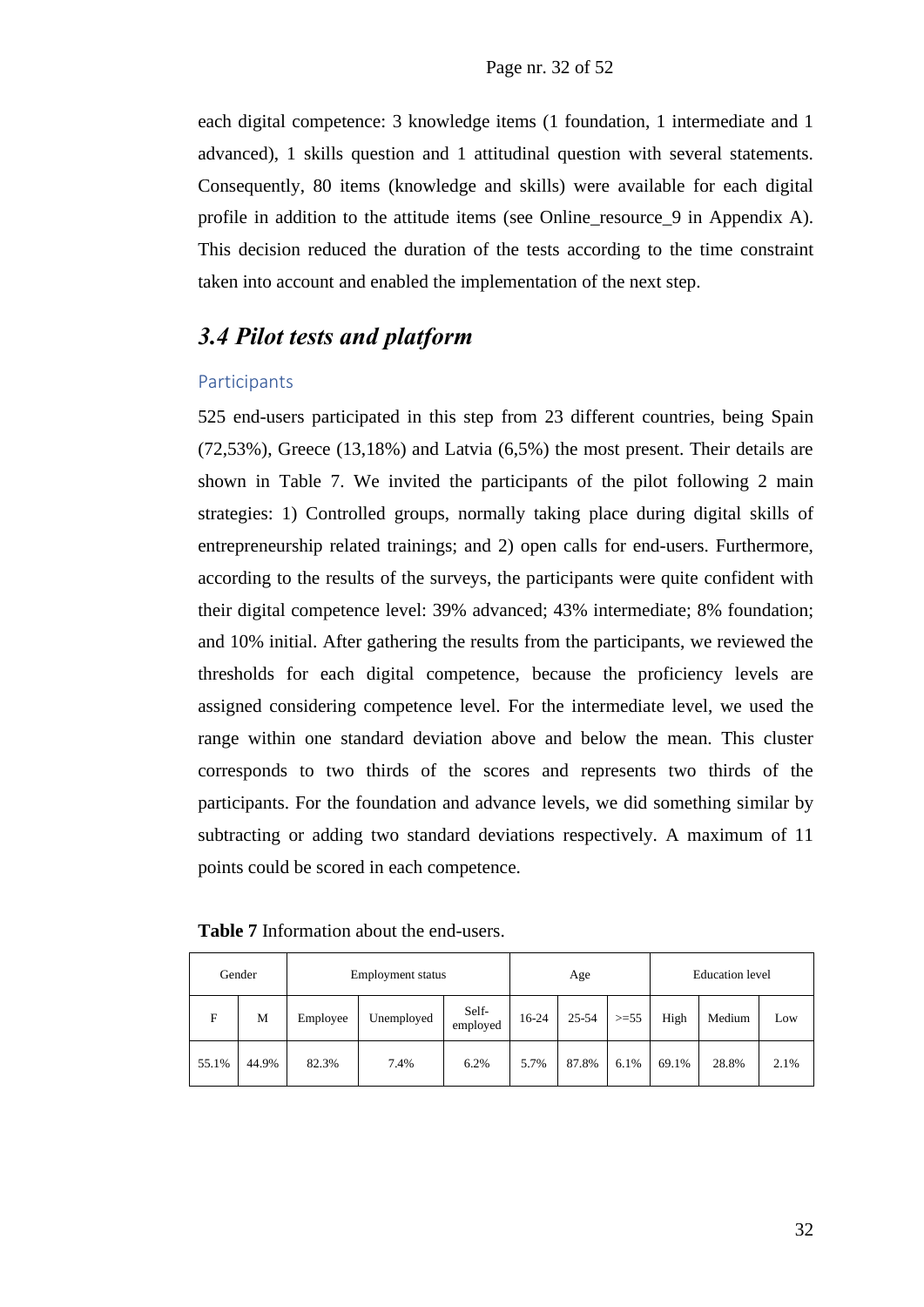#### **Materials**

The participants completed the tests on the assessment platform available on [http://pathwaysforemploy.eu/.](http://pathwaysforemploy.eu/) Furthermore, participants gave feedback based on online surveys delivered at the end of the piloting session. The surveys were localized into Latvian, Greek, Spanish, and English (see an example, Online\_resource\_12 in Appendix A).

#### Design

During the piloting sessions we gathered the following information during the registration the participants: gender, employment status, age range and educational level. Furthermore, from the tests performed we registered the responses for each item and automatically calculated the levels achieved per digital competence. Additionally, from the surveys we collected information on the main following aspects in order to evaluate and improve the platform: each modules and competence areas technical performance; overall satisfaction with the online assessment tool; content of the tool (evaluation of the corresponding levels); understandability of the test results; and satisfaction with the test design.

#### Procedure

This step was carried out between June (2018) and January (2019) with the aim of testing the online assessment platform. 525 end-users participated and 1951 tests were taken, representing both pathways: entrepreneurs (n=1313) and teleworkers (n=638). The languages of the piloting were English, Spanish, Latvian, Greek and Basque. Participants were invited to test all 5 competence areas for a specific profile or just some of them. Respondents could select one of the available languages before taking the tests. Results were saved automatically and updated the digital profile of the participant. Moreover, users could repeat the same test in to improve the level previously achieved. All the items were dichotomous and were pondered according to the following criteria for the knowledge questions (foundation 1point; intermediate 2 points; and advance 3 points) and 5 points for the skills question. The attitudinal questions were not graded. We decided to assign a bigger punctuation to the skills questions since we considered that they were more discriminating and require higher order skills to resolve them. The thresholds for each digital competence were defined based on the punctuation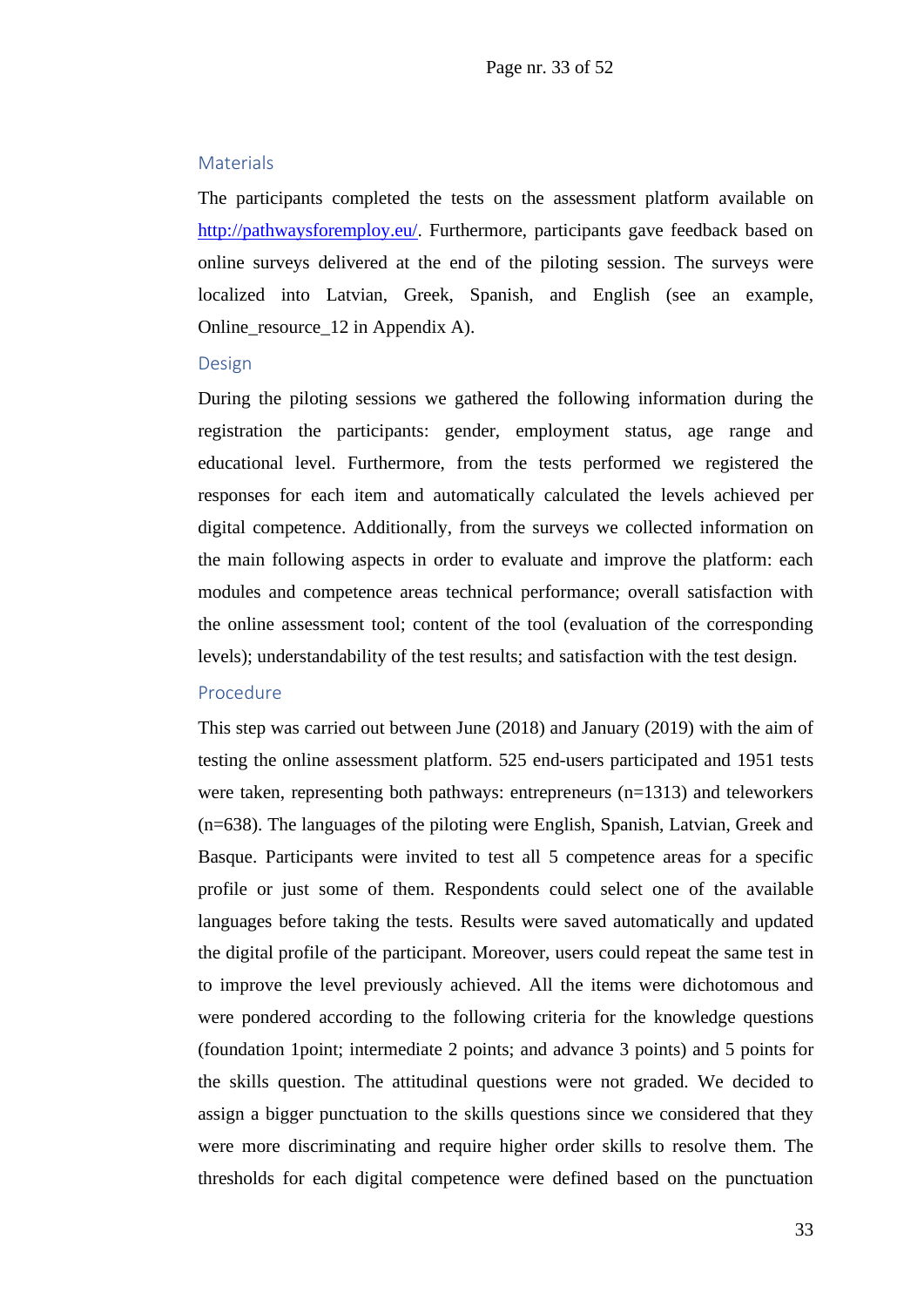achieved: Initial level (< 9%); Foundation (>= 9% y < 36%); Intermediate (>= 37% y  $\lt$  53%); and Advanced ( $>$  54%). We agreed that this configuration fitted well with the different levels defined. Furthermore, participants gave feedback based on online surveys delivered at the end of the tests, entrepreneurs (n=255) and teleworkers (n=343), in several languages: 328 Spanish, 60 English, 80 Latvian, 108 Greek 108 and 24 Basque.

#### Results

Then we piloted the test and the platform with end-users. Regarding the respondent's overall satisfaction with the platform, 66% were "Very satisfied/ satisfied" which was considered as a good overall result, 9% were not satisfied and 25% were partly satisfied. Regarding the test results and the information received after passing the tests, 64% stated that the test results were understandable and 30% stated that the results were partly understandable. Only 6% replied that they had not understood the results. Respondents suggested adding the missing/low competence areas to the result report, not only the positive feedback. Even more, 49% of the respondents claimed that the test helped them to understand their digital competence gaps and level, and 31% answered partly. While 20% of respondents did not see that the tool helped them to this issue.

Regarding the results obtained by the participants, the general observation is that even inside each competence area the levels of test results for single competences might differ. It can be explained by the multidimensional character of the DigComp framework, particularly different technologies, different application areas (scenarios), different difficulty levels and different question types (attitude, knowledge, skills). Levels achieved for each competence area and digital profile can be examined in Online\_resource\_13. in Appendix A.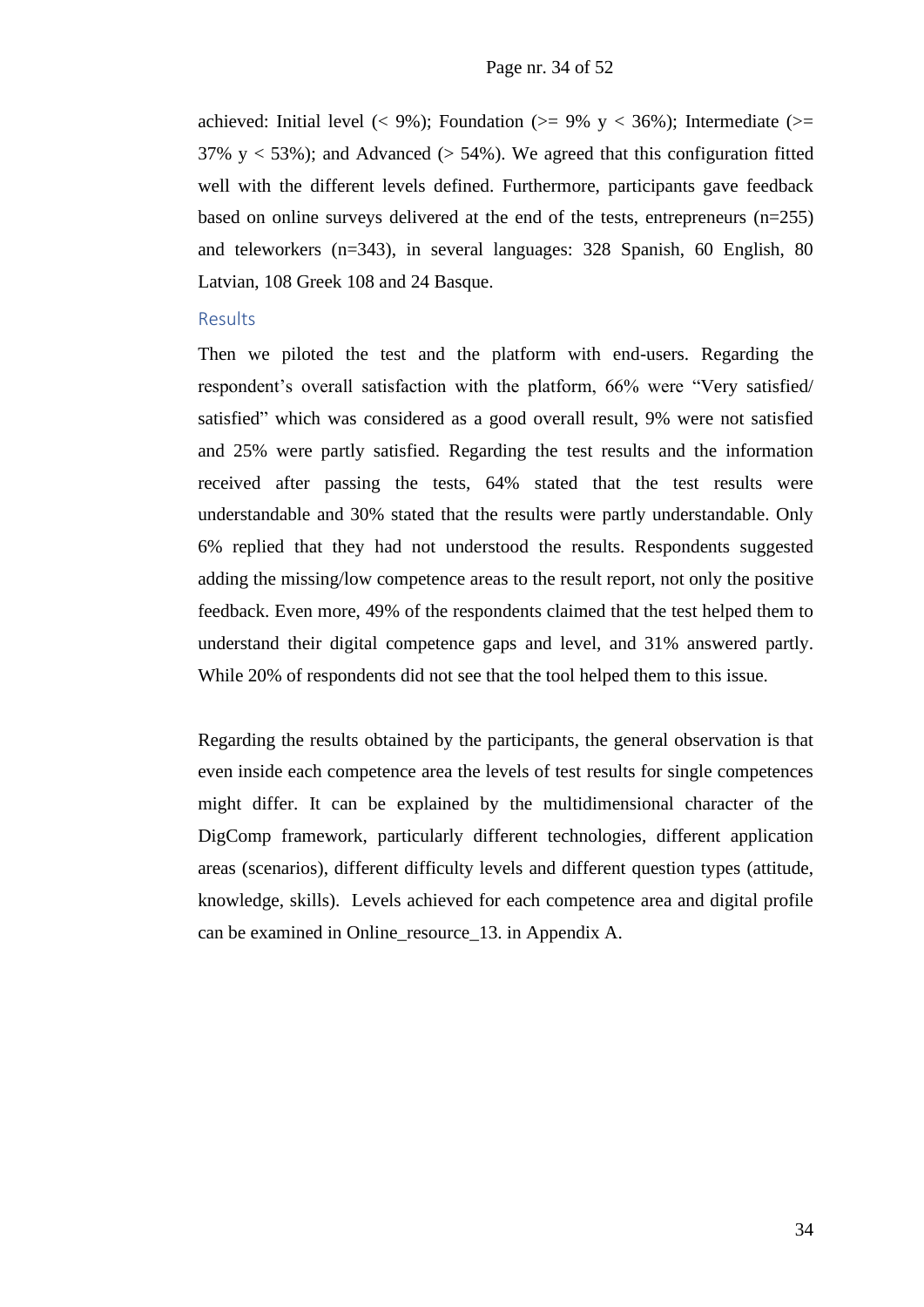Page nr. 35 of 52



*Figure 4. Example of results in the "Problem solving" competence for the Entrepreneur digital profile*

Data analysis performed after the pilot suggests that the tests available on the assessment platform may be used to indicate the digital competence level of the participants as there are clusters of people who perform better or worse than average with statistical significance. Examining the results of the analysis performed for establishing the thresholds of the scores, we decided to modify their limits. An example for the Information and data literacy area can be examined in Table 8 and Table 9. The complete analysis can be found in Online\_resource\_13 in Appendix A. It should be noted that in competences 3.1 and 4.3 the skill items were biased, and participants could not achieve fair results. Once we fixed the problems with these two items, we decided to keep the initial intervals for these two competences and wait for new results to be available for re-analysis.

**Table 8** Information and data literacy area - statistical analysis of the scores.

| Competence           | 1.1   | $1.2\,$ | 1.3     |
|----------------------|-------|---------|---------|
| <b>Participants</b>  | 310   | 310     | 310     |
| M                    | 7.34  | 5.44    | 7.37    |
| <b>SD</b>            | 3.28  | 3.10    | 3.70    |
| Limit $1(M-2*SD)$    | 0.77  | $-0.07$ | $-0.03$ |
| Limit $2(M-1*SD)$    | 4.06  | 2.33    | 3.66    |
| Limit $3(M + 1*SD)$  | 10.63 | 8.54    | 11.07   |
| Limit 4 $(M + 2*SD)$ | 13.99 | 11.65   | 14.77   |

**Table 9** Initial and reviewed scoring thresholds.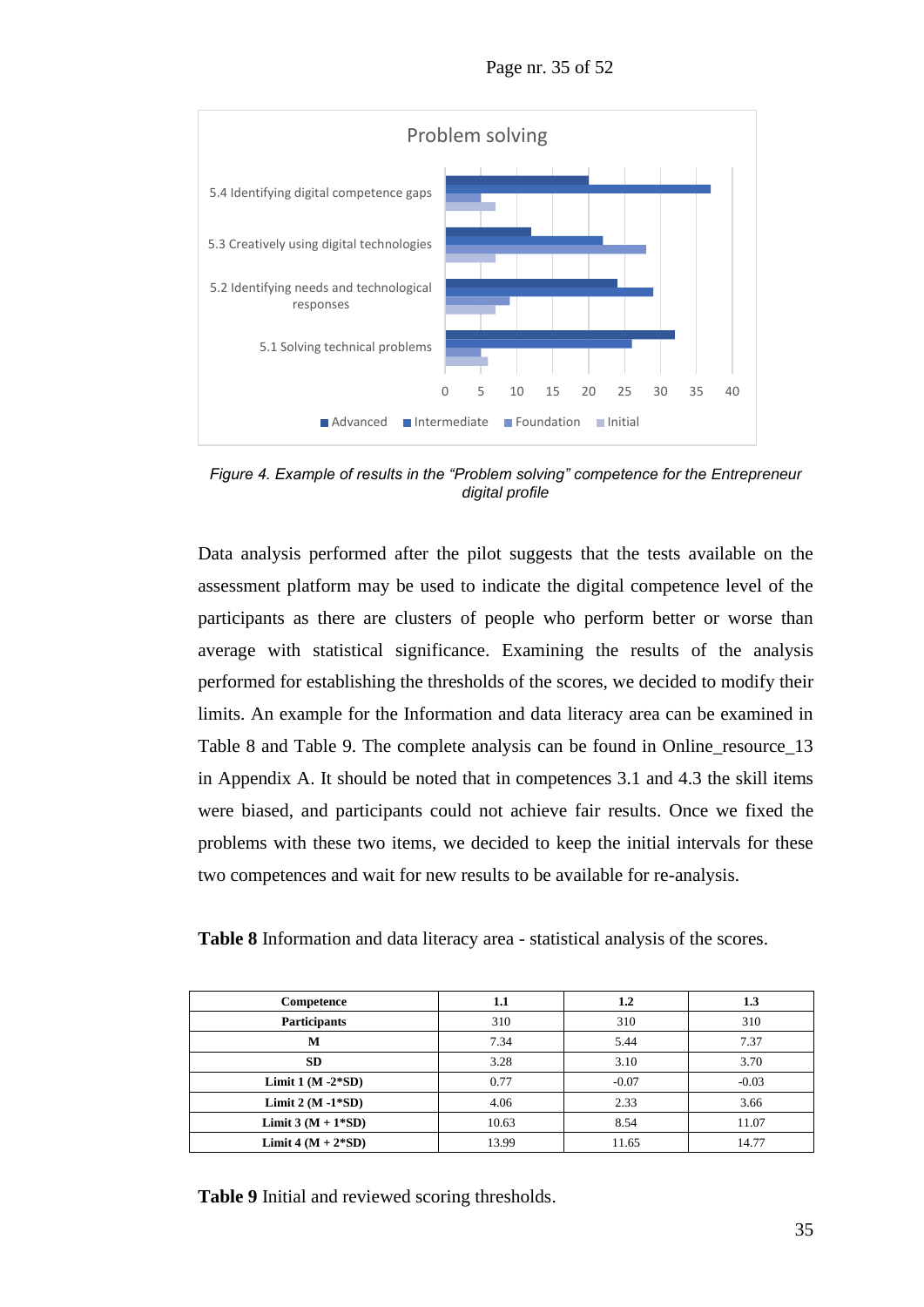| <b>Proficiency level</b> | <b>Initial Intervals</b> | r1.1     | r1.2      | r1.3     |
|--------------------------|--------------------------|----------|-----------|----------|
| Initial                  | $(0-1)$                  | $(0-1)$  |           |          |
| Foundation               | $(2-3)$                  | $(2-3)$  | $(1-2)$   | $(1-3)$  |
| Intermediate             | $(4-6)$                  | $(4-10)$ | $(3-9)$   | $(4-10)$ |
| Advance                  | (7-11)                   |          | $(10-11)$ |          |

### *3.5 Reliability check and quality of individual item*

#### Participants

525 end-users participated in this step from 23 different countries, being Spain (72,53%), Greece (13,18%) and Latvia (6,5%) the most present. Same participants as in the previous step. Their details are shown in Table 7. We invited the participants of the pilot following 2 main strategies: 1) Controlled groups, normally taking place during digital skills of entrepreneurship related trainings; and 2) open calls for end-users. Furthermore, according to the results of the surveys, the participants were quite confident with their digital competence level: 39% advanced; 43% intermediate; 8% foundation; and 10% initial.

#### **Materials**

Results from the participants who completed the tests on the assessment platform. Furthermore, we decided to choose only the results from the entrepreneur profile as a case of use, considering that this profile had the bigger amount of responses  $(n=1313)$ .

#### Design

We calculated some indicators for the overall reliability and quality of individual item. To check the internal consistency of a test based on Classical Test Theory we calculated the Cronbach's alpha. We examined the Means and Standard Deviation to display the distribution of items. Furthermore, we also calculated the Difficulty index and the Discrimination index.

#### Procedure

First, we analyzed the reliability of the tests and performed an analysis of the results from the previous step (n=1951) based on Classical Test Theory. One of the most common indicators to check the internal consistency of a test based on Classical Test Theory is Cronbach's alpha, since intercorrelations among test items are maximized when all items measure the same construct. It is widely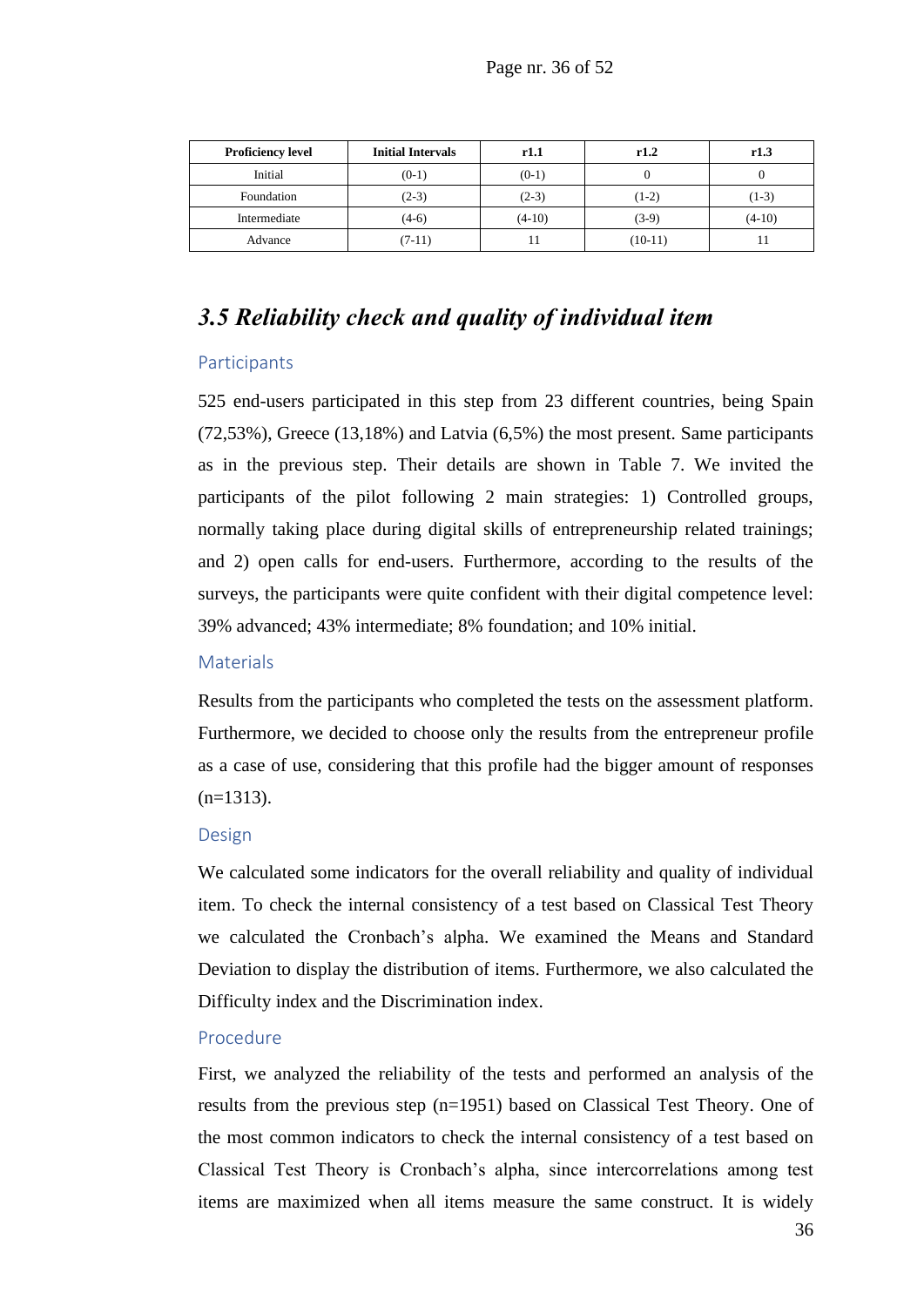believed to indirectly indicate the degree to which a set of items measures a single unidimensional latent construct. In addition, we decided to remove the tests from users whom did not respond at least 2/3 of the test, supposing that they did not take the exam with real interest, leaving 994 tests. Beyond Cronbach's alpha, we calculated item statistics such es Means and Standard Deviation to display the distribution of items. Item statistics can indicate which items might decrease reliability and therefore, replacing or deleting them should be considered. We also calculated the Difficulty index and the Discrimination index. Item difficulty is the proportion of test takers who answered correctly out of the total number of test takers, i.e. is a measure of individual test question difficulty. The Discrimination index measures how discriminating items in a test are, i.e. how well an item can differentiate between candidates of different levels.

#### Results

We examined the reliability based on Classical Test Theory calculating Cronbach's alpha for each test, including other indicators such as Difficulty indexes, Discrimination indexes, Means and Standard Deviations (see details in Online\_resource\_14.pdf in Appendix A). About the reliability of test scores, a widely accepted intervals for describing internal consistency using Cronbach's alpha is as follows:  $>= 0.9$  excellent;  $>= 0.8$  and  $< 0.9$  good;  $>= 0.7$  and  $< 0.8$ acceptable;  $>=0.6$  and  $< 0.7$  questionable;  $>= 0.5$  and  $< 0.6$  poor;  $> 0.5$ unacceptable. Before implementing the changes and the corrections two of them were already acceptable, as shown in Table 10.

|                     | Area1:<br>Information and<br>data literacy | Area2:<br>Communication<br>and collaboration | Digital<br>Area3:<br>content creation | Area4: Safety          | Problem<br>Area $5:$<br>solving |
|---------------------|--------------------------------------------|----------------------------------------------|---------------------------------------|------------------------|---------------------------------|
| Cronbach's<br>alpha | 0.64                                       | 0.73                                         | 0.70                                  | 0.59                   | 0.61                            |
| Other<br>indicators | $N^{\circ}$ Items = 12                     | $N^{\circ}$ Items = 24                       | $N^{\circ}$ Items = 12                | $N^{\circ}$ Items = 12 | $N^{\circ}$ of items = 15       |
|                     | Responses = $310$                          | $Responents = 209$                           | $Responents = 159$                    | Responses $=$ 310      | $Responents = 150$              |
|                     | M: 8,0452                                  | M: 16,5120                                   | M: 7,4717                             | M: 8,0452              | M: 11,5933                      |
|                     | SD: 2,3372                                 | SD: 3,7762                                   | SD: 2,3839                            | SD: 2,3372             | SD: 2,2423                      |

**Table 10** Cronbach's alpha for the 5 tests of the entrepreneur profile

We found that the questions identified as skills items showed better discriminators coefficients that knowledge-based questions. Besides, in some competences there were some items with difficulty levels harder or easier than expected. According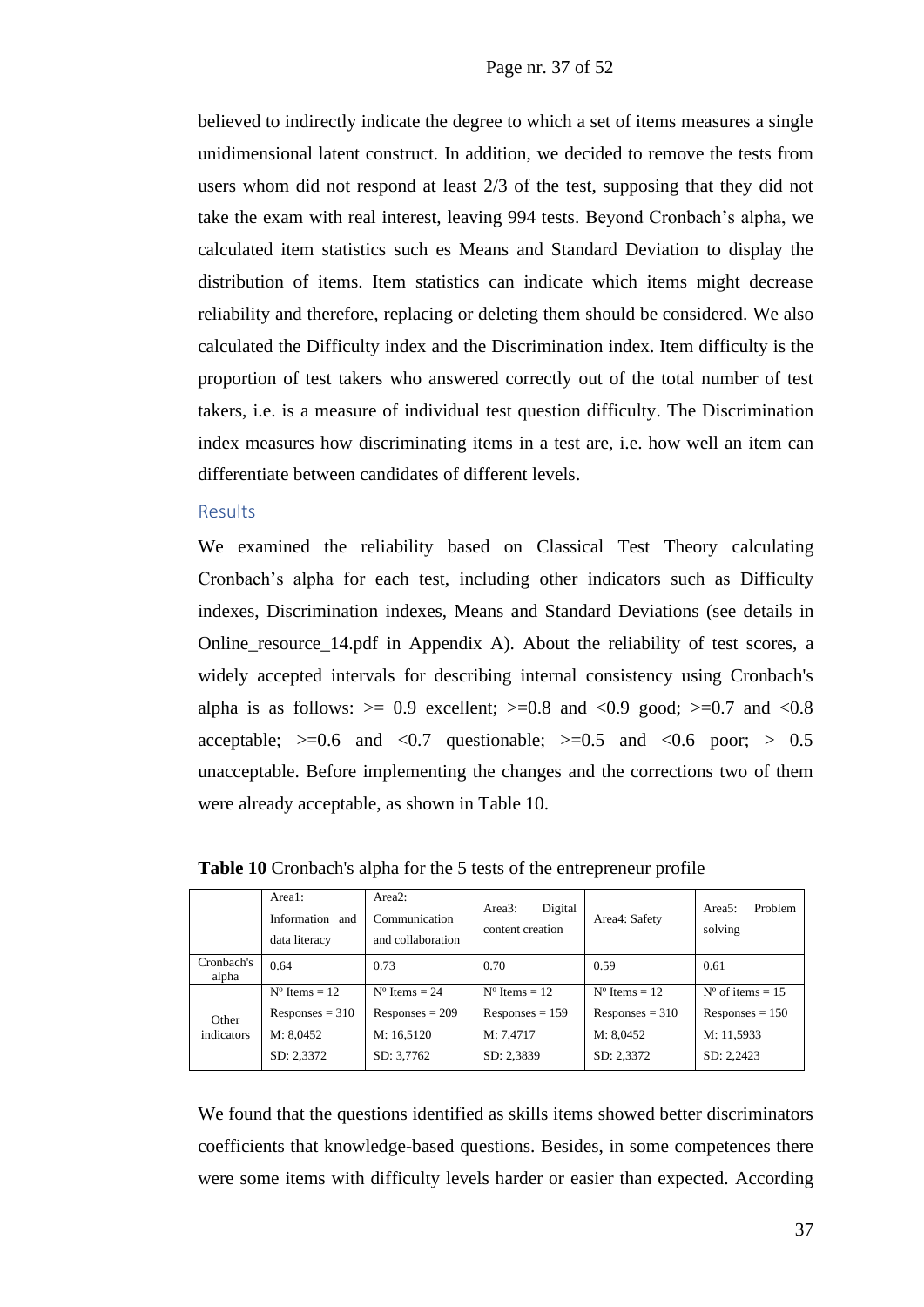to the international standards, the distribution of the results for the discrimination coefficients are:  $< 0$  negatively;  $0 - 0.14$  poorly;  $0.15 - 0.25$  regular;  $0.26 - 0.35$  $good; > 0.35$  excellent. From the results of the 5 tests, we identified different discriminating rates: 2 items discriminating negatively. S1 in the "Digital content creation" area had technical problems and was fixed. C7 in the "Problem solving area", was replaced because it was badly worded and was very difficult to understand. 9 items discriminating poorly of which only s6 in "Communication and collaboration" area and s3 in "Problem solving" area were skill items. Concretely, the problems were due to not clear steps in the simulations and needed to be redesigned again. Concerning the knowledge questions, they were reworded to improve the comprehension and we examined the available responses to detect options with low possibilities of being chosen. 15 items discriminated regularly, and all of them were knowledge questions. They were checked to improve the understanding of the questions and possible responses, replacing options with low possibilities of being selected. Finally, 20 and 21 items were categorized as good and excellent discriminators respectively. These items were maintained without implementing changes. Except 3 simulations that were modified, 6 were identified as good and 9 as excellent discriminators. According to the approach taken, we decided to modify or replace the weak items instead of just eliminating them to improve the [internal consistency,](https://en.wikipedia.org/wiki/Internal_consistency) in order to keep the structure and understanding of the test.

### **4. Discussion**

Nowadays, the need of defining and assessing digital competence has increased, but unfortunately most of the available instruments for the evaluation of digital competences do not meet the desired requirements or do not deal with all the components of the digital competence (Kluzer and Priego 2018; Law et al. 2018; Siddiq et al. 2016). DigComp has been applied for various pragmatic purposes in this pathway (Kluzer and Priego 2018). Pragmatic methods are usually created by a panel of experts using a top–down design approach, to produce a list of competences with their assessment syllabus. This approach is suitable for the purpose of curriculum design or developing diagnostic self-assessment tools. So, considering the purpose of our study, we decided to follow a similar approach. Furthermore, the reliability and validity of a performance-based test it is a big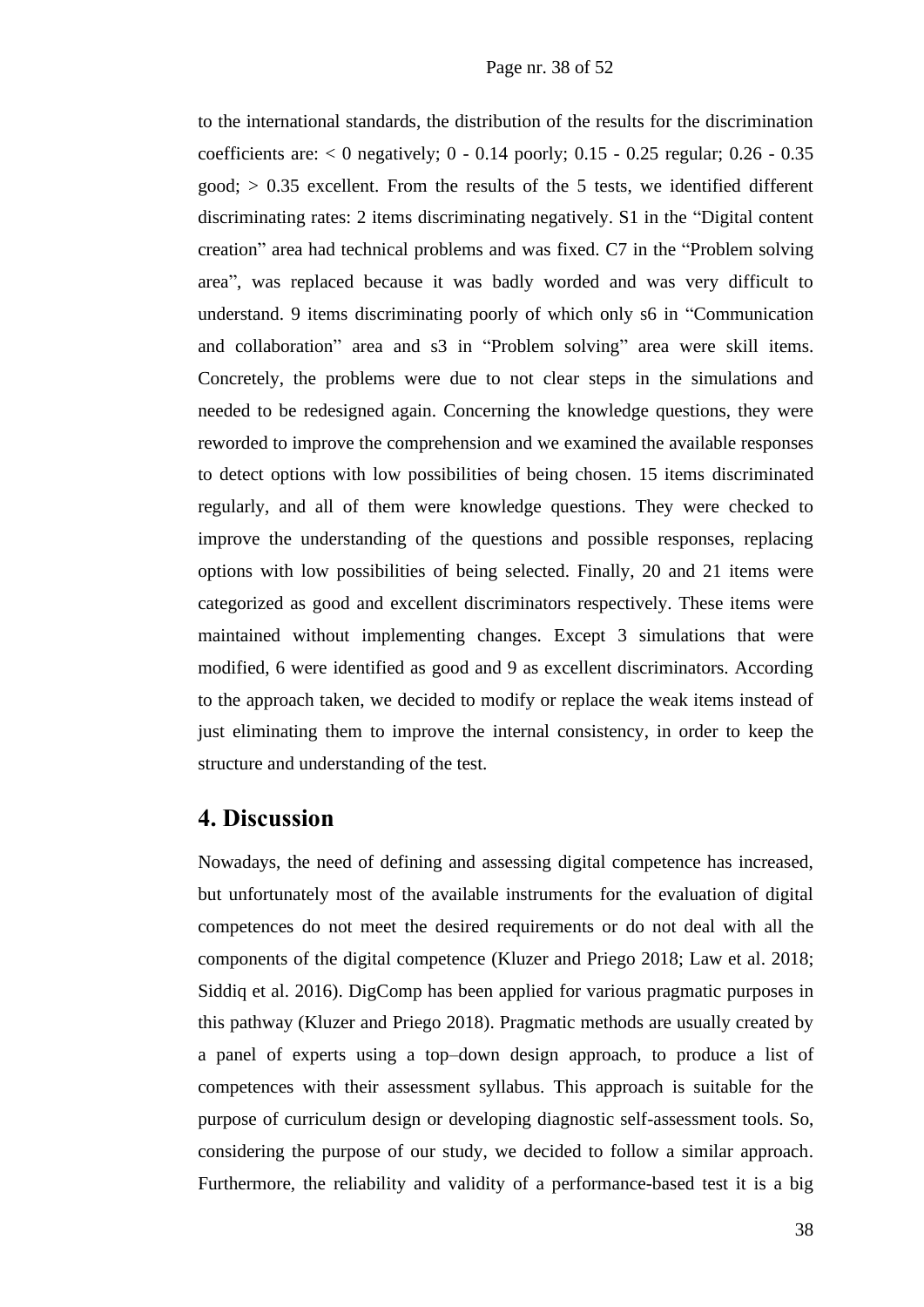challenge, and even more when the test measures a complex construct such as digital competence (UNESCO Institute for Statistics 2019). We also considered an alternative based on a psychometric approach, but to obtain valid conclusions from the results, we would have needed to guarantee some very difficult assumptions in the case of a performance-based assessment. Besides, we would have needed to follow a distinct and more complex methodology, with other requirements, such as, the need for a larger item bank, get more responses to calibrate the item bank, or to apply a multidimensional model. And therefore, we decided to evaluate each digital competence as an independent construct, without taking into account the overlapping points at competence level identified in the DigComp framework. With this approach, we prioritized the external validity of the assessment instrument, but required us to describe in detail all the steps and decisions taken in order to be better understood, accepted and used by a wider public, as Van Deursen et al. (2016) demanded. On the other hand, we were aware that this type of approaches tends to penalize the internal validity. A psychometric approach would improve the internal validity of the assessment but would reduce the external validity. As previously mentioned, it would be recommendable to elaborate a larger item bank. In fact, increasing the size of items in a test, is a commonly way for improving the reliability. As well, from the beginning we had clear that we could not expect obtaining a higher degree of reliability and precision due to the decisions taken, such as elaborating a short number of items per digital competence. Despite this limitation, we considered that the decisions derived from the results were not so critical as to seek a higher degree of precision and reliability.

We realized that the implementation of the methodology required quite complex skills of the people involved in its implementation, apart from experience working with digital competences it was necessary other complementary skills such as a deep understanding of the DigComp Framework, some experience in measuring digital skills, or writing skills for formulating the statements of the questions in the clearest possible way. We incorporated the DigComp framework in the definition of the competence profiles and later, on the design and development of the assessment modules. It provided us clear and well-defined criteria that was adapted according to our necessities in all the phases of the development. Besides,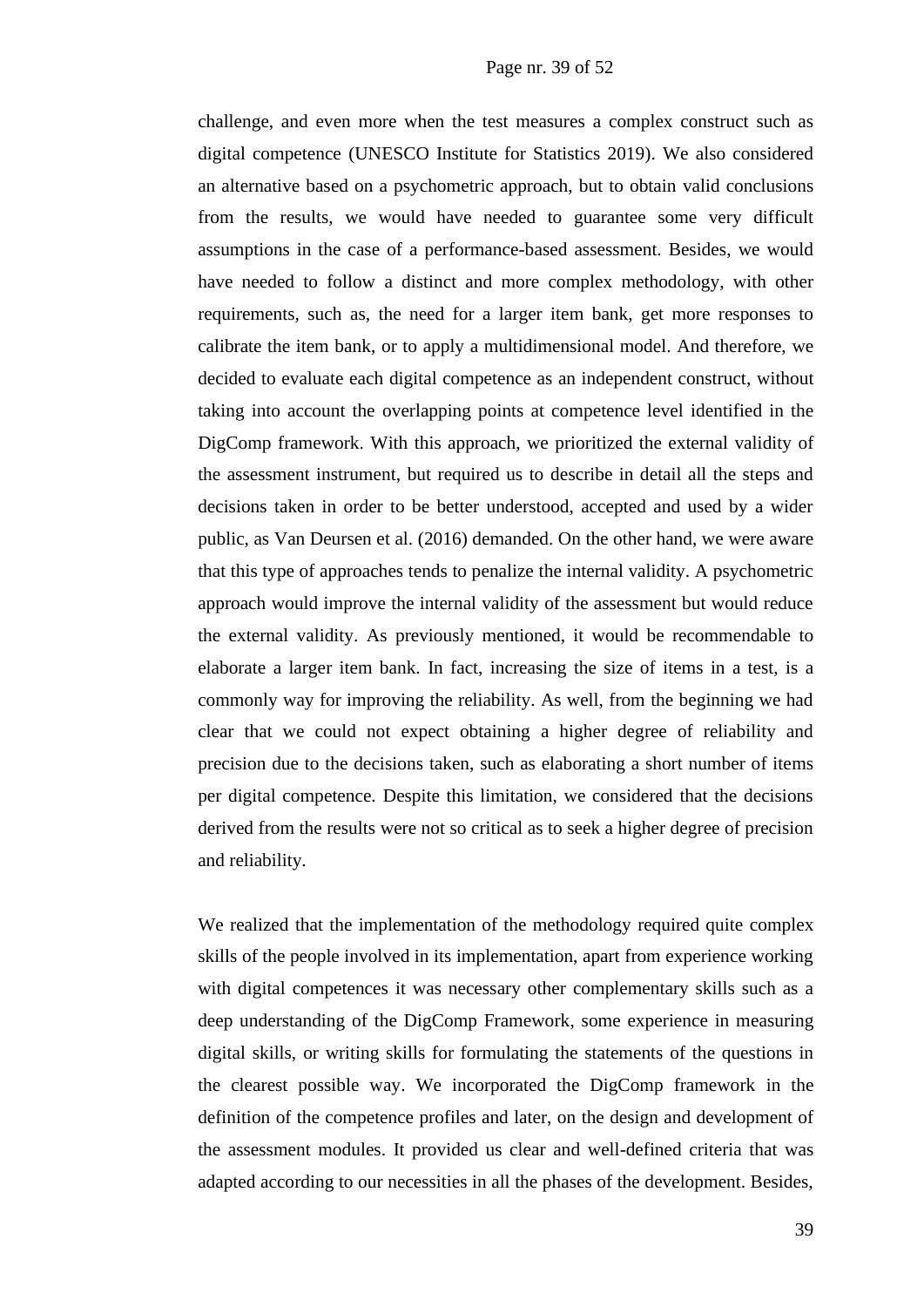the credibility and reliability of the framework due to the EU origin and endorsement, contributed to the dissemination of the project. At the beginning, in the needs analysis carried out by experts, we used the framework descriptors which settle which knowledge, skills and attitudes which are required for each digital competence. One of the conclusions reached was that DigComp is hardly known in the professional word. Despite this fact, the adoption of DigComp contributed to create a common understanding to discuss about digital competence among those involved in the process. This contribution was essential for the evaluation and positive feedback received about the assessment modules, the content of the questions, their difficulty level and adequateness, and the information provided at the end of the tests. Besides, the DigComp framework is the most appropriate when talking about digital competence as a transversal component that is necessary for a wide variety of work profiles. Furthermore, experts who knew the DigComp framework had serious doubts concerning specific digital competences such as Creatively using digital technologies, Programming or Engaging in citizenship through digital technologies. This lack of clarity might be one of the reasons why the programming competence was not selected as required in either of the two chosen profiles. Other studies faced similar challenges taken DigComp as a reference through expert consultation as we did in this study. In the definition of digital profiles, BAIT (n.d.) defined the Administrative profile in order to be demanded for working in the public sector, Compass (n.d.), MuSA (n.d.) and SMARTIVEMAP (n.d.) defined several digital profiles such as: vocational education teachers, finance professionals, secretaries, ICT services, etc., and IKANOSTEST (n.d.) described several digital profiles for employability, including industry 4.0 job profiles. Even more, IKANOSTEST (n.d.) introduced the concept "sub-competence" to identify specific work tasks relevant for a specific digital competence, which need to be highlighted in the profile. A future line of work could be to apply this approach to enrich both profiles with more specific tasks.

We also used DigComp in the development of the item bank to identify the required content and to assign the levels of the items according to the descriptors. These descriptors have been defined using the Bloom's taxonomy, so we analyzed the statements of the items, identified the verbs used and propose a level. Once the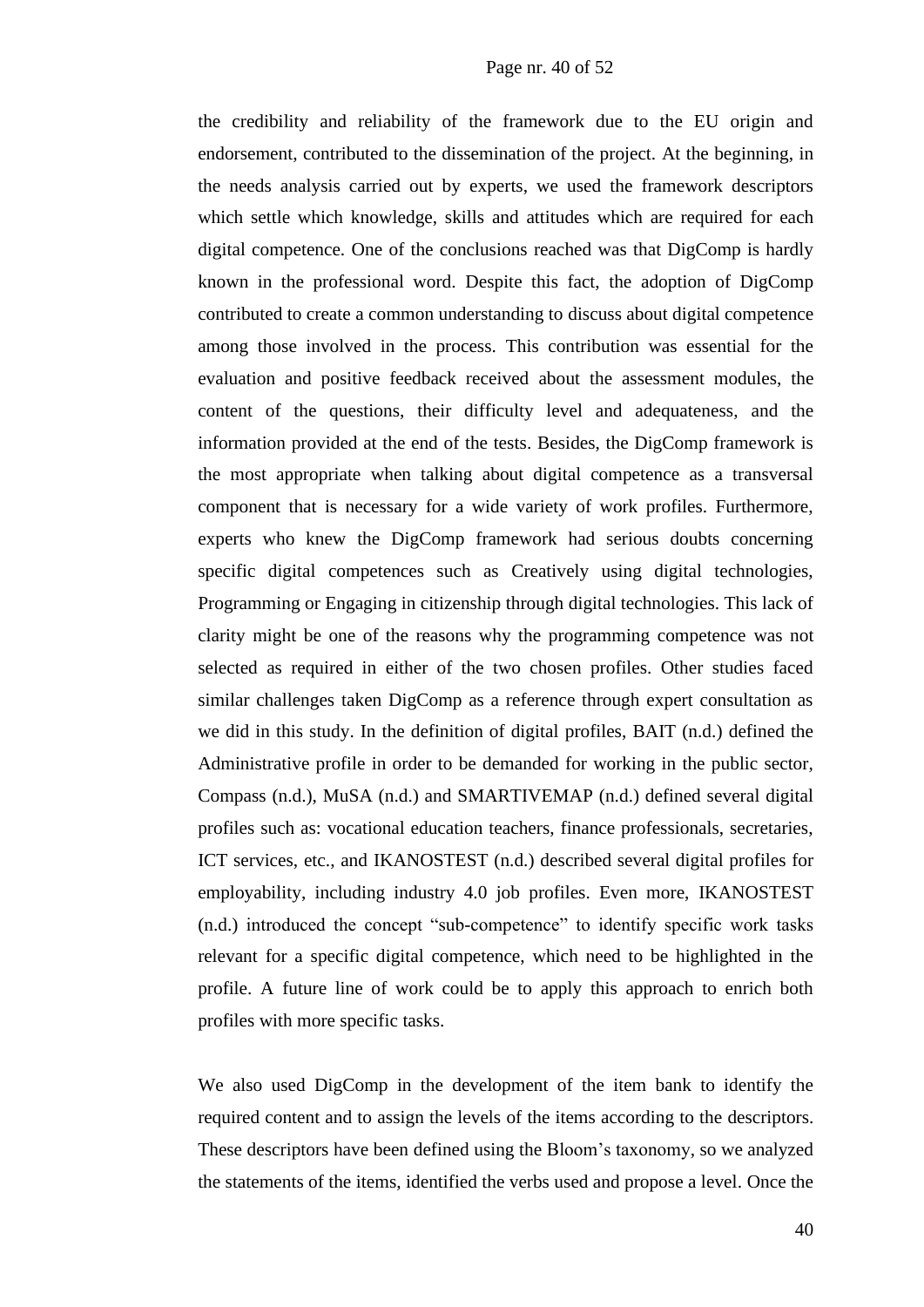assessment syllabus was specified, we developed and integrated the tests on the assessment and accreditation platform. Evaluation items in computer-based assessments can be diversified in terms of design and content. Specifically, we designed the tests with questions not based on specific applications or devices such as it was suggested by Law et al. (2018). At least we tried to ensure that the focus of the question was not on the tool itself. Moreover, the platform was designed to allow the incorporation of new digital profiles, and to enable the users to assess and validate their digital competence with the profiles selected identifying their gaps. Using the framework helped us to present the results in a way that was mostly understandable. Despite of the positive feedback provided by the participants, there is still margin for improvement. Besides, the quality of the assessment in terms of validity, reliability, and efficiency, is not affected by the inclusion of feedback (Shute and Rahimi 2017). If we want to reach a broader view not only centered on objectively measuring skills, we could improve the presentation of the results at the end of the tests. Based on the criteria provided by the framework, we could enrich the results by adding what requires for moving on to the next level in the digital competences that the individual did not complete for a specific digital profile. If we outline the expected learning outcomes by mentioning DigComp and training offers available are based on the same criteria, it would be a clear added value. Besides, the second version of the framework provided a wider and more detailed range of proficiency levels, very helpful for the development of more specific learning materials, the design of tools for assessing the digital competence and career guidance.

Additionally, considering that the construct definition understands digital competence as reliant on ICT-specific knowledge as well as comprehension and problem-solving skills, we paid special attention to the linguistic complexity of the test items following the experts' recommendations. In tasks that required a deep observation of reality and demanded efforts on reading comprehension, the linguistic complexity is a key factor. Plath and Leiss (2018) suggested that increasing the linguistic complexity of the tasks reduced the response success rate and Abedi and Lord (2001) confirmed that linguistic modifications of test items resulted in significant differences, obtaining slightly higher results. Thus, we initially created them in English and later, we translated them to the rest of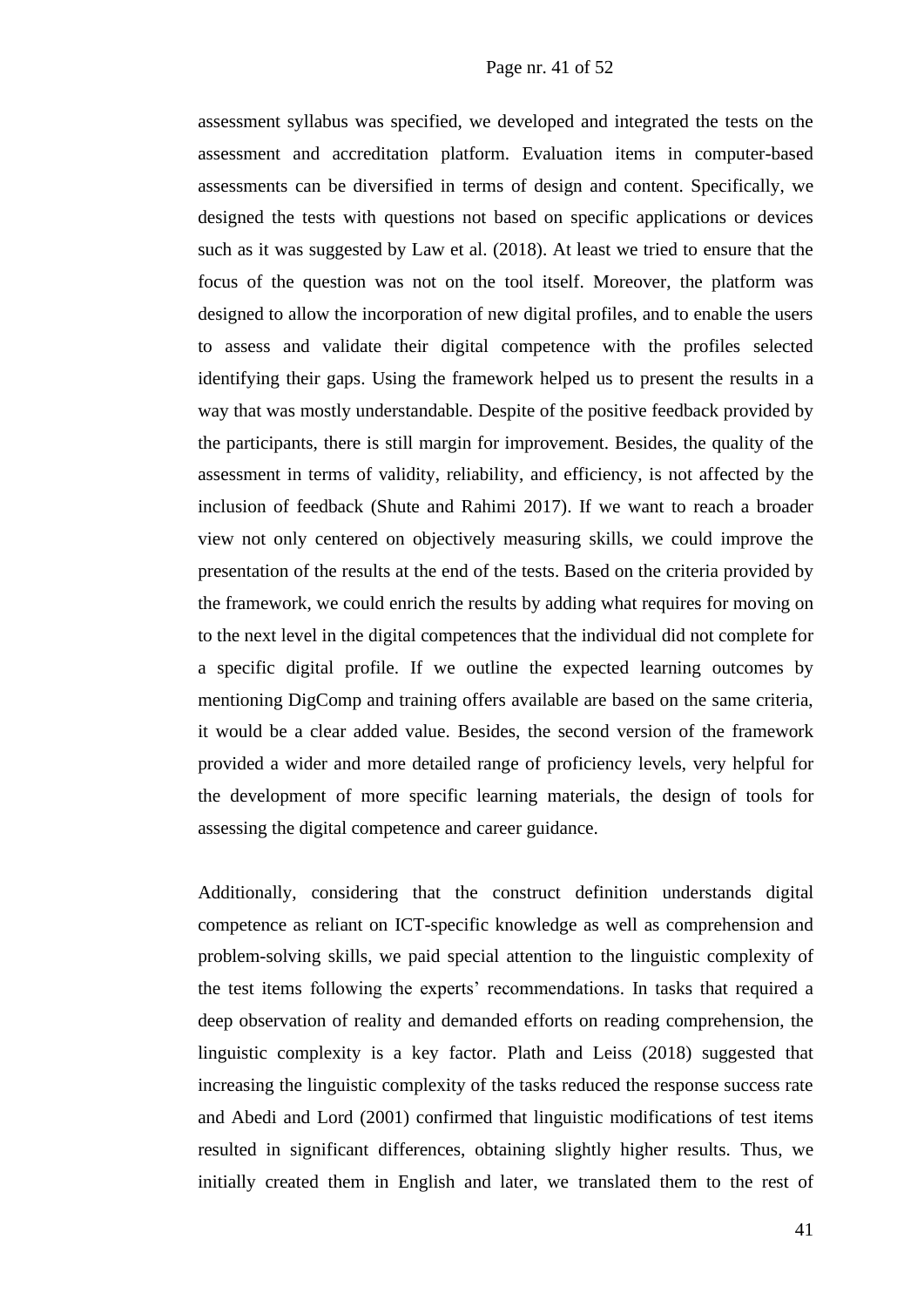languages, to avoid unnecessary linguistic complexity which could result in construct-irrelevant variance and could affect the validity of the tests (Abedi 2006).

From the classical test analysis and reliability check, we saw that questions identified as skills items shown better discriminators coefficients that knowledgebased questions. Unfortunately, the development of this kind of items (simulations or real tasks) require more time and effort. In the quality analysis of the items, we found that we did not manage to align the levels correctly in several competences (e.g., a question at the intermediate level seemed harder than the advanced level). For adjusting the level of difficulty in an heterogenous items bank, Engelhardt et al. (2017) stated how changes of the item characteristics can influence the item difficulty without modifying the represented construct (e.g., we could decrease the number of attempts allowed in a simulation to increase its level of difficulty). Furthermore, if we had a sufficiently large item bank, we could select the items with the most suitable discrimination coefficients according to the required levels. An interesting approach might be the application of semantic analysis techniques during the development of the evaluation items, to suggest which levels should be applied analyzing the verbs used in the statements according to the Bloom's Taxonomy (e.g., "Identify" should be associated with low levels and "evaluate" with higher levels). Besides, under Classical Test Theory (CTT) results need to be interpreted in the context of the person's characteristics and test characteristics (e.g., the person's ability will appear low if the test questions are difficult). This may explain why the level of most of the tests seemed to be easy, considering that most participants declared a high level of digital competence.

This paper contributes to the definition and assessment of digital competence of digital profiles providing empirical results. We have followed a pragmatic approach based on DigComp which makes use of a common language and criteria that facilitated the development of a tool as the presented in the study. We hope that the explanations about the steps and decisions taken could serve as inspiration to stakeholders interested in carrying out their own implementations, following a similar approach.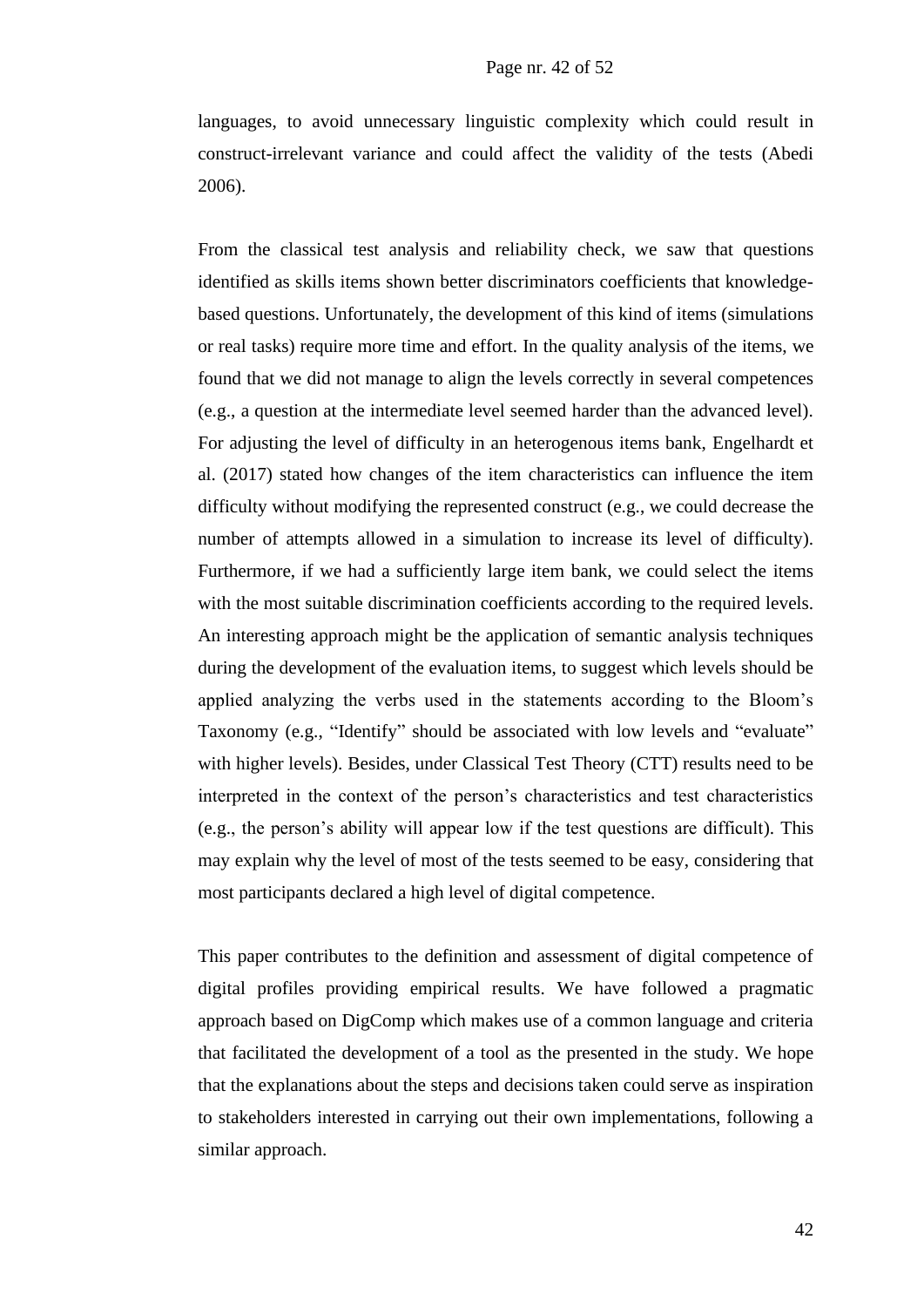### **References**

Abedi, J. (2006). Language issues in item development. *Handbook of test development*, 377-398.

Abedi, J., & Lord, C. (2001). The language factor in mathematics tests. *Applied measurement in education*, 14(3), 219-234.

Aesaert, K., Van Nijlen, D., Vanderlinde, R., & van Braak, J. (2014). Direct measures of digital information processing and communication skills in primary education: using item response theory for the development and validation of an ICT competence scale. *Computers & Education*, 76, 168-181.

Aesaert, K., Voogt, J., Kuiper, E., & van Braak, J. (2017). Accuracy and bias of ICT self-efficacy: An empirical study into students' over-and underestimation of their ICT competences. *Computers in Human Behavior*, 75, 92-102.

Ala-Mutka, K. (2011). Mapping digital competence: Towards a conceptual understanding. *Sevilla: Institute for Prospective Technological Studies*, 7-60.

American Educational Research Association, American Psychological Association, National Council on Measurement in Education, Joint Committee on Standards for Educational, & Psychological Testing (US). (1999). *Standards for educational and psychological testing*. Amer Educational Research Assn.

Autor, D. H. (2015). Why are there still so many jobs? The history and future of workplace automation. *Journal of Economic Perspectives*, 29(3), 3–30.

Bacigalupo, M., Kampylis, P., Punie, Y., & Van den Brande, G. (2016). EntreComp: The entrepreneurship competence framework. *Luxembourg: Publication Office of the European Union*, 10, 593884.

BAIT (n.d.). *Evaluation and certification system of digital competences in the Basque Country.* Retrieved October 28, 2019, from [http://www.bait.eus.](http://www.bait.eus/)

Baruch, A. F., & Erstad, O. (2018). Upbringing in a digital world: Opportunities and possibilities. *Technology, Knowledge and Learning*, 23(3), 377-390.

Beliaeva, T., Ferasso, M., Kraus, S., & Damke, E. J. (2019). Dynamics of digital entrepreneurship and the innovation ecosystem. *International Journal of Entrepreneurial Behavior & Research.*

Bennett, R. E., & Bejar, I. I. (1998). Validity and automad scoring: It's not only the scoring. *Educational Measurement: Issues and Practice*, 17(4), 9-17.

Bi, R., Davison, R. M., & Smyrnios, K. X. (2017). E-business and fast growth SMEs. *Small Business Economics*, 48(3), 559–576.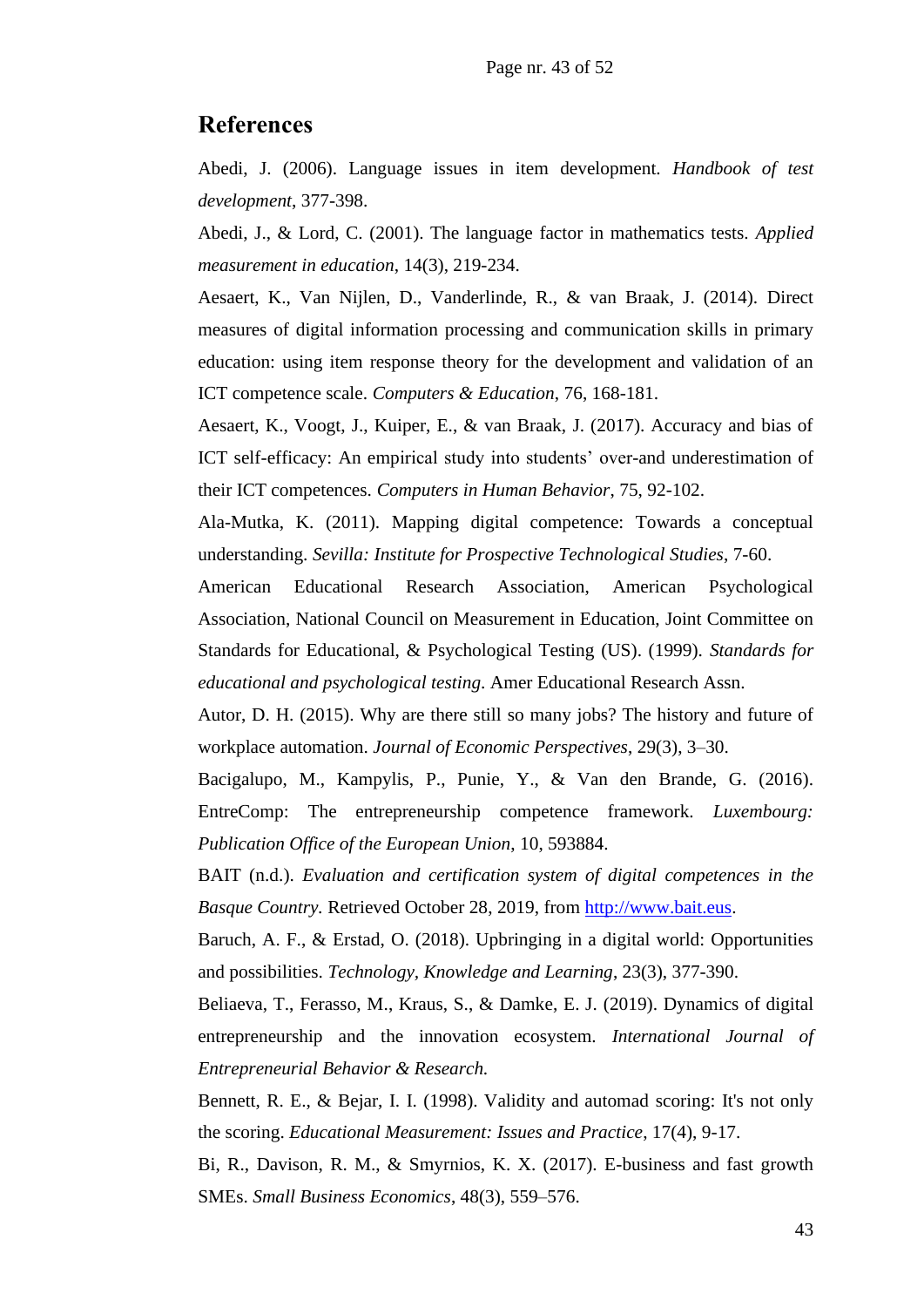Binkley, M., Erstad, O., Herman, J., Raizen, S., Ripley, M., Miller-Ricci, M., & Rumble, M. (2012). Defining twenty-first century skills. In *Assessment and teaching of 21st century skills* (pp. 17-66). Springer, Dordrecht.

Carretero, S.; Vuorikari, R. and Punie, Y. (2017). *DigComp 2.1: The Digital Competence Framework for Citizens. Publications Office of the European Union.*

Cascio, W. F., & Montealegre, R. (2016). How technology is changing work and organizations. *Annual Review of Organizational Psychology and Organizational Behavior*, 3, 349-375.

Cedefop (2015). *European guidelines for validating non-formal and informal learning*. Luxembourg: Publications Office. Cedefop reference series; No 104.

<http://dx.doi.org/10.2801/008370>

IC³ (n.d.). *Certiport Internet and Computing Core Certification.* Retrieved October 28, 2019, from [https://certiport.pearsonvue.com/Certifications/IC3/.](https://certiport.pearsonvue.com/Certifications/IC3/)

Colbert, A., Yee, N., & George, G. (2016). The digital workforce and the workplace of the future.

Compass (n.d.). Up-skilling online training course for young unemployed people. Retrieved October 28, 2019, from [https://www.compassdigitalskills.eu/.](https://www.compassdigitalskills.eu/)

de Macêdo, T. A. M., Cabral, E. L. D. S., Silva Castro, W. R., de Souza Junior, C. C., da Costa Junior, J. F., Pedrosa, F. M., ... & Másculo, F. S. (2020). *Ergonomics and telework: A systematic review. Work*, (Preprint), 1-11.

Dhaliwal, A., & Sahay, A. (2020). Factors influencing the success of women entrepreneurs in Emerging Markets: A Study of Indian women entrepreneurs. *Journal of Asia Entrepreneurship and Sustainability*, 16(2), 21-72.

Digital Competence Wheel (n.d.). *An Online Testing Tool That Maps Your Digital Competences.* Retrieved October 28, 2019, from [https://digitalekompetencer.dk/.](https://digitalekompetencer.dk/)

Digitale, interaktive Didaktik (n.d.). *Digital skills self-assessment tool for employees and managers of the Dach region*. Retrieved October 28, 2019, from [http://www.forum-did.de/digcomp.](http://www.forum-did.de/digcomp)

Dingel, J. I., & Neiman, B. (2020). How many jobs can be done at home? (No. w26948). *National Bureau of Economic Research*.

Durkin, M., McGowan, P., & McKeown, N. (2013). Exploring social media adoption in small to medium-sized enterprises in Ireland. *Journal of Small Business and Enterprise Development.*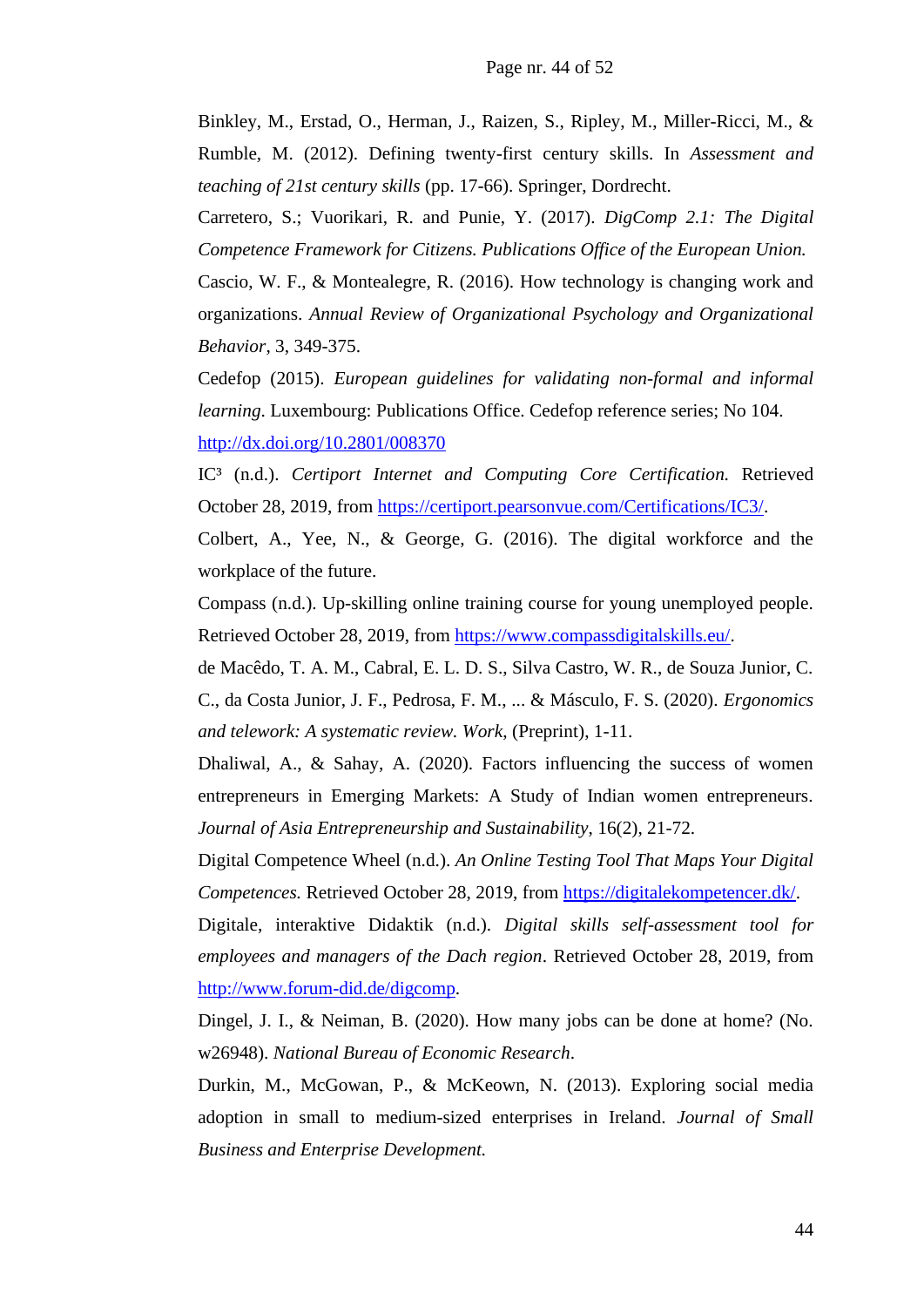EC (2015). A Digital Single Market Strategy for Europe—Analysis and Evidence—Commission Staff Working Document.

EC (2016b) European Commission. Digital Economy and Society Index (DESI). Retrieved October 28, 2019, from [https://ec.europa.eu/digital-single](https://ec.europa.eu/digital-single-market/en/desi)[market/en/desi.](https://ec.europa.eu/digital-single-market/en/desi)

Engelhardt, L., Goldhammer, F., Naumann, J., & Frey, A. (2017). Experimental validation strategies for heterogeneous computer-based assessment items. *Computers in Human Behavior*, 76, 683-692.

ENTRECOM4ALL (n.d.). *EntreCom4All, enhancing your entrepreneurship competences*. Retrieved October 28, 2019, from [http://entrecom4all.eu/.](http://entrecom4all.eu/)

Eurofound (2016), *What do Europeans do at work? A task-based analysis: European Jobs Monitor 2016*, Publications Office of the European Union, Luxembourg

Eurofound and the International Labour Office (2017), *Working anytime, anywhere: The effects on the world of work*, Publications Office of the European Union, Luxembourg, and the International Labour Office, Geneva.

European Commission (2019). *Erasmus+ Programme Guide*. Retrieved October 28, 2019, from https://ec.europa.eu/programmes/erasmusplus/resources/documents/treoirleabhar-erasmus-2019\_en

European Commission. (2016). A new skills agenda for Europe: Working together to strengthen human capital, employability and competitiveness.

European Commission. (2017b). The digital skills and jobs coalition. https://ec.europa.eu/digital-single-market/en/digital-skills-jobscoalition.

European Commission. (n.d.). *European multilingual classification of Skills, Competences, Qualifications and Occupations (ESCO)*. Retrieved October 28, 2019, from [https://ec.europa.eu/esco/portal/home.](https://ec.europa.eu/esco/portal/home)

European Parliament and the Council. (2006). Recommendation of the European Parliament and of the Council of 18 December 2006 on key competences for lifelong learning. *Official Journal of the European Union*, L394/310.

European Parliament and the Council. (2008b). Recommendation of the European Parliament and of the Council on the establishment of the European Qualifications Framework for lifelong learning. *Official Journal of the European Union*, C111/111.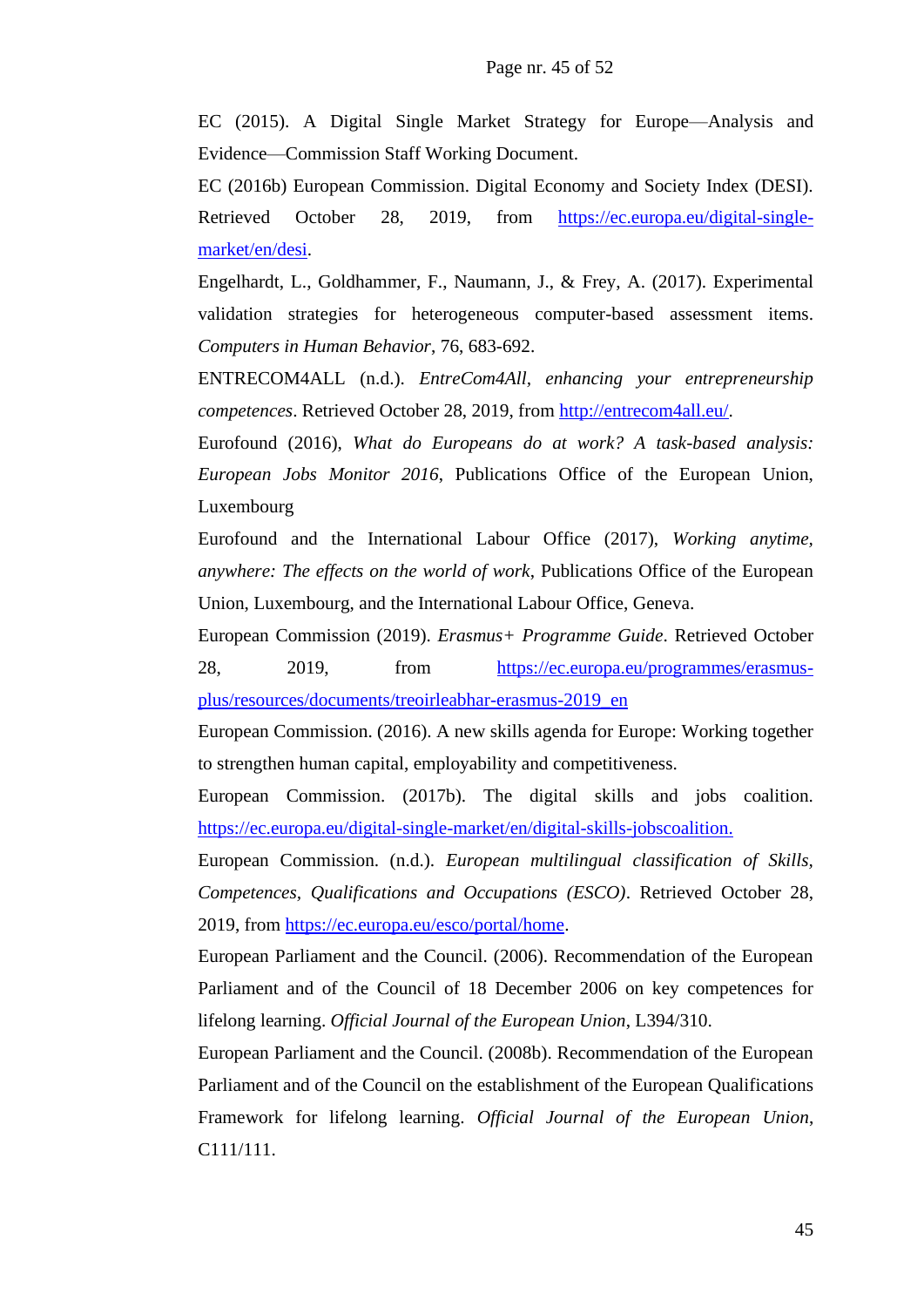Eurostat (2017). Digital economy and society statistics‐households and individuals. [https://ec.europa.eu/eurostat/statistics-](https://ec.europa.eu/eurostat/statistics-explained/index.php/Digital_economy_and_society_statistics_-_households_and_individuals)

[explained/index.php/Digital\\_economy\\_and\\_society\\_statistics\\_-](https://ec.europa.eu/eurostat/statistics-explained/index.php/Digital_economy_and_society_statistics_-_households_and_individuals)

[\\_households\\_and\\_individuals.](https://ec.europa.eu/eurostat/statistics-explained/index.php/Digital_economy_and_society_statistics_-_households_and_individuals)

Evangelinos, G., & Holley, D. (2014, June). Developing a digital competence self-assessment toolkit for nursing students. In Proceedings of the *EDEN 2014 Annual Conference, From Education to Employment and Meaningful Work with ICT E-learning at Work and the Workplace.*

Evans, D. S., & Schmalensee, R. (2016). Matchmakers: The new economics of multisided platforms. *Harvard Business Review Press*.

Felstead, A., & Henseke, G. (2017). Assessing the growth of remote working and its consequences for effort, well‐being and work‐life balance. *New Technology, Work and Employment*, 32(3), 195-212.

Ferrari, A. (2012). Digital Competence in practice: An analysis of frameworks. *Sevilla: JRC IPTS*. (DOI: 10.2791/82116).

Ferrari, A. (2013). *DIGCOMP: A framework for developing and understanding digital competence in Europe*. Luxembourg: Publications Office of the European Union.

Garrett, R. K., & Danziger, J. N. (2007). Which telework? Defining and testing a taxonomy of technology-mediated work at a distance. *Social Science Computer Review*, 25(1), 27-47.

Gilbert, N. (2019). 20 Best Office Software Solutions in 2019. FinancesOnline. [https://financesonline.com/office-software/.](https://financesonline.com/office-software/)

Global Entrepreneurship Monitor. (2018). Retrieved October 28, 2019, from [https://www.gemconsortium.org/report/50012.](https://www.gemconsortium.org/report/50012)

Greiff, S., Wüstenberg, S., & Avvisati, F. (2015). Computer-generated log-file analyses as a window into students' minds? A showcase study based on the PISA 2012 assessment of problem solving. *Computers & Education*, 91, 92-105.

Guillén-Gámez, F. D., Mayorga-Fernández, M. J., & Álvarez-García, F. J. (2018). A study on the actual use of digital competence in the practicum of education degree. Technology, Knowledge and Learning, 1-18.

Haddon, L., & Brynin, M. (2005). The character of telework and the characteristics of teleworkers. *New Technology, Work and Employment*, 20(1), 34-46.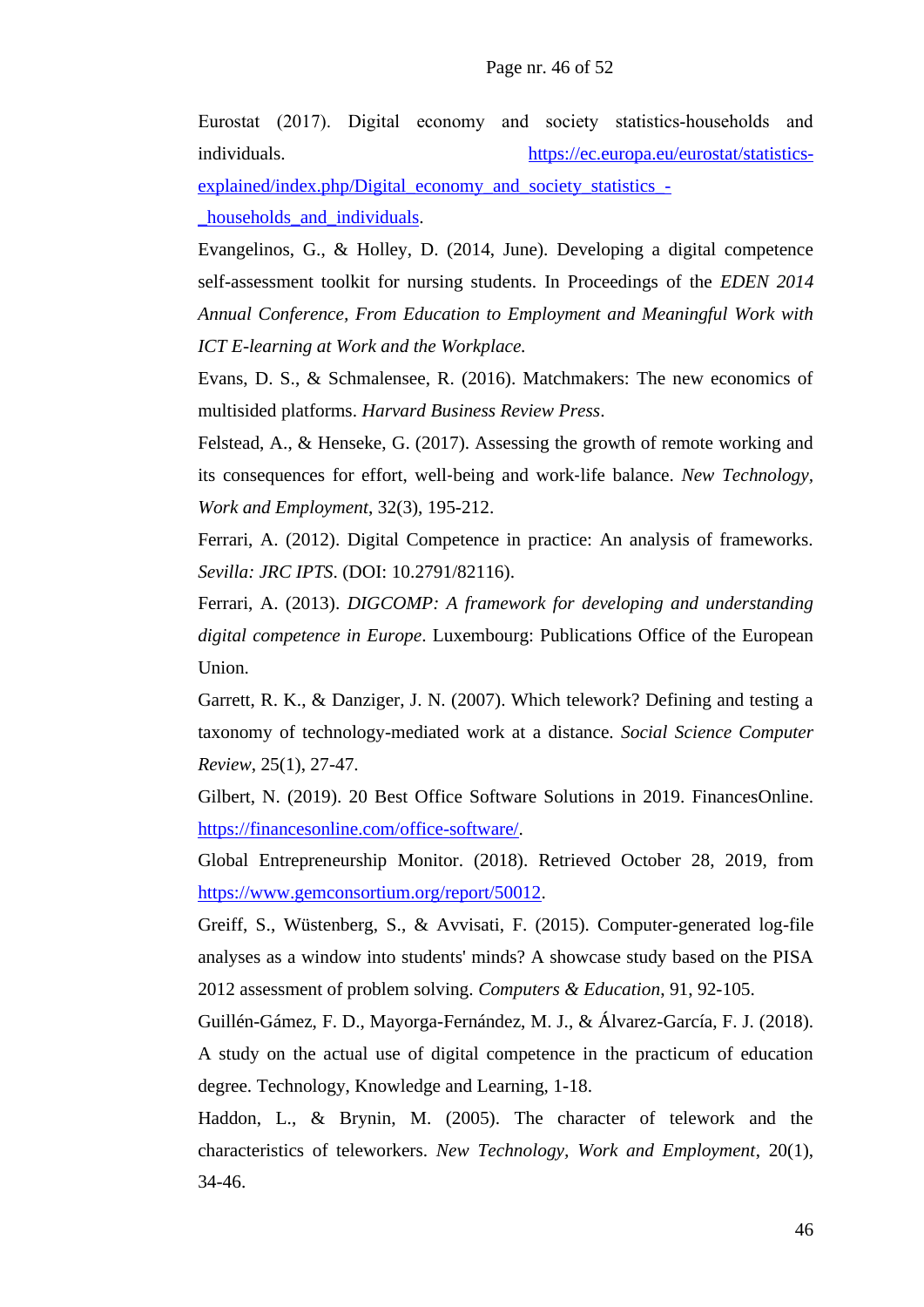Haladyna, T. M., Downing, S. M., & Rodriguez, M. C. (2002). A review of multiple-choice item-writing guidelines for classroom assessment. *Applied measurement in education*, 15(3), 309-333.

Handel, M. J. (2016). The O\* NET content model: strengths and limitations. *Journal for Labour Market Research*, 49(2), 157-176.

Hair, N., Wetsch, L.R., Hull, C.E., Perotti, V. & Hung, Y.T.C. (2012). Market orientation in digital entrepreneurship: advantages and challenges in a Web 2.0 networked world. *International Journal of Innovation and Technology Management*, Vol. 9 No. 6, pp. 1-17.

Harmer, B. M., & Pauleen, D. J. (2012). Attitude, aptitude, ability and autonomy: The emergence of 'offroaders', a special class of nomadic worker. *Behaviour & Information Technology*, 31(5), 439-451.

Hayter, C. S., Lubynsky, R., & Maroulis, S. (2017). Who is the academic entrepreneur? The role of graduate students in the development of university spinoffs. *The Journal of Technology Transfer*, 42(6), 1237-1254.

Hull, C.E., Hung, Y.-T.C., Hair, N., Perotti, V. & De Martino, R. (2007). Taking advantage of digital opportunities: a typology of digital entrepreneurship. *International Journal of Networking and Virtual Organisations*, Vol. 4 No. 3, pp. 290-303.

IKANOSTEST (n.d.). *Digital competences self-diagnosis test*. Retrieved October 28, 2019, from [https://www.ikanos.eus/en/.](https://www.ikanos.eus/en/)

Iñiguez-Berrozpe, T., & Boeren, E. (2019). Twenty-first century skills for all: Adults and problem solving in technology rich environments. *Technology, Knowledge and Learning*, 1-23.

ICDL (n.d.) *International Computer Drivers Licence*. Retrieved October 28, 2019, from https://icdl.org/.

Janssen, J., Stoyanov, S., Ferrari, A., Punie, Y., Pannekeet, K., & Sloep, P. (2013). Experts' views on digital competence: Commonalities and differences. *Computers and Education*, 68, 473–481. <http://doi.org/10.1016/j.compedu.2013.06.008>

Kluzer, S., & Priego, L. P. (2018). *DigComp into action: Get inspired, make it happen. A user guide to the European Digital Competence Framework* (No. JRC110624). Joint Research Centre (Seville site).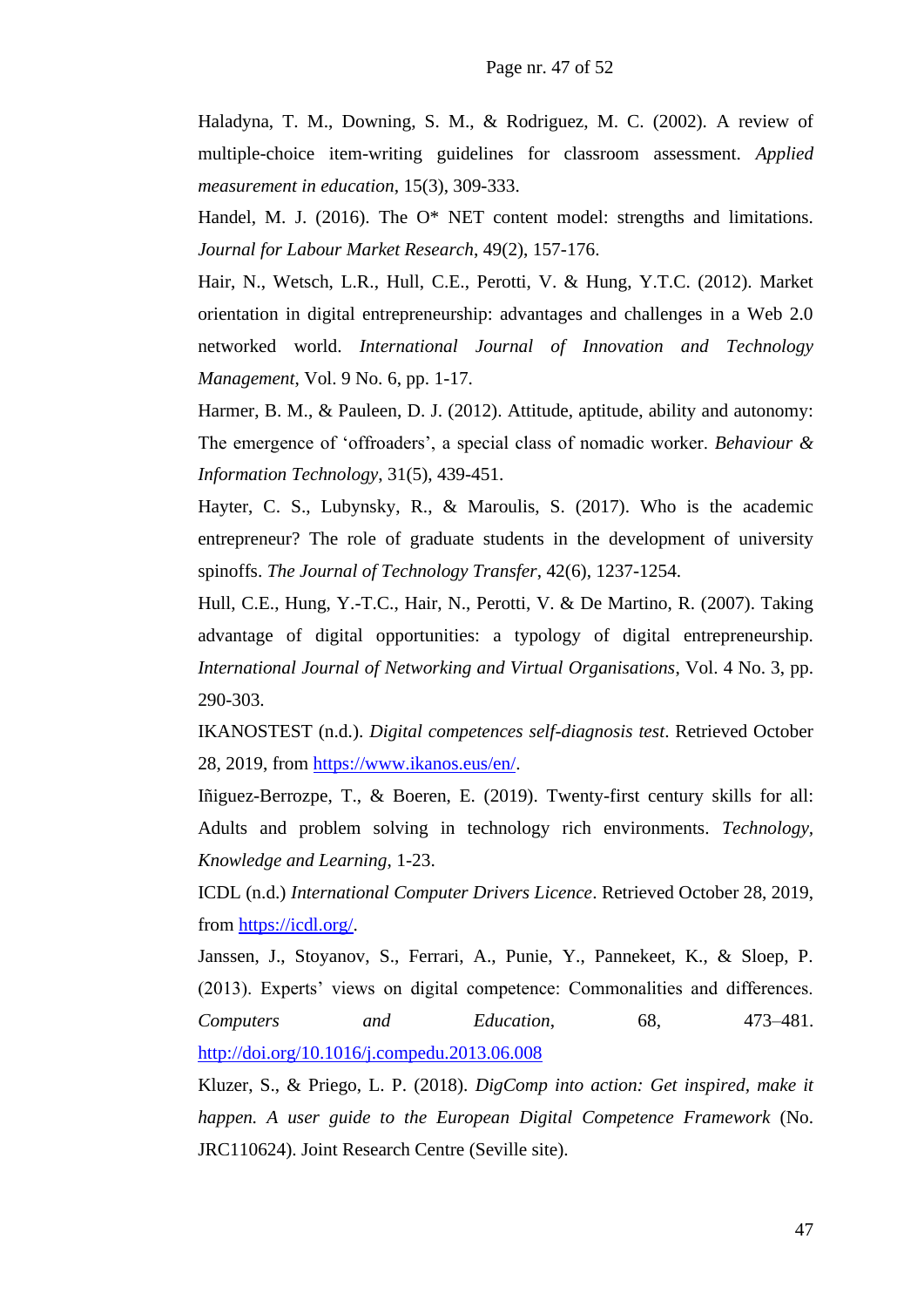Kruger, J., & Dunning, D. (1999). Unskilled and unaware of it: how difficulties in recognizing one's own incompetence lead to inflated self-assessments. *Journal of personality and social psychology*, 77(6), 1121

Kuo, C. Y., & Wu, H. K. (2013). Toward an integrated model for designing assessment systems: An analysis of the current status of computer-based assessments in science. *Computers & Education*, 68, 388-403.

Laanpere, M. (2019). Recommendations on Assessment tools for monitoring digital literacy within UNESCO's Digital Literacy Global Framework. *Information Paper* No, 56.

Law, N. W. Y., Woo, D. J., de la Torre, J., & Wong, K. W. G. (2018). A Global Framework of Reference on Digital Literacy Skills for *Indicator* 4.4. 2.

Litchfield, B. C., & Dempsey, J. V. (2015). Authentic assessment of knowledge, skills, and attitudes. *New Directions for Teaching and Learning*, 142(142), 65-80.

Mahler, J. (2012). The telework divide: Managerial and personnel challenges of telework. *Review of Public Personnel Administration*, 32(4), 407-418.

Marsh, E. (2018). Understanding the Effect of Digital Literacy on Employees' Digital Workplace Continuance Intentions and Individual Performance. *International Journal of Digital Literacy and Digital Competence (IJDLDC)*, 9(2), 15-33.

McCallum, E., Weicht, R., McMullan, L., & Price, A. (2018). *EntreComp into action-Get inspired, make it happen: A user guide to the European Entrepreneurship Competence Framework* (No. JRC109128). Joint Research Centre (Seville site).

McIntyre, D. P., & Srinivasan, A. (2017). Networks, platforms, and strategy: Emerging views and next steps. *Strategic management journal*, 38(1), 141-160.

Microsoft Digital Literacy Standard Curriculum (n.d.). Retrieved October 28, 2019, from [https://www.microsoft.com/es/digitalliteracy/curriculum4.aspx.](https://www.microsoft.com/es/digitalliteracy/curriculum4.aspx)

Millán, J. M., Lyalkov, S., Burke, A., Millán, A., & van Stel, A. (2019). 'Digital divide' among European entrepreneurs: Which types benefit most from ICT implementation?. *Journal of Business Research*.

Mohammadyari, S., & Singh, H. (2015). Understanding the effect of e-learning on individual performance: The role of digital literacy. *Computers & Education*, 82, 11-25.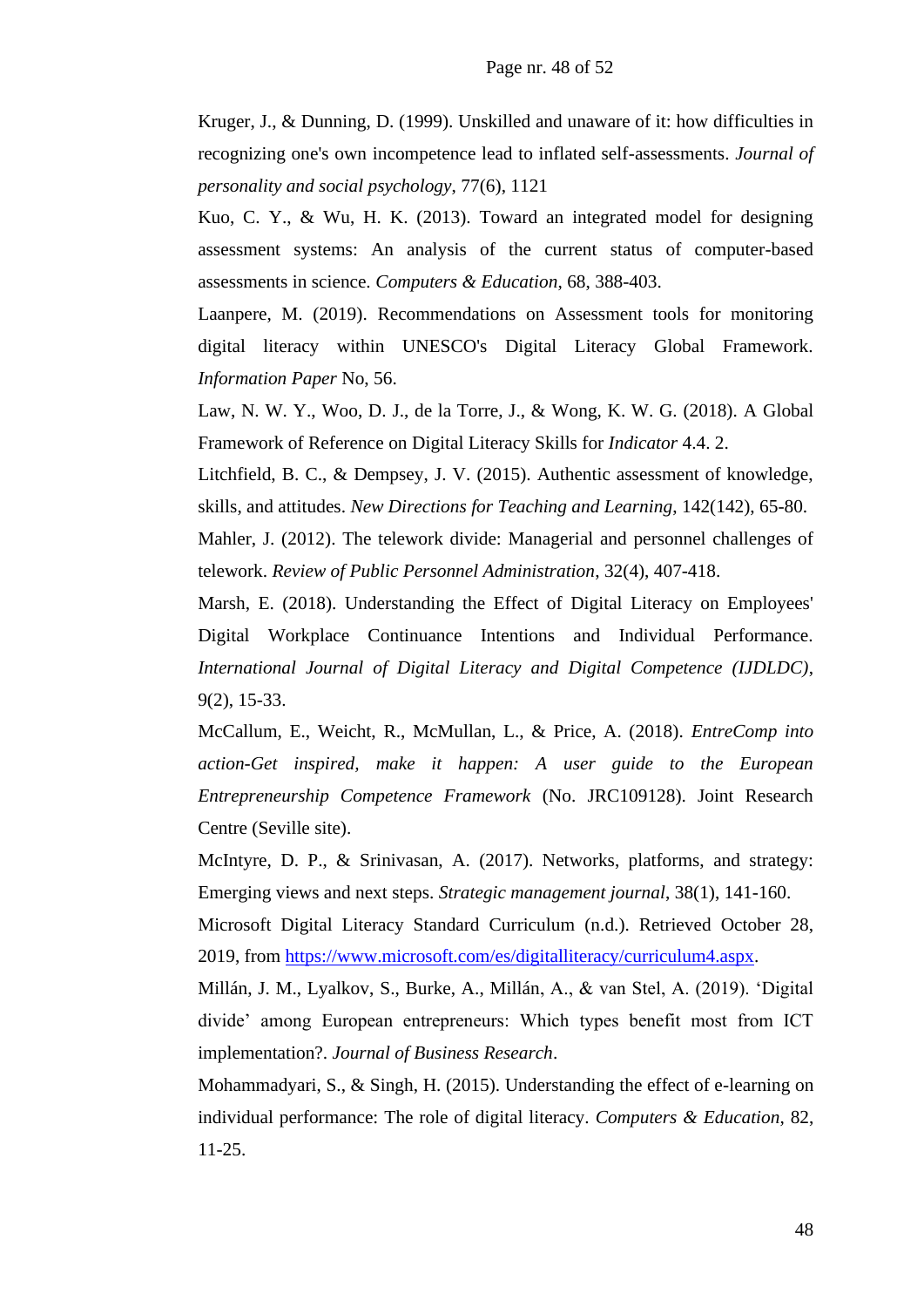MuSA (n.d.). Museum Sector Alliance project. Retrieved October 28, 2019, from [http://www.project-musa.eu.](http://www.project-musa.eu/)

Nambisan, S. (2017). Digital entrepreneurship: Toward a digital technology perspective of entrepreneurship. *Entrepreneurship Theory and Practice*, 41(6), 1029-1055.

Nambisan, S., Siegel, D., & Kenney, M. (2018). On open innovation, platforms, and entrepreneurship. *Strategic Entrepreneurship Journal*, 12(3), 354–368.

Newman D. (2016). Is Mobility The Answer To Better Employee Productivity?. Forbes. [https://www.forbes.com/sites/danielnewman/2016/03/29/is-mobility-the](https://www.forbes.com/sites/danielnewman/2016/03/29/is-mobility-the-answer-to-better-employee-productivity/#7075a0ce131c)[answer-to-better-employee-productivity/#7075a0ce131c.](https://www.forbes.com/sites/danielnewman/2016/03/29/is-mobility-the-answer-to-better-employee-productivity/#7075a0ce131c)

Oggero, N., Rossi, M. C., & Ughetto, E. (2019). Entrepreneurial spirits in women and men. The role of financial literacy and digital skills. *Small Business Economics*, 1-15.

Olsson, A. K., & Bernhard, I. (2020). Keeping up the pace of digitalization in small businesses–Women entrepreneurs' knowledge and use of social media. *International Journal of Entrepreneurial Behavior & Research*.

Organisation for Economic Co-operation and Development (OECD). (2019). OECD skills outlook 2019: Thriving in a digital world. OECD, Paris, France.

Osborne, R., Dunne, E., & Farrand, P. (2013). Integrating technologies into ''authentic''assessment design: an affordances approach. *Research in Learning Technology*, 21.

Pajares, F., & Graham, L. (1999). Self-efficacy, motivation constructs, and mathematics performance of entering middle school students. *Contemporary educational psychology*, 24(2), 124-139.

Peterson, N. G., Mumford, M. D., Borman, W. C., Jeanneret, P. R., Fleishman, E. A., Levin, K. Y., ... & Gowing, M. K. (2001). Understanding work using the Occupational Information Network (O\* NET): Implications for practice and research. *Personnel Psychology*, 54(2), 451-492.

PIX (n.d.). *Online platform for digital skills evaluation and certification*. Retrieved October 28, 2019, from [https://pix.fr/.](https://pix.fr/)

Plath, J., & Leiss, D. (2018). The impact of linguistic complexity on the solution of mathematical modelling tasks. *ZDM*, 50(1-2), 159-171.

REACT (n.d.). *Reinforcing Entrepreneurship in Adults through Communication Technologies*. Retrieved October 28, 2019, from [https://www.reactproject.online/.](https://www.reactproject.online/)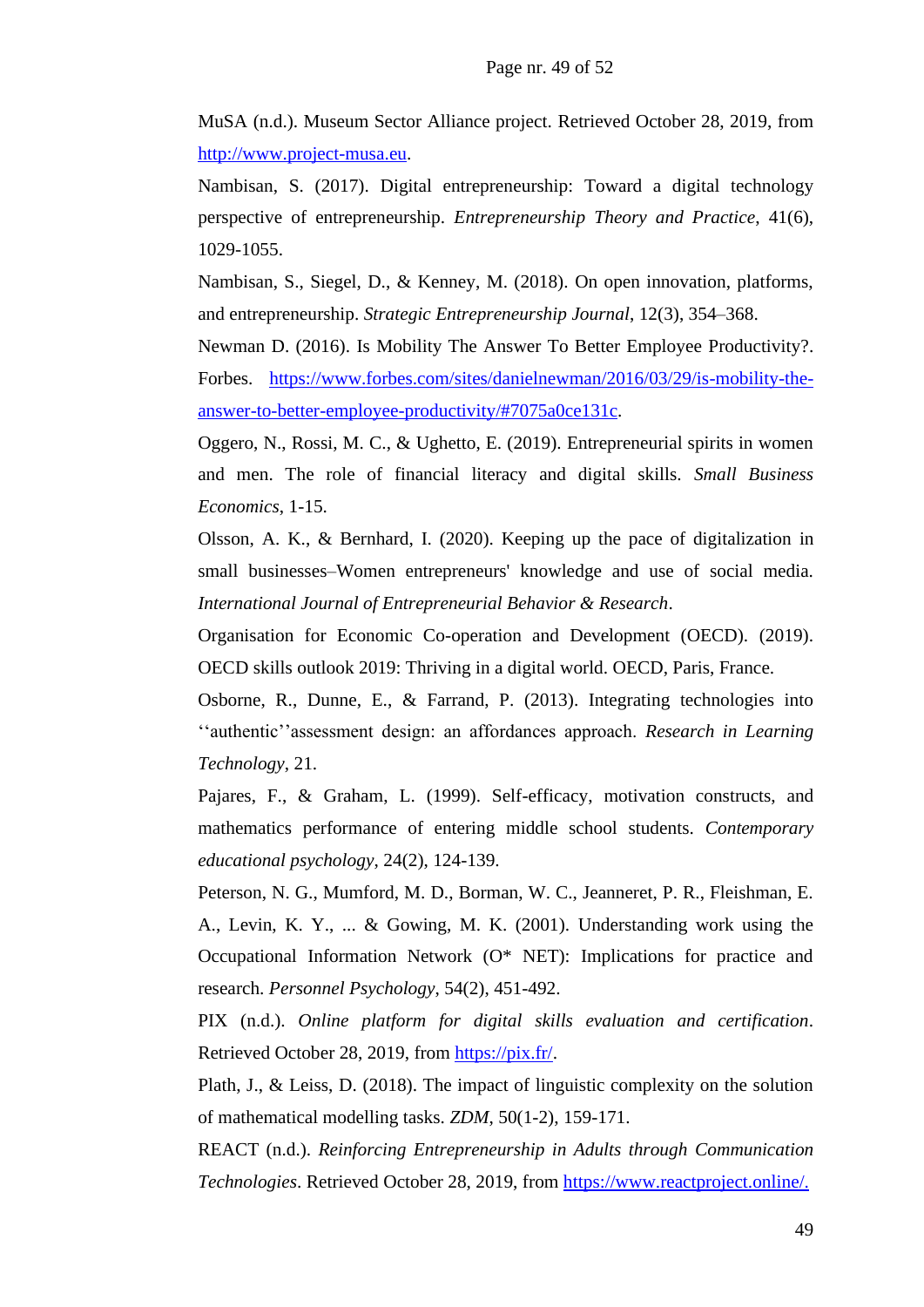Sahut, J. M., Iandoli, L., & Teulon, F. (2019). The age of digital entrepreneurship. *Small Business Economics*, 1-11.

Schallenmueller, S. (2016). Smart Workplace Technology Buzz. *In the Impact of ICT on Work* (pp. 127-150). Springer, Singapore.

Schwab K. (2018). The Future of Jobs Report. Geneva: World Economic Forum, pp. 1 - 133.

Scuotto, V., & Morellato, M. (2013). Entrepreneurial knowledge and digital competence: Keys for a success of student entrepreneurship. *Journal of the Knowledge Economy*, 4(3), 293-303.

Shute, V. J., & Rahimi, S. (2017). Review of computer-based assessment for learning in elementary and secondary education. *Journal of Computer Assisted Learning*, 33(1), 1-19.

Siddiq, F., Hatlevik, O. E., Olsen, R. V., Throndsen, I., & Scherer, R. (2016). Taking a future perspective by learning from the past–A systematic review of assessment instruments that aim to measure primary and secondary school students' ICT literacy. *Educational Research Review*, 19, 58-84.

Siegel, K., & Hadi, K. (2017). Articulate Storyline 3 & 360: The Essentials. IconLogic.

Sireci, S., & Faulkner-Bond, M. (2014). Validity evidence based on test content. *Psicothema*, 26(1), 100-107.

SMARTIVEMAP (n.d.). *A digital competence mapping tool to start digital transformation*. Retrieved October 28, 2019, from [https://www.smartive.company/smartivemap-test-en.](https://www.smartive.company/smartivemap-test-en)

Sostero, M., Milasi, S., Hurley, J., Fernandez-Macias, E., & Bisello, M. (2020). Teleworkability and the COVID-19 crisis: a new digital divide?. *European Commission, Seville*, JRC121193.

Sparks, J. R., Katz, I. R., & Beile, P. M. (2016). Assessing digital information literacy in higher education: A review of existing frameworks and assessments with recommendations for next‐generation assessment. *ETS Research Report Series*, 2016(2), 1-33.

Srinivasan, A., & Venkatraman, N. (2018). Entrepreneurship in digital platforms: A network‐centric view. *Strategic Entrepreneurship Journal*, 12(1), 54-71.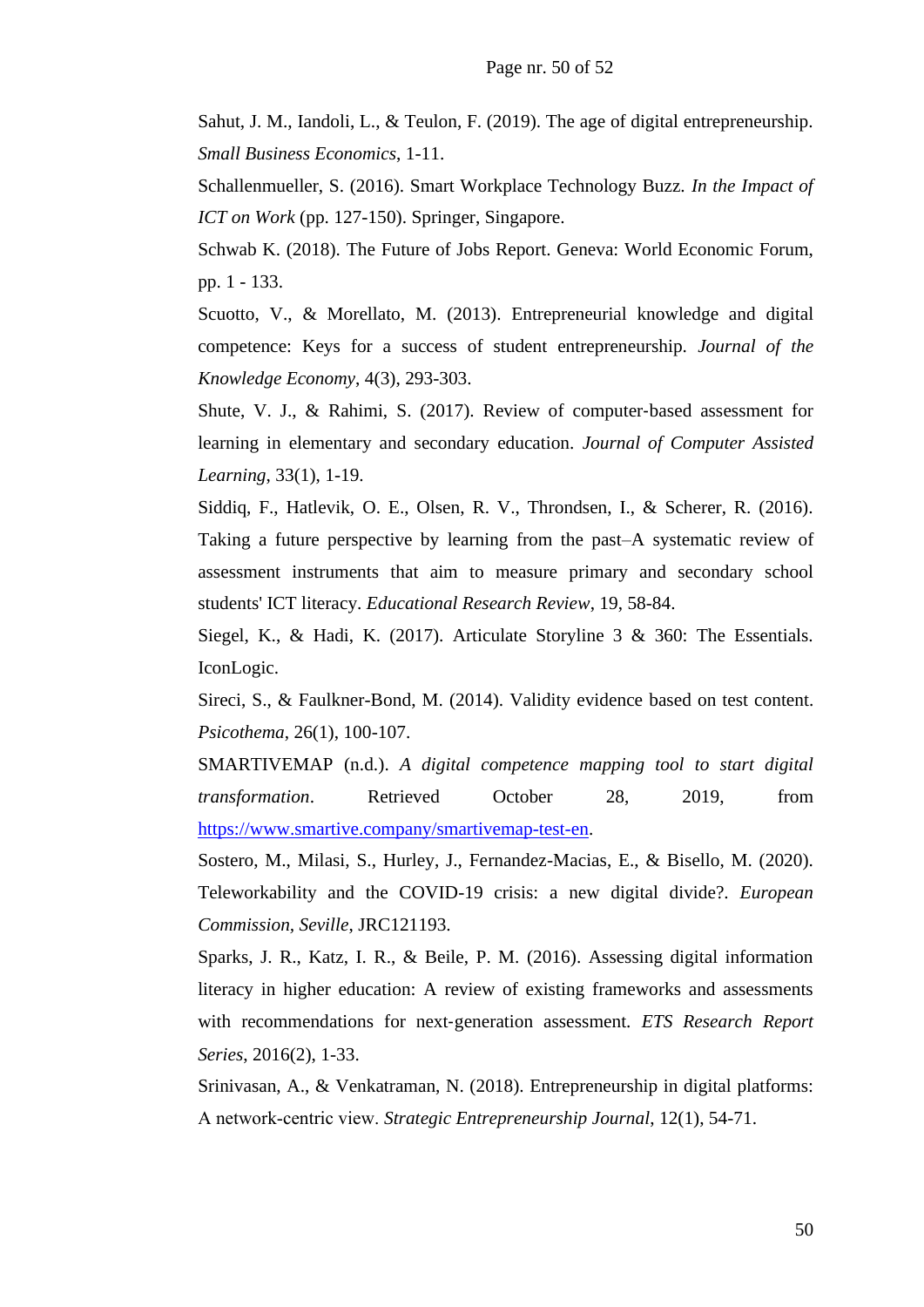Steininger, D. M. (2019). Linking information systems and entrepreneurship: A review and agenda for IT‐associated and digital entrepreneurship research. *Information Systems Journal*, 29(2), 363-407.

Stödberg, U. (2012), "A research review of e-assessment," *Assessment & Evaluation in Higher Education*, 37(5), 591-604.

Sussan, F. and Acs, Z.J. (2017). The digital entrepreneurial ecosystem. *Small Business Economics*, Vol. 49 No. 1, pp. 59-73.

The Digital Skills Gap in Europe. (2017). Factsheets. Digital skills in Europe. [http://ec.europa.eu/newsroom/dae/document.cfm?doc\\_id=47880. Accessed 28](https://ec.europa.eu/commission/sites/beta-political/files/digital-skills-factsheet-tallinn_en.pdf.%20Accessed%2028%20October%202019)  [October 2019.](https://ec.europa.eu/commission/sites/beta-political/files/digital-skills-factsheet-tallinn_en.pdf.%20Accessed%2028%20October%202019)

Timmis, S., Broadfoot, P., Sutherland, R., & Oldfield, A. (2016). Rethinking assessment in a digital age: Opportunities, challenges and risks. *British Educational Research Journal*, 42(3), 454-476.

TUCERTICYL (n.d.). *The new digital competence certification system in Castilla*  León. Retrieved October 28, 2019, from [https://tucerticyl.es/.](https://tucerticyl.es/)

UNESCO Institute for Statistics (UIS). (2019). Recommendations on assessment tools for monitoring digital literacy within UNESCO's Digital Literacy Global Framework.

Van Deursen, A. J., & Helsper, E. J. (2015). The third-level digital divide: Who benefits most from being online?. *In Communication and information technologies annual* (pp. 29-52). Emerald Group Publishing Limited.

Van Deursen, A. J., Helsper, E. J., & Eynon, R. (2016). Development and validation of the Internet Skills Scale (ISS). *Information, Communication & Society*, 19(6), 804-823.

Vargas-Llave, O., Mandl, I., Weber, T., & Wilkens, M. (2020). Telework and ICT-based mobile work: Flexible working in the digital age. *Luxembourg: Publications Office of the European Union.*

Voogt, J., Erstad, O., Dede, C., & Mishra, P. (2013). Challenges to learning and schooling in the digital networked world of the 21st century. *Journal of Computer Assisted Learning*, 29(5), 403-413. [http://dx.doi.org/10.1111/jcal.12029.](http://dx.doi.org/10.1111/jcal.12029)

Voogt, J., & Roblin, N. P. (2012). A comparative analysis of international frameworks for 21st century competences: Implications for national curriculum policies. *Journal of curriculum studies*, 44(3), 299-321.